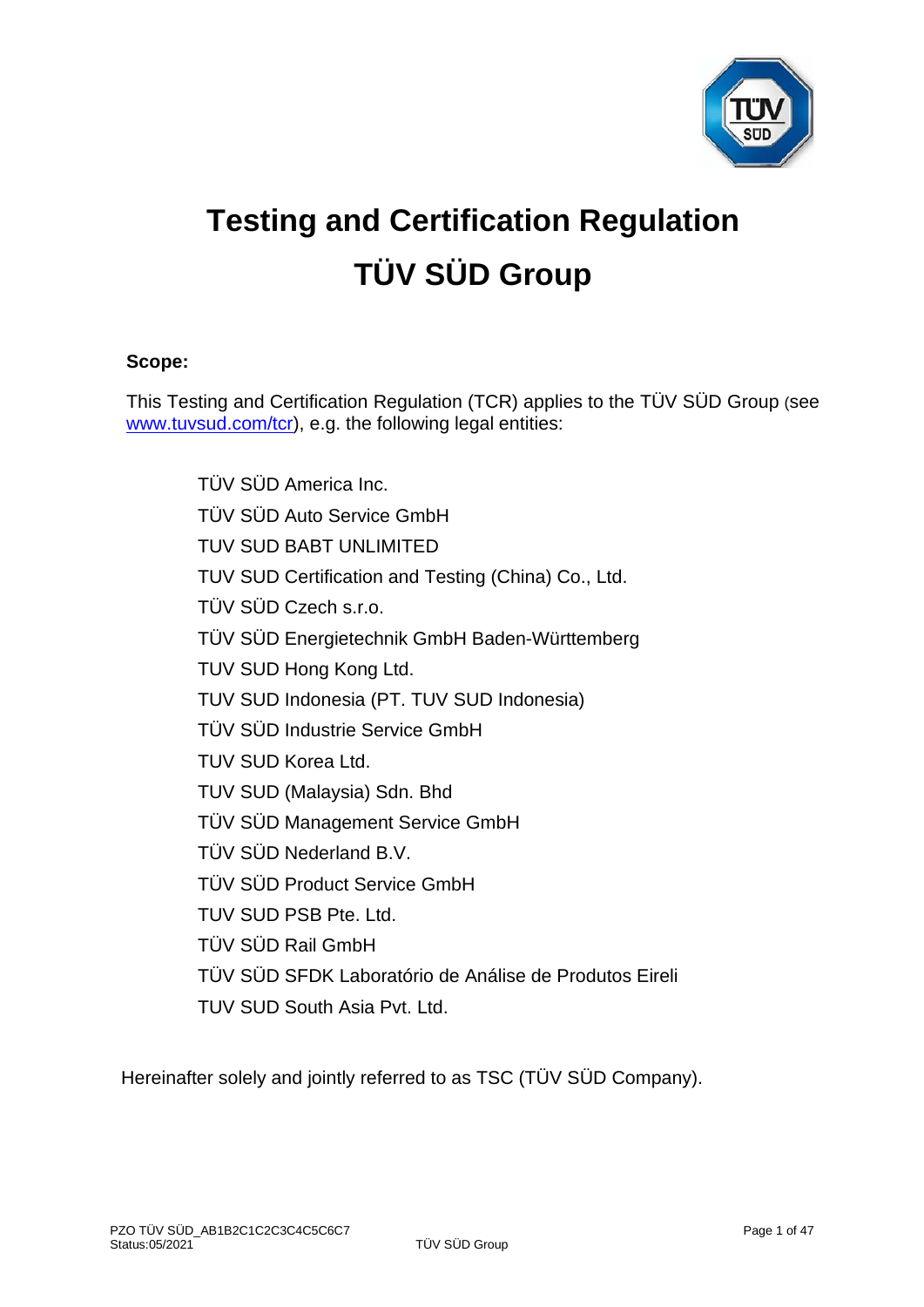

The Testing and Certification Regulation applies to:

- the testing and/or certification of products, processes, services and projects (hereinafter collectively referred to as products),
- the auditing and certification of management systems (hereinafter referred to as system).

In as far as clients have concluded multiple contracts for obtaining a certificate (separate contract partner(s) for the service contract and the certification contract with the latter being the TSC to which the contract-relevant Certification Bodies is/are affiliated), the provisions of the TCR will apply to the contractual relationship between the "Certification Body TSCs" and the client.

This Testing and Certification Regulation shall replace previous versions. They will become effective on May 1st 2021 and remain valid until a new version is issued.

In case of doubt, the German version shall be authoritative for work related to Certification Bodies according to ISO/IEC 17000ff located in Germany. For all other Certification Bodies, the English version shall be authoritative. Certification Bodies are independent third parties that confirm the conformity of products, processes, services, systems or persons within the scope of certification schemes.

This Testing and Certification Regulation are governed by the law of the country of the TSC which includes the Certification Body relevant for the requested service.

This Testing and Certification Regulation comprise a number of modules; in general module A applies to all TSC; the remaining modules apply as appropriate and may amend, replace or denote as not applicable any regulations in other modules (Module A gets completed by Modules B1/B2. Modules A and B get completed/ changed/replaced by the relevant Module C).

In the context of C-modules any references to the Certification Body or TSC shall be construed as references to the Certification Body concerned. If there are any conflicts between the respective C-module and other sections of this document the respective C-module shall take precedence.

The full version of the Testing and Certification Regulation covers the Modules A, B1, B2 and C1 to C7.

For certain areas combinations of particular Modules are available.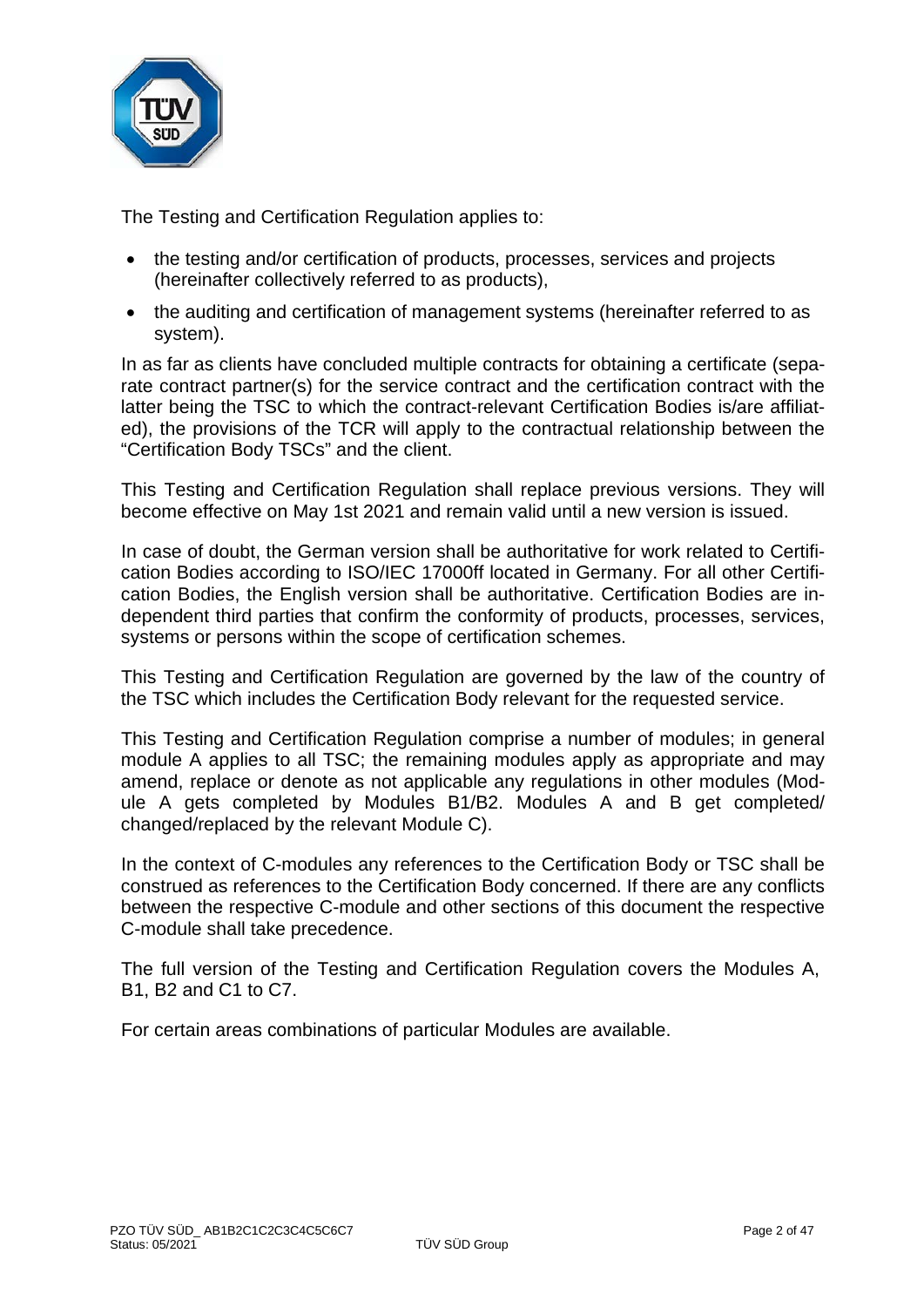

| <b>Contents</b> |                                                                                                                                                                                                                                                                                                                                                                                                                                                                  | Page           |
|-----------------|------------------------------------------------------------------------------------------------------------------------------------------------------------------------------------------------------------------------------------------------------------------------------------------------------------------------------------------------------------------------------------------------------------------------------------------------------------------|----------------|
| Module A)       | General regulations                                                                                                                                                                                                                                                                                                                                                                                                                                              | $\overline{4}$ |
|                 | Module B1) Special regulations for product testing and certification                                                                                                                                                                                                                                                                                                                                                                                             | 15             |
|                 | Module B2) Special regulations for management system auditing and<br>certification                                                                                                                                                                                                                                                                                                                                                                               | 20             |
|                 | Module C1) Special regulations and conditions for the field of medical<br>devices by TÜV SÜD Product Service GmbH (TÜV SÜD<br>PS)                                                                                                                                                                                                                                                                                                                                | 26             |
|                 | Module C2) Special regulations for the auditing and certification by<br>TÜV SÜD Management Service GmbH (TÜV SÜD MS)                                                                                                                                                                                                                                                                                                                                             | 31             |
|                 | Module C3) Special regulations for certification by TUV SUD BABT<br><b>UNLIMITED (TÜV SÜD BABT)</b>                                                                                                                                                                                                                                                                                                                                                              | 38             |
|                 | Module C4) Special regulations of TÜV SÜD America Inc. (TÜV SÜD<br>America) for product testing and certification                                                                                                                                                                                                                                                                                                                                                | 40             |
|                 | Module C5) Special regulations for TUV SUD PSB Pte. Ltd (TÜV<br>SÜD PSB)                                                                                                                                                                                                                                                                                                                                                                                         | 42             |
|                 | Module C6) Special regulations for TUV SUD South Asia Pvt. Ltd.                                                                                                                                                                                                                                                                                                                                                                                                  | 43             |
|                 | Module C7) Special terms and conditions for the area of grid<br>compatibility - Certification of Power Generating Units<br>(PGU), Systems and Storage Systems (PGS) as well as<br>their Components according to FGW e.V. Fördergesell-<br>schaft Windenergie, a German public association for the<br>renewable energy sector) Technical Guideline Part 8 (TG<br>8), TÜV SÜD Industrie Service GmbH (TÜV SÜD IS) and<br>TÜV SÜD Product Service GmbH (TÜV SÜD PS) | 46             |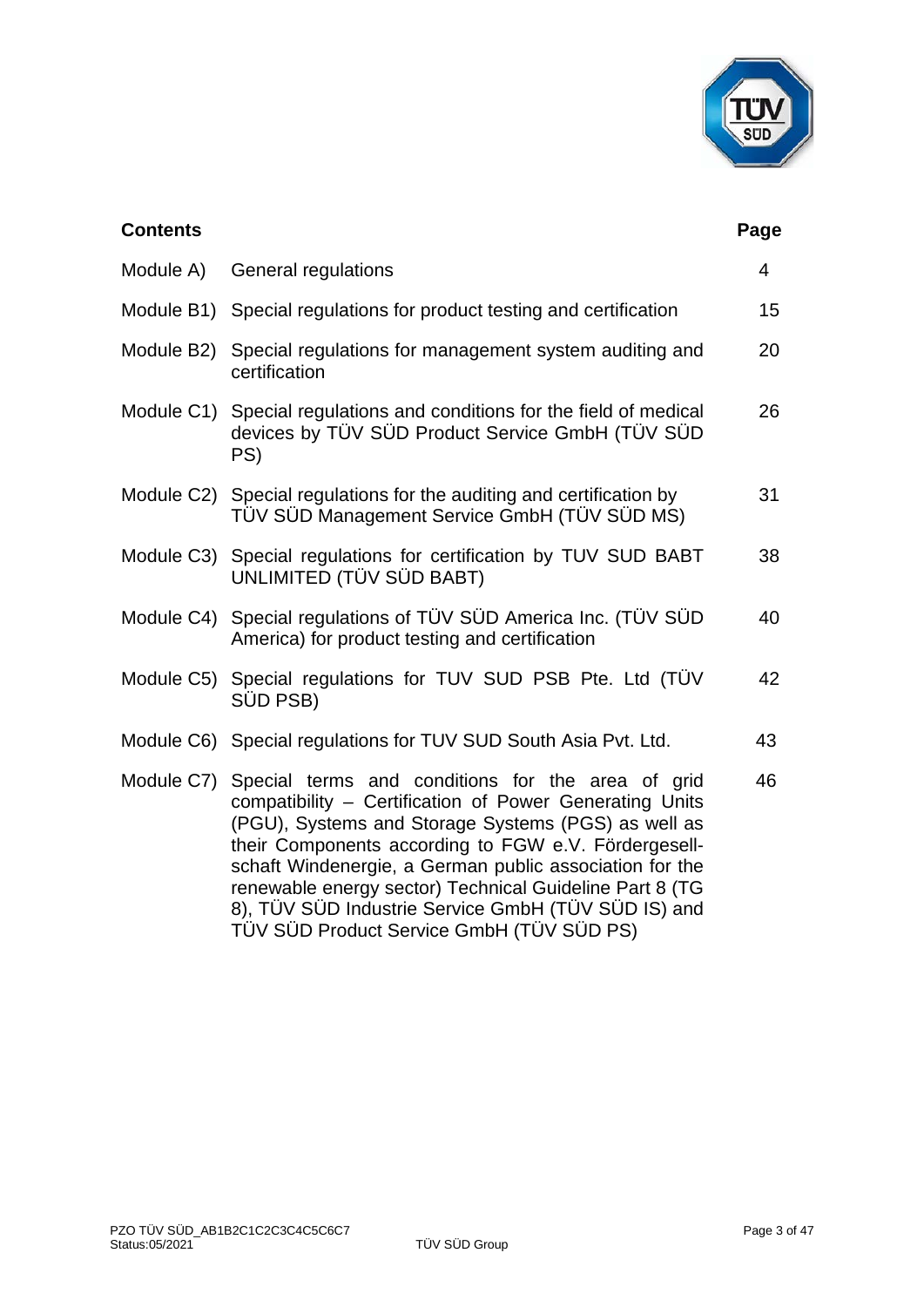

# **Module A) General regulations**

#### **A-1. General**

A-1.1 This Testing and Certification Regulation applies to tests, audits, conformity assessment procedures as per EU Directives and EU Regulations, or on basis of other appointments as well as all other certification activities carried out by TSC. The services offered by TSC also include information on normative requirements or approval procedures.

> The client knows that to ensure independence, impartiality and objectivity, the Certification Body and/or TSC cannot combine the testing and certification services that form the subject matter of the contract with consulting services regarding the subject matter of testing and/or certification.

> The client undertakes to inform the Certification Body without delay of any consulting services by TSC or a TSC affiliated company received by the client.

> Any jeopardizing of the Certification Body's independence, impartiality and objectivity on the grounds of consulting services will entitle TSC to terminate this contract without notice for important reasons as set forth in Section A-1.8 II.

- A-1.2 A certificate only becomes valid after all financial and technical requirements in connection with the test/audit and product/system certification have been fulfilled. If a certificate is awarded subject to certain requirements, the certificate holder undertakes to satisfy these requirements within the defined deadlines. If the requirements are not fulfilled within the defined deadlines, the certificate will be deemed withdrawn on expiry of said deadlines and will have to be returned by the certificate holder to the issuing TSC without delay.
- A-1.3 Prior to placing an order, the client shall provide TSC with the name of any other organization that tested/audited/certified the same product or system in a similar way or is in the process of doing so. With each order the client agrees to accept the current version of this Testing and Certification Regulation as part of the contract. Existing contractual relationships are governed by the respectively valid versions of this Testing and Certification Regulation.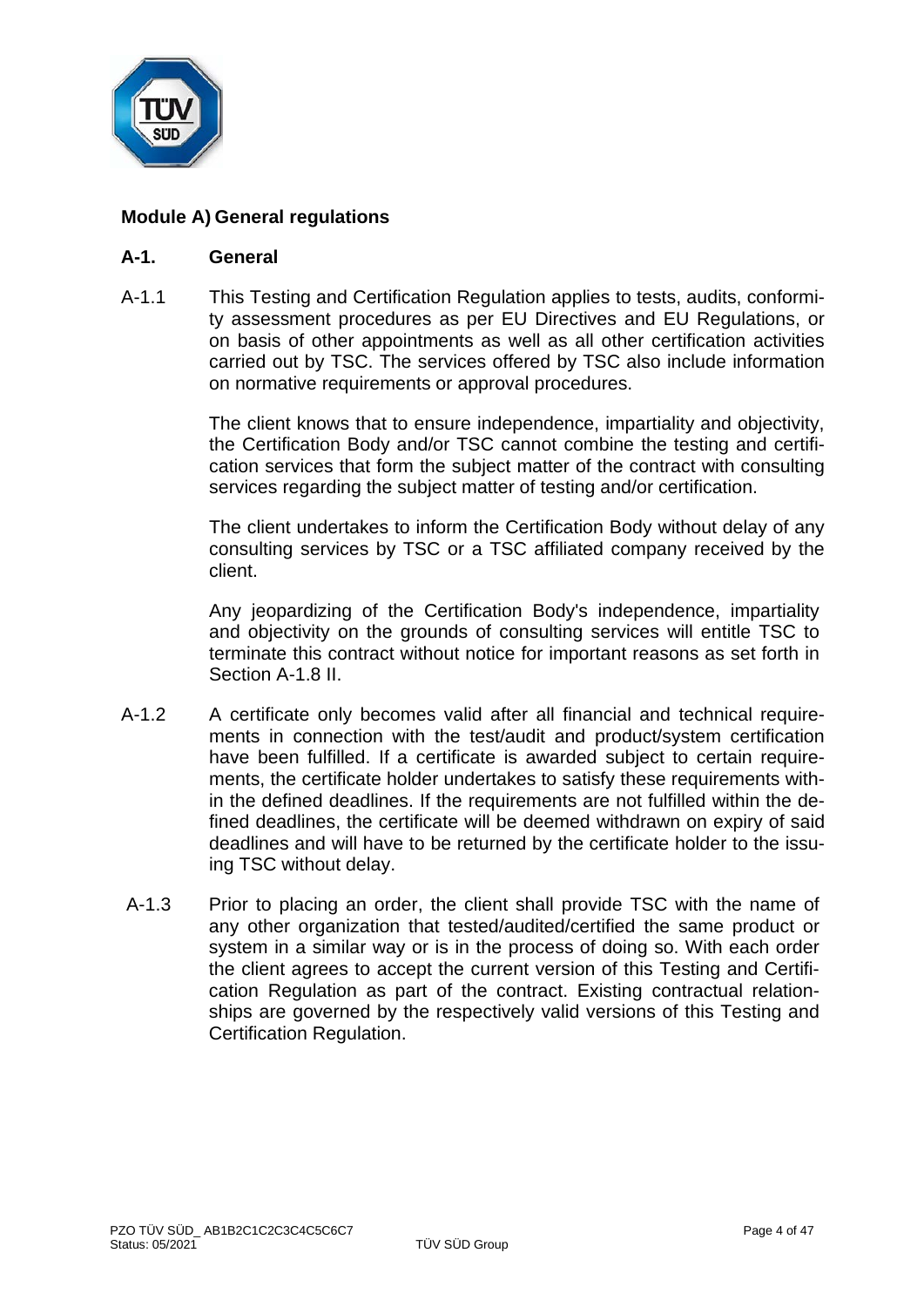

TSC reserves the right to make changes to the Testing and Certification Regulation with effect for the future at any time. In this case, TSC will notify the client of these changes. The client has the right to terminate the contractual relations with TSC in text form within one month after receiving the amendment notification. Otherwise the changes to the Testing and Certification Regulation shall be deemed to be accepted by the client.

The currently valid versions of this Testing and Certification Regulation is available at the TSC of the relevant Certification Body or will be provided free of charge on request.

A-1.4 The Certification Body of the relevant TSC evaluates the documents submitted by the testers/auditors. It decides whether a certificate is to be issued and handles disagreements/appeals concerning certification. Complaints management procedures have been established for each certification process.

> Appeals and complaints shall be addressed directly to the Certification Bodies of the respective TSC. The Certification Bodies maintain documented appeals and complaints management procedures. A description of these procedures is made available to the public.

> Costs born by the evaluation of such appeals or complaints may be borne by the client.

> The Certification Body will forward to the certified clients in question any complaints about certified products or systems received by TSC within an appropriate period of time.

A-1.5 Certificates, certificates of conformity, test certificates based on EU Directives and EU Regulations, standards or other criteria always relate to the version of the relevant directives, regulations, standards or other criteria valid on the date of issue of the certificate unless otherwise stated on the certificate.

> The Certification Body only issues a certificate or other attestation if the product or system at the time of certificate issue fulfills all certificationrelevant legal requirements, applicable standards, and other certificationrelevant criteria. The date on which the order is placed and/or the contract concluded is irrelevant in this regard.

> A certificate or attestation may be issued in hard copy and/or in digital form.

> A granted certificate makes no statement concerning the marketability of a certified product unless otherwise stated on the certificate.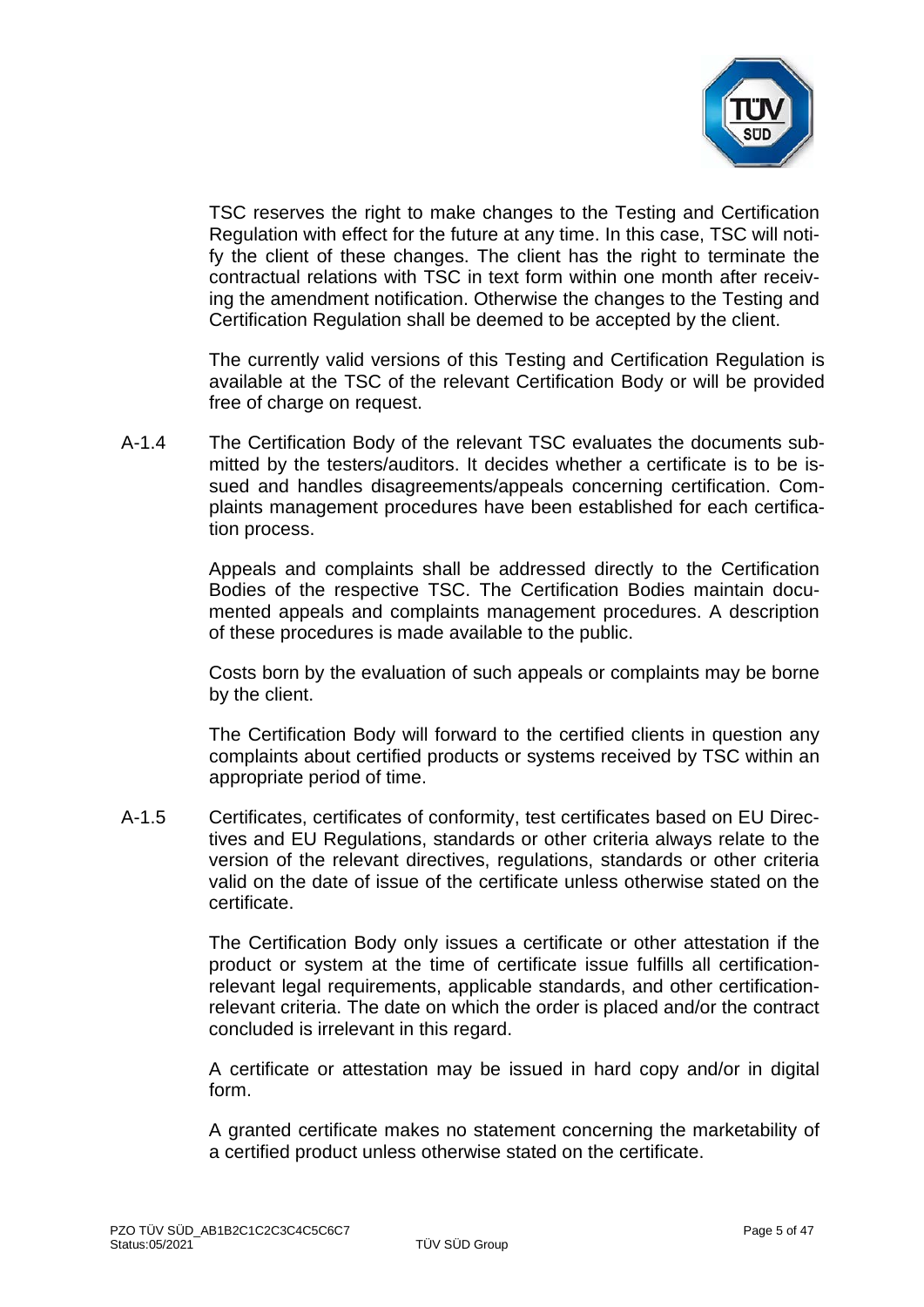

The certificate holder must at all times reference the pertinent annexes of the certificate. The certificate (and any duplicate certificates) is not transferable and shall remain the property of TSC.

Certificates only relating to EU Directives and EU Regulations do not entitle the holder to use a TÜV SÜD certification mark unless otherwise stated on the certificate or determined by the certification scheme.

Any CE marking with the number of Notified Body is only allowed, as long as the use is granted by a valid certificate.

- A-1.6 The client shall ensure that auditors/representatives of the authorized bodies (e. g. regulatory authority, accreditation body or certification scheme owner) are entitled to participate in witness audits on the business premises of the client/manufacturer and/or their subcontractor/supplier.
- A-1.7 Where on-site activities (e. g. audits, inspections) conducted by TÜV SÜD personnel require personal protective equipment, TÜV SÜD and the client shall agree upon supply of such equipment in advance of any visit.
- A.-1.8 Each certificate is subject to the existence of a valid certification contract/order.

The certification contract/order may be terminated in whole or in part, if specific regulations of the certification contract/order not define any other periods of notice:

- I. by termination **without cause**
	- a. for system certifications: with three (3) months notice to the next scheduled audit due date (for the surveillance or the recertification audit respectively) by the certificate holder or TSC.
	- b. for product certifications: with two (2) months notice to the end of the respective calendar year.
	- c. System certification based on EU Directives and EU Regulations are handled by TSC according to A-1.8 I.a.
- II**.** by termination **for cause**.
- A-1.9 If the validity of a certificate ends or if the certificate is revoked, withdrawn or expires irrespective of the reason, the underlying certification contract/order for this certificate will also expire automatically without requiring separate termination. This does not apply if the contracting parties have agreed on continuing the contractual relationship prior to its automatic expiry.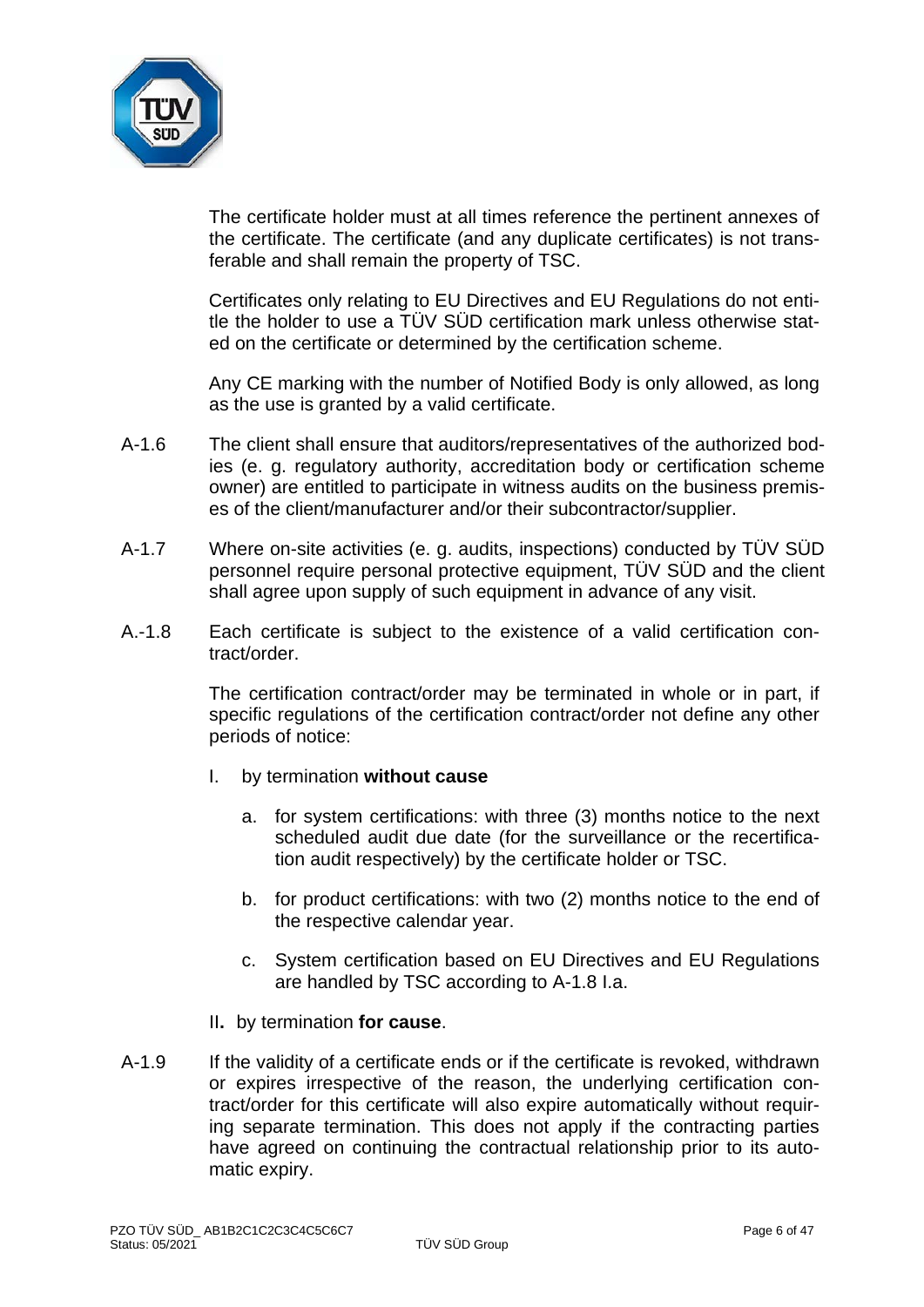

- A-1.10 The expiry of the certification contract/order will not affect any existing claims against the client, e.g. unsettled receivables. All costs and expenses for upcoming surveillance or auditing/testing of the certified system or product already incurred can be claimed.
- A-1.11 The requirements of this Testing and Certification Regulation will applies during the term of the certification contract/order and for three (3) years thereafter (grace period). If only part of the certification contract/order is terminated, the grace period will also apply to the terminated part.
- A-1.12 Should any individual provision of this Testing and Certification Regulation or any part of any provision be or become void or unenforceable, the validity of the remaining Testing and Certification Regulation hereof shall remain unaffected. In such case the void and/or unenforceable provisions shall be replaced by corresponding provisions coming as close as possible to the sense and spirit and purpose of the void and/or unenforceable provision.
- A-1.13 The certificate holder shall ensure that the TSC can audit/inspect the manufacturing facility and other sites specified by the manufacturer as well as critical subcontractors and/or key suppliers and the relevant warehouses of authorized representatives, importers, and branches at any time during regular working hours, including as unannounced audits, at the cost of the certificate holder.

The TSC has the right to take free samples of the certified products for testing to the extent necessary at all of the above sites, including sites owned by parties other than the certificate holder.

#### **A-2. Expiry, withdrawal, revocation, restriction, or suspension of certificates**

- A-2.1 A certificate expires automatically or is deemed to be withdrawn if
- A-2.1.1 the indicated period of validity expires or if the contractual basis for use of the certificate and/or certification mark otherwise ceases to apply,
- A-2.1.2 insolvency proceedings are opened over the certificate holder's assets or the opening of such proceedings is refused for lack of assets and the certificate holder fails to inform the responsible Certification Body in writing and within one month of its application for insolvency proceedings,
- A-2.1.3 the certificate holder permanently discontinues business operations without a legal successor,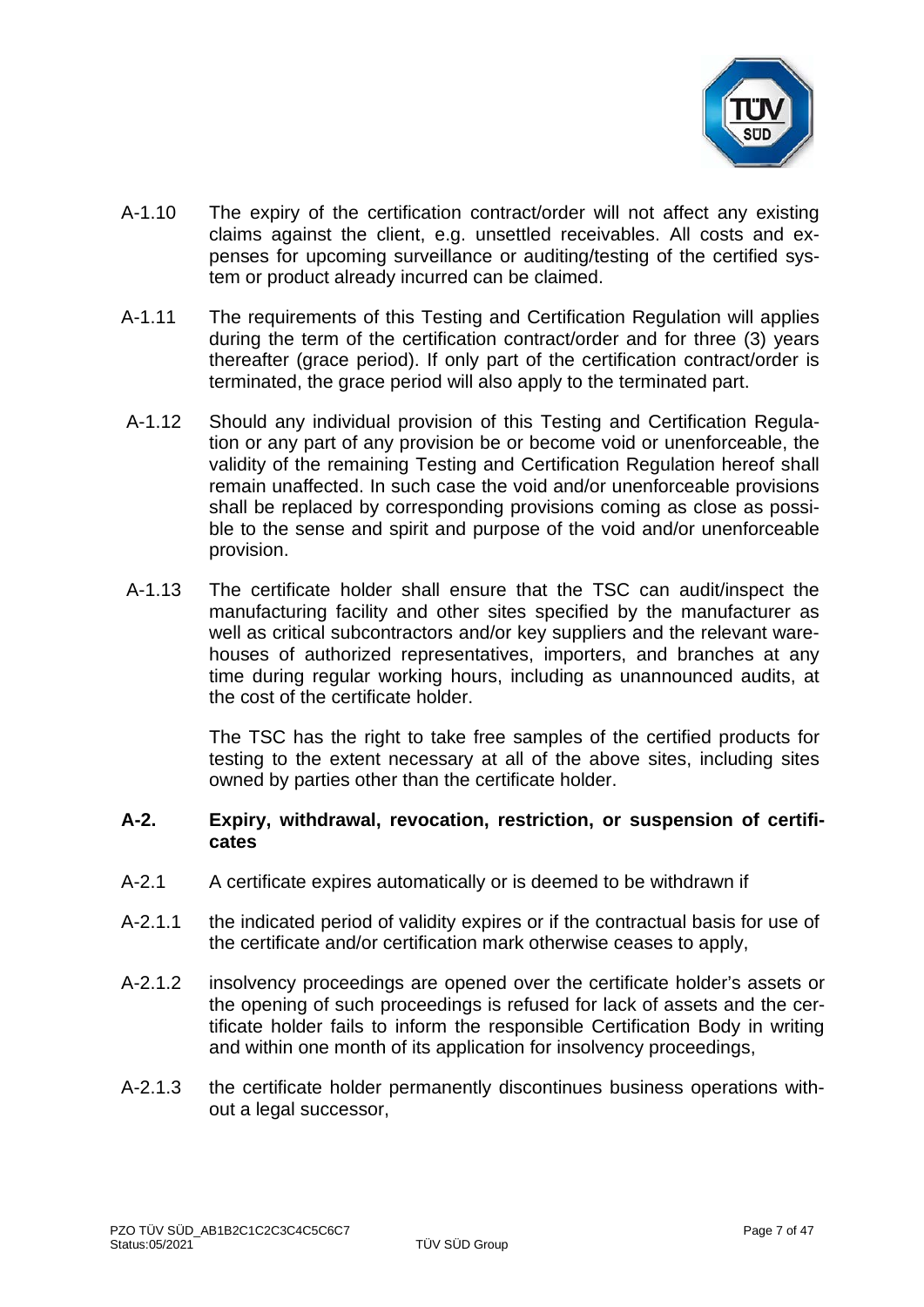

- A-2.1.4 the requirements (e.g. of a regulatory authority, accreditation body or certification scheme owner, codes of practice etc.) on which the certificate is based have changed and the certificate holder is unable to demonstrate within a defined time period at the certificate holder's expense that the product or system conforms to the new requirements through TSC retesting or re-auditing,
- A-2.1.5 the underlying (main) certificate becomes invalid,
- A-2.1.6 the certificate holder is obliged to withdraw the product/certified service from the market,
- A-2.1.7 the product or system has been inadvertently assigned to the wrong basis of evaluation under the scheme rules, e.g. an incorrect class as per the relevant EU Directive and EU Regulation on which conformity assessment is based,
- A-2.1.8 defects or nonconformities are detected in the products or systems; products fail to conform to the certified samples or key prerequisites pertaining to the certified product/system are not or no longer fulfilled.
- A-2.2 The Certification Body in the respective TSC is entitled to suspend, withdraw or revoke a certificate at its own discretion with or without notice, in particular if
- A-2.2.1 further use of a certification mark/certificate is no longer justified, i.e. not or no longer meaningful within the market context or is prohibited by law; in such cases, TSC will provide an alternative certification mark, if possible,
- A-2.2.2 the certificate holder engages in, initiates or tolerates
	- misleading or otherwise unacceptable advertising, in particular with the certification mark, the certificate or the test report,
	- misuse of certificates, certification marks or test reports, or
	- violation of legal provisions when marketing a product tested by a TSC.
- A-2.2.3 the certificate holder fails to pay outstanding invoices within 4 weeks to TSC, despite receiving reminders in text form to that effect,
- A-2.2.4 the certificate holder files for insolvency or similar proceedings under foreign law outside of Germany or the opening of such proceeding is rejected for lack of assets,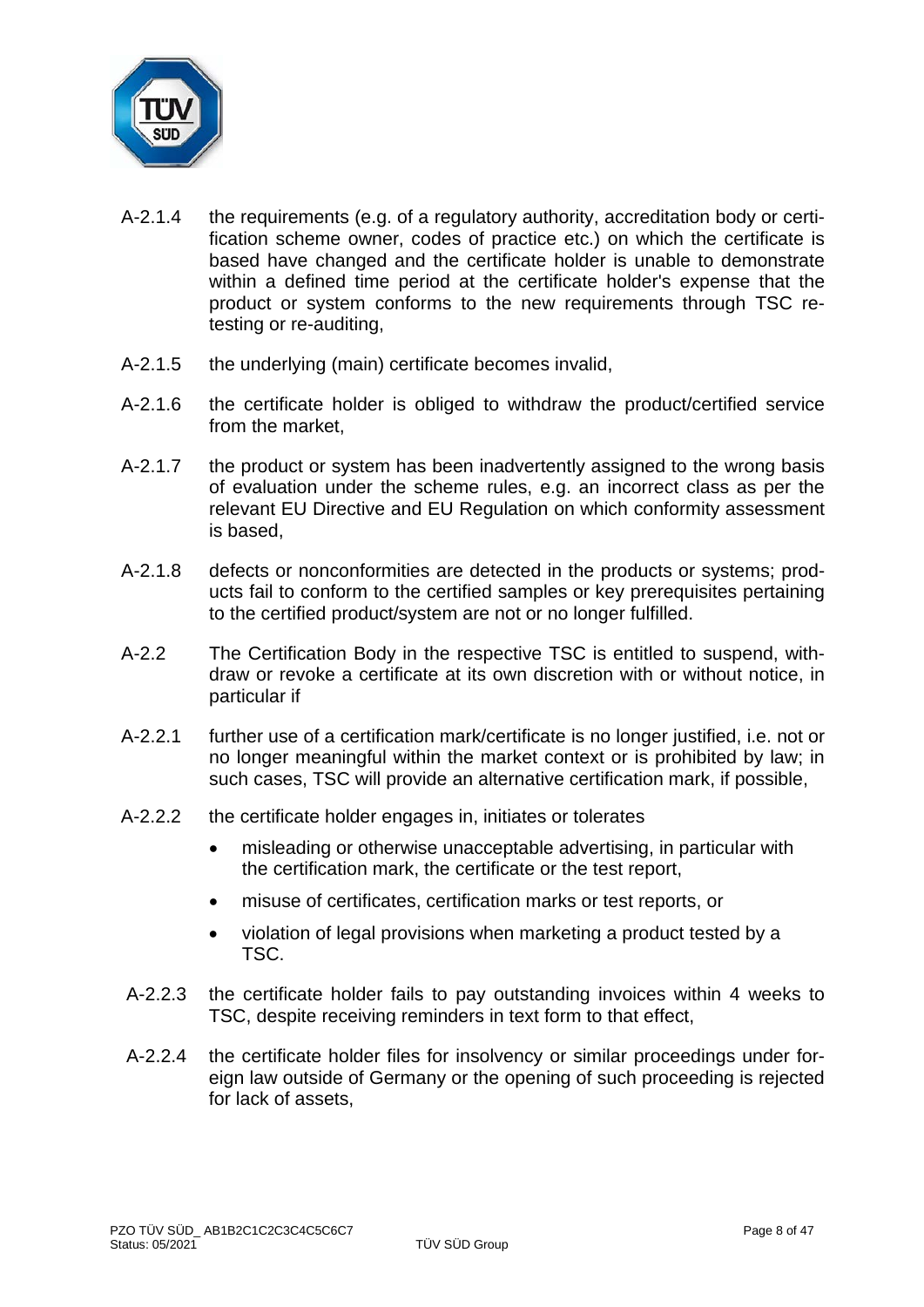

A-2.2.5 the certificate holder violates this Testing and Certification Regulation and/or the related part of the contract/order, unless such violation is insignificant in nature or represents only minor negligence,

> TSC is entitled but under no obligation to grant the certificate holder a period of grace to remedy the violation.

- A-2.2.6 the relevant Certification Body forms the opinion that
	- the certified product or system does not or no longer comply or no longer complies with the underlying certification requirements or standards, or
	- fails to fulfill its purpose as defined by the manufacturer, or
	- is exposing users, operators or third parties to considerable risks, or
	- fails to adapt the product or system to the applicable version of the relevant standard or certification requirement within the period of time allowed to the certificate holder by the Certification Body; or
	- the certificate holder is in violation of any certification-related conditions/obligations.
- A-2.2.7 the certificate holder makes incorrect statements to TSC or withholds from TSC important facts that are relevant for certification,
- A-2.2.8 it becomes evident after certificate issue that the certificate holder failed to fulfill the certification requirements from the outset,
- A-2.2.9 the certificate holder objects to changes in this Testing and Certification Regulation and/or a relevant part of the contract/order (e.g. the relevant current rates and fees) within a 6-week period of appeal after such amendments have come into effect,
- A-2.2.10 inspection or auditing of facilities or product testing is not made possible or the products or documents are not made available within the specified time. This also applies if follow-up-services, surveillance measures or audits cannot be carried out within a timeframe of 4 weeks (unless otherwise specified by the Certification Body) despite a text form request to this effect or if nonconformities are not eliminated within the agreed period through appropriate corrective actions.
- A-2.3 Certificates can also, be restricted or suspended with regards to time and content for the reasons noted above (A-2.1 and A-2.2).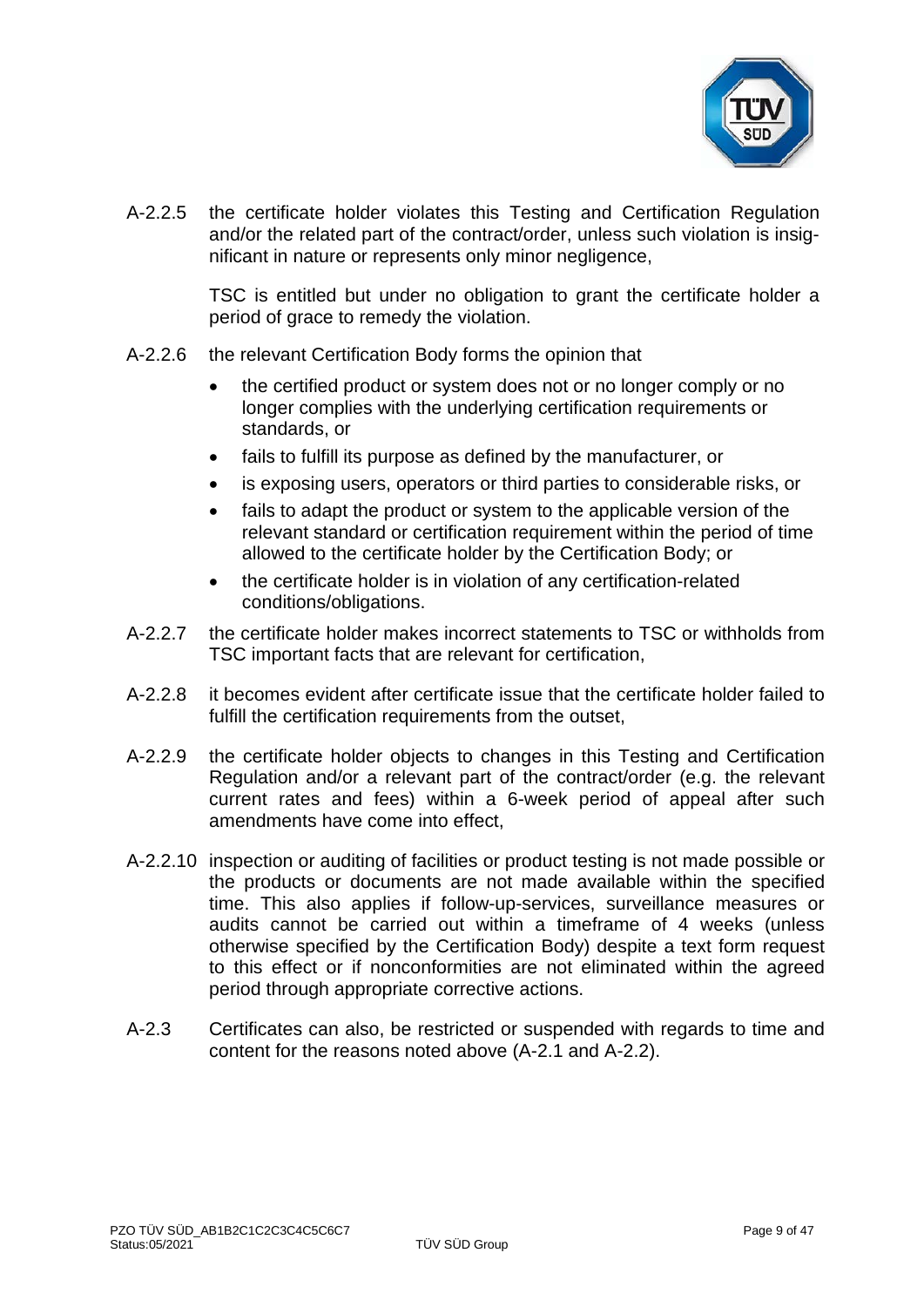

A-2.4 The Certification Body of the respective TSC is entitled to publish details of the expiry, withdrawal, revocation, restriction, and suspension of a certificate. Continued advertising or other use of the certificate/certification mark or the name of TSC is prohibited in all such cases. A certificate that has expired, has been withdrawn, or has been revoked shall immediately be returned to the Certification Body and/or destroyed or, if being a digital certificate, permanently deleted upon the Certification Body's request.

> License fees paid in advance shall not be reimbursed; those not yet paid shall be paid in full.

A-2.5 Apart from cases of willful intention and gross negligence, TSC shall not be liable for any disadvantages arising for the client from non-issue, expiry, withdrawal, revocation, restriction, or suspension of a certificate.

#### **A-3. Use of certificates, certification marks and test reports in business transactions**

## **A-3.1 Granting rights of use**

During their certificates' terms of validity clients are entitled to use their certificates in their business transactions as set forth in this Testing and Certification Regulation. If the respective certification criteria and procedures provides for the issue of a certification mark, clients will also be granted the limited, non-exclusive right to use the certification mark in their business transactions and in particular their advertising during the period of validity of the underlying certificate. In this context, clients may only use the certification mark assigned to the respective certification. The right of use will expire on expiry, withdrawal, revocation, restriction or suspension of the underlying certificate.

## **A-3.2 Terms of use of certification marks and certificates**

- A-3.2.1 Certification marks and certificates shall not be misused or used in a misleading manner that may jeopardize the trust of the public in the TSC's certification marks or certificates. Certification marks and certificates shall only be used in unchanged form; in particular, they shall not be modified in content by adding, deleting, or covering by shades or watermarks. The role of the TSC as an independent third party shall not be compromised by the use and visual presentation of certification marks.
- A-3.2.2 A certificate or a certification mark referring to a management system may only be used to promote the system concerned. A product certificate or product certification mark (in as far as a certification mark is approved) may only be used to promote the certified product as described on the certificate.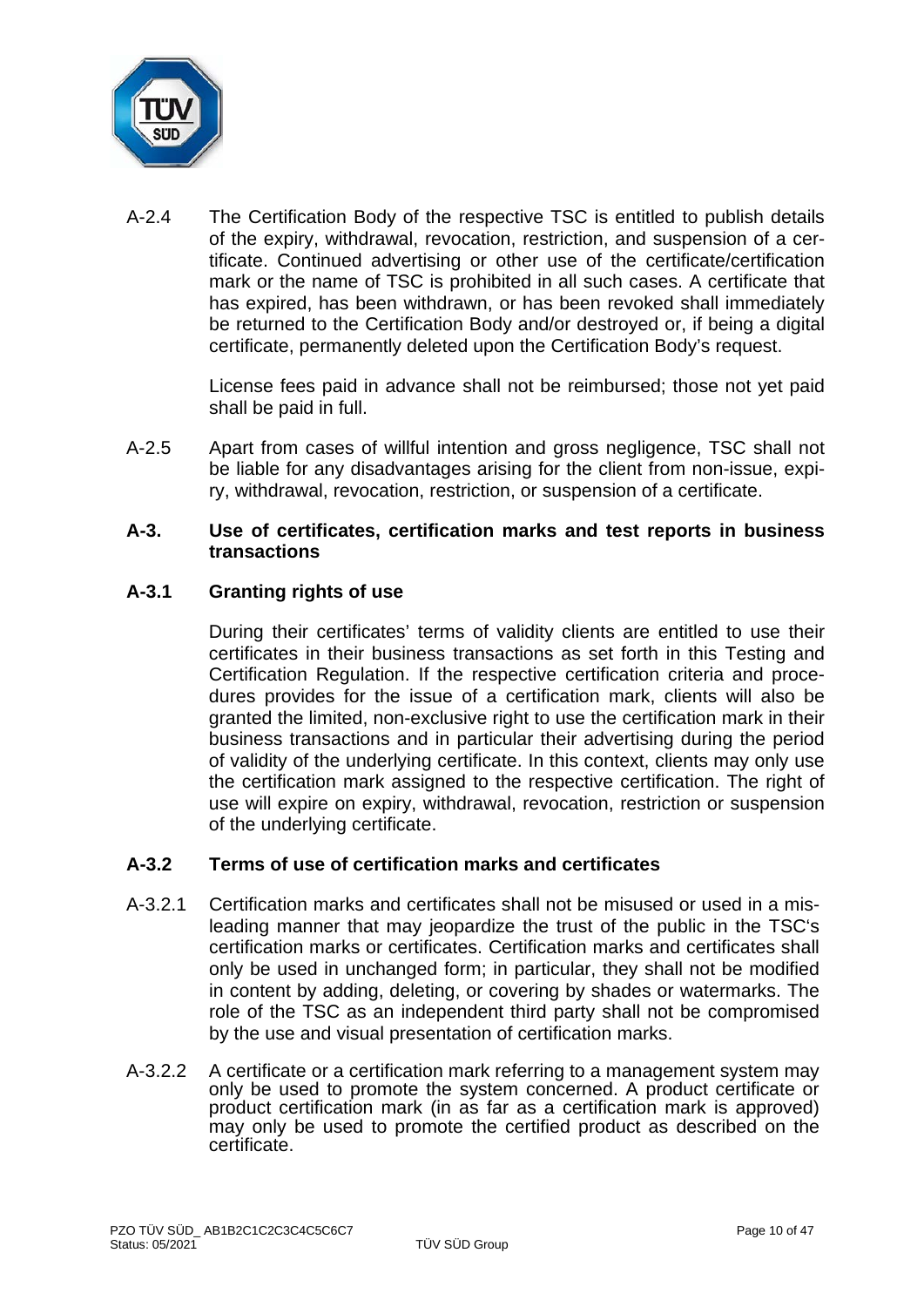

The use of certificates and/or certification marks must not give the impression of certification applying to activities outside the scope of certification.

- A-3.2.3 Product-related advertising using a certification mark is not permissible in cases where only a certificate of conformity or management system certificate has been issued.
- A-3.2.4 Where certification marks or certificates refer only to certain partial aspects of a product or system, advertising must not give the impression of certification of the entire product or system.
- A-3.2.5 Full responsibility for correct use of the certificate and/or certification mark and for the correctness of all statements about the certified system/product rests with the certificate holder. In the case of product certification this also applies to correct use/advertising by the customers of the certificate holder.
- A-3.2.6 It is recommended that clients, when using certification marks and certificates in their advertising, take steps to ensure that the target groups addressed by advertising can inform themselves easily, adequately and transparently of the content of the TSC services underlying the certification marks or certificates.

## **A-3.3 Requirements regarding the visual presentation of certification marks**

- A-3.3.1 Clients may use certification marks only and may under no circumstances use the TÜV SÜD logo ("TÜV SÜD – Octagon", logo see headline) or the slogan of the TÜV SÜD Group (at present: "Add Value, Inspire Trust.").
- A-3.3.2 Neither the content nor the design of the certification mark provided by TSC may be changed. It must be recognizable as certification mark and its size must be clearly smaller than that of the company logo of the client/ certificate holder. The information included in the certification mark must be clearly legible even if the certification mark is displayed at reduced size.
- A-3.3.3 The certification mark must stand alone and may not be associated or combined with any other element (e.g. the client's company logo, statement, or graphics). The use of the certification mark in particular must not give the impression that the client/certificate holder or its employees are members of the TÜV SÜD Group or that the certification mark is the client's trademark/customer logo. Certification marks shall not be used in a non venerable manner.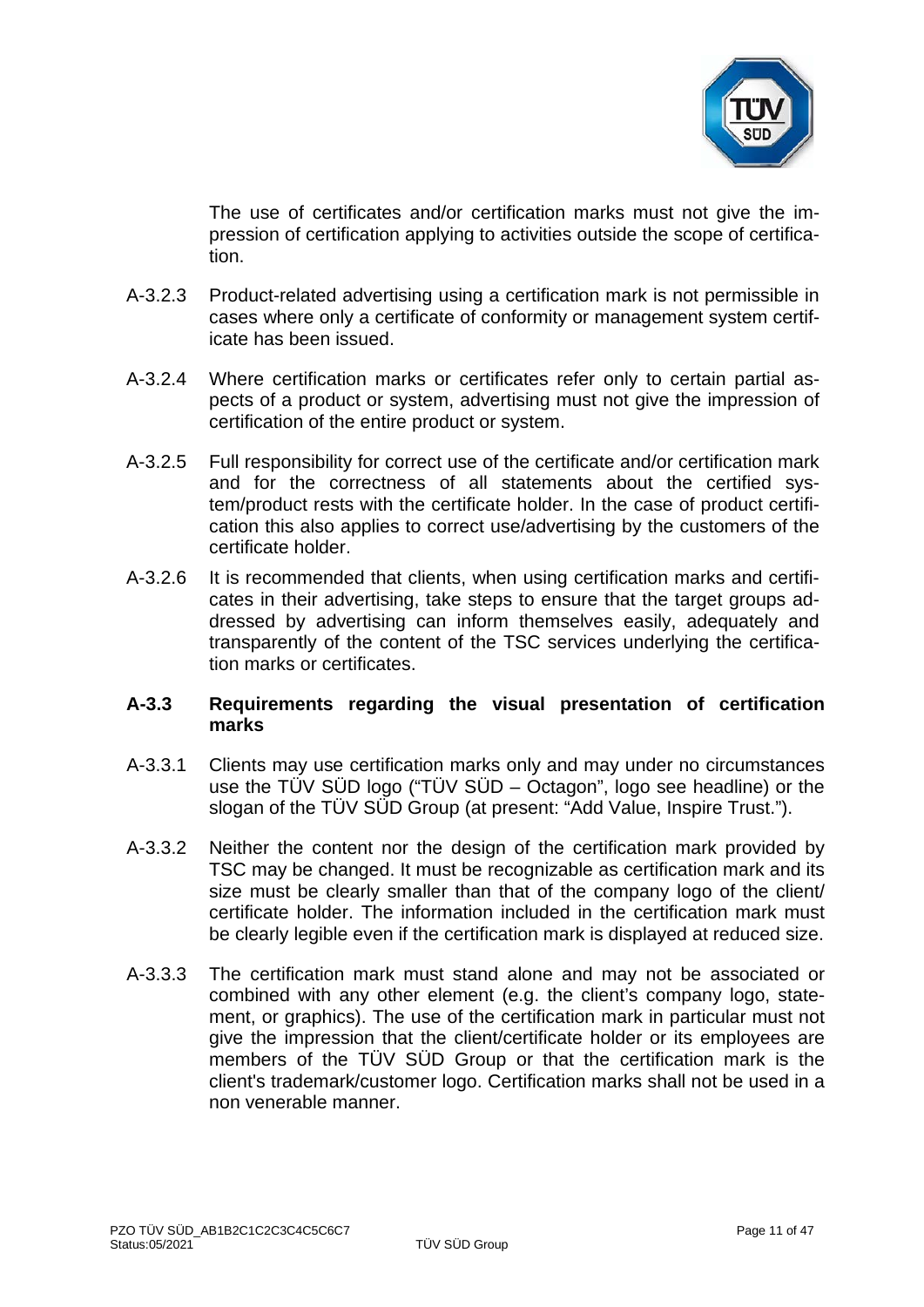

## **A-3.4 Use of TSC test reports**

Unless expressly approved beforehand in text form by the relevant Certification Body/relevant TSC or where use of the report is an integral part of the underlying certification procedure or disclosure is required on the basis of legal, regulatory or accreditation-related requirements, the following shall apply:

Reports by TSC may not be published/reproduced in part or in full in particular for advertising purposes.

If test reports, audit reports or other reports are used with the approval of the TSC, the client shall not complement said reports by adding any statements or interpretations that go beyond the reports' actual contents. In particular, clients shall not add any distorting or misleading statements or interpretations that could give rise to doubts in the impartiality of TÜV SÜD. Clients must ensure at all times that the test results of the TSC are reproduced correctly and not distorted.

The same applies to communication activities, advertisements, confirmations, communications, sales collaterals etc in digital, audio and print media.

In cases in use of the reports prepared by TSC is approved, said reports may only be quoted verbatim and with their complete wording, giving the date of issue.

TSC reports may never be used to claim or imply that TSC particularly recommends the product or system to customers.

#### **A-3.5 Information obligation before press publications**

If the customer plans to mention a TSC or a TSC testing and/or certification in a press release, in particular in a professional articles and social media posts, the press office of the TÜV SÜD AG (presse@tuvsud.com) shall be informed about it in time.

This shall not replace a necessary prior consent of TSC.

#### **A-3.6 Consequences of impermissible use**

The client undertakes to indemnify TSC or the respective TSC Certification Body at first request against all claims by third parties arising as a result of the client's use of the certification mark, certificate or TSC report contrary to the terms of this contract. The same applies to all claims by third parties against TSC /TSC Certification Body arising as a result of advertising statements made by the client.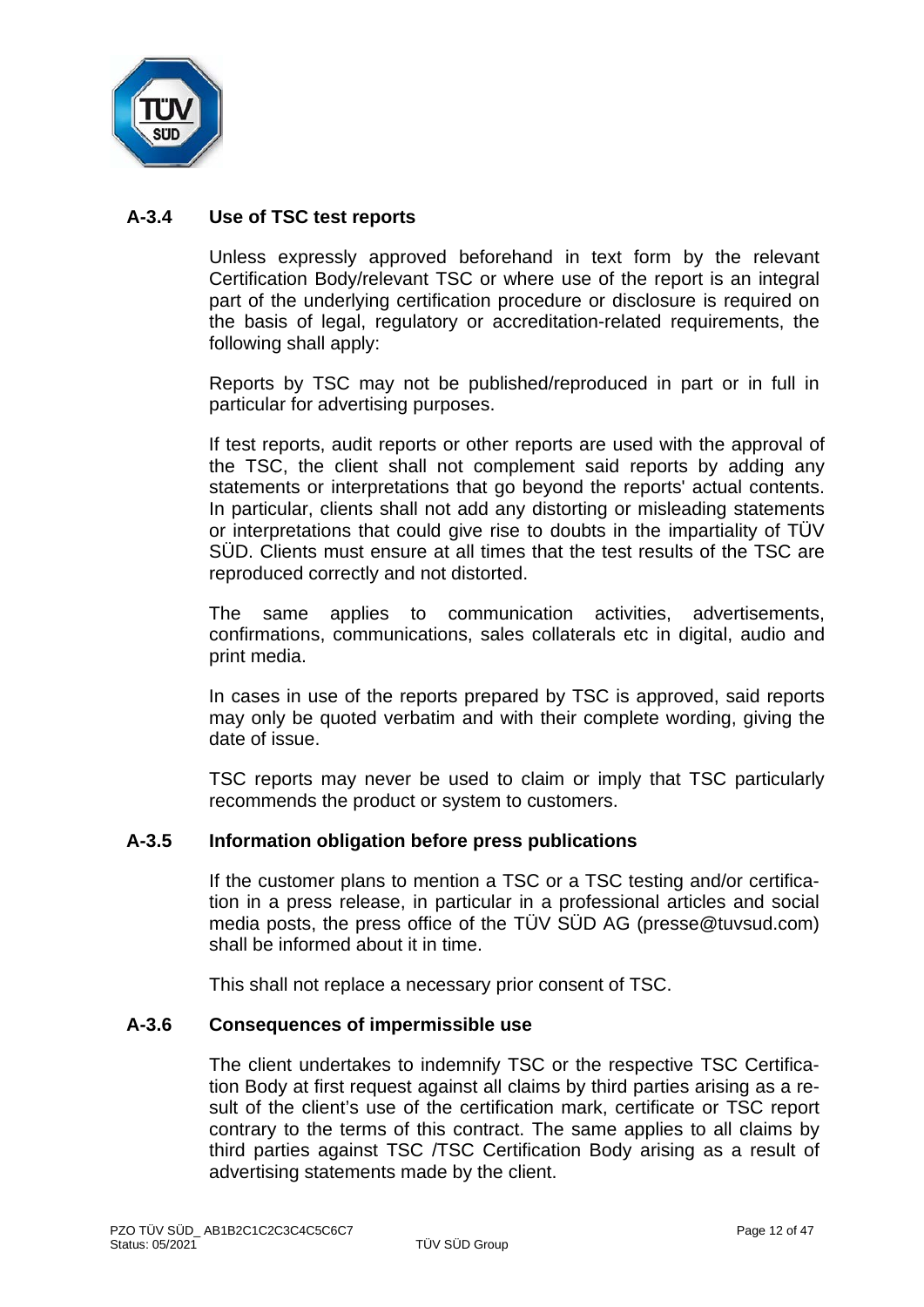

Any cost arising from such issue will be billed to the client.

## **A-4. Publication of certificates, certification marks and test reports**

TSC can publish the names of the certificate holders, tested products, audited systems, etc. for consumer information or if required by the certification procedure or by relevant law. TSC shall be entitled to grant authorized bodies (e.g. authorities, accreditation bodies or certification scheme owners) direct access to the certification-relevant documentation at any time.

All further information about clients, certified products and systems are subject to confidentiality unless the disclosure of such information is requested by court or an authorized body or otherwise mandatory by law or for the certification procedure. This obligation of non-disclosure applies equally to all employees and agents of TSC.

#### **A-5. Retention of test samples and documentation**

As far as clients are in possession of test samples and pertinent documentation, they must retain them for a period of ten (10) years after expiry of the certificate or after the last product covered by the certificate is placed on the market area, whichever is the longer.

System certification documentation shall be retained for the term of validity of the certificate plus a minimum of three (3) years.

All other legal provisions extending beyond shall remain unaffected.

Claims for damages against TSC shall be excluded, in particular if clients fail or are unable to provide a test sample/document returned to or retained by them in unchanged condition.

#### **A-6. Violation of Testing and Certification Regulation**

TSC is entitled to claim payment of a contractual penalty of up to EUR 50.000 in each single case of each culpable violation of this Testing and Certification Regulation by the certificate holder. This applies specifically if a product labeled with the certification mark is offered for sale or marketed prior to the issue of the certificate, if unauthorized advertising takes place or if a certificate, certification mark or the CE marking with Notified Body number is used improperly.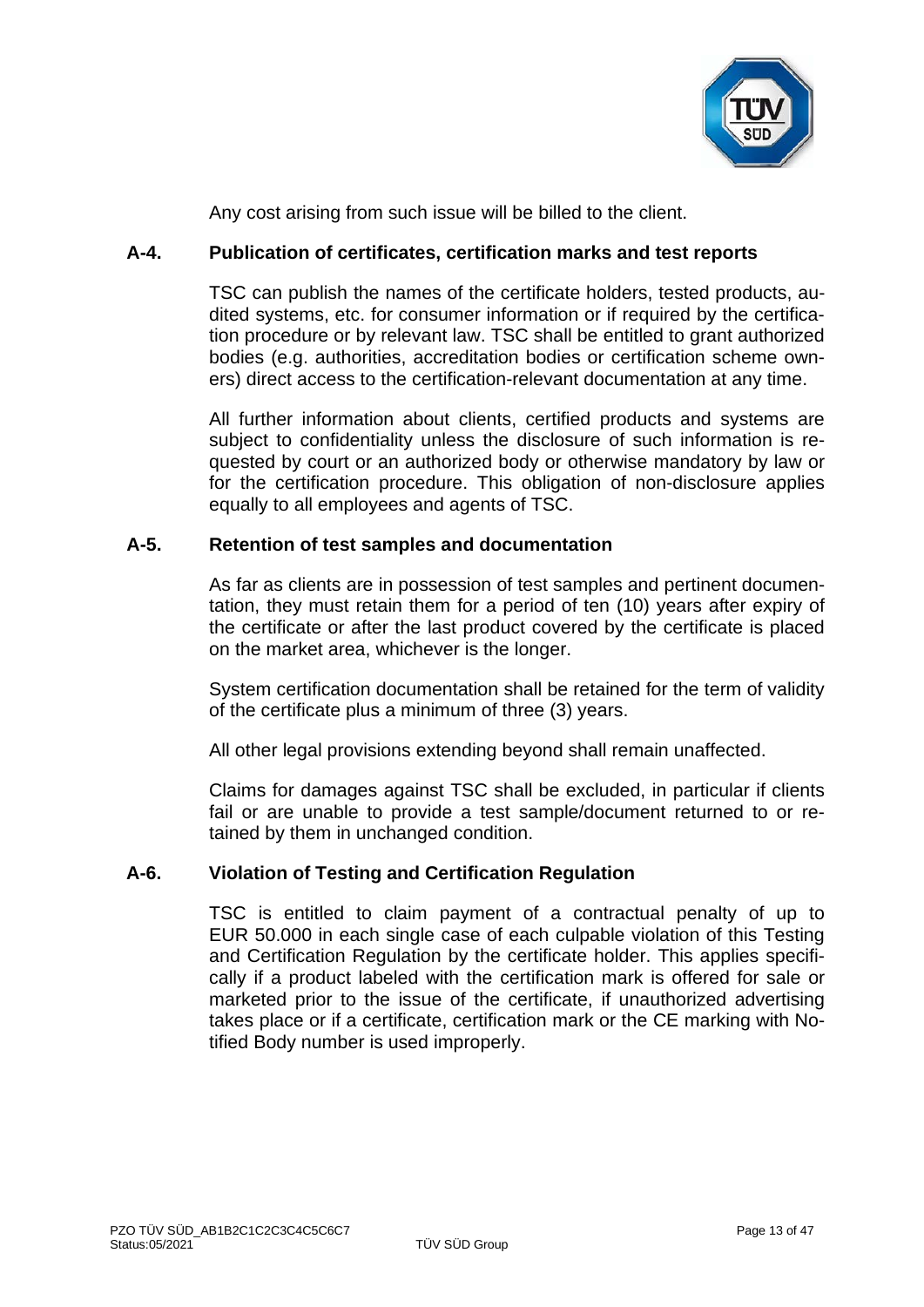

Furthermore, the TSC is entitled to bill any costs or expenses born by a suspension or cancellation of a certificate.

The certificate holder is liable for costs charged to TSC by authorized bodies (e.g. regulatory authority, accreditation body or certification scheme owner) or costs directly incurred by the Certification Body or the test laboratory resulting from culpable violation on the part of the certificate holder, in particular violation of this Testing and Certification Regulation.

This applies in particular if TSC's activities were the result of instructions issued by a supervisory authority or similar instructions and if such instructions proved to be justified.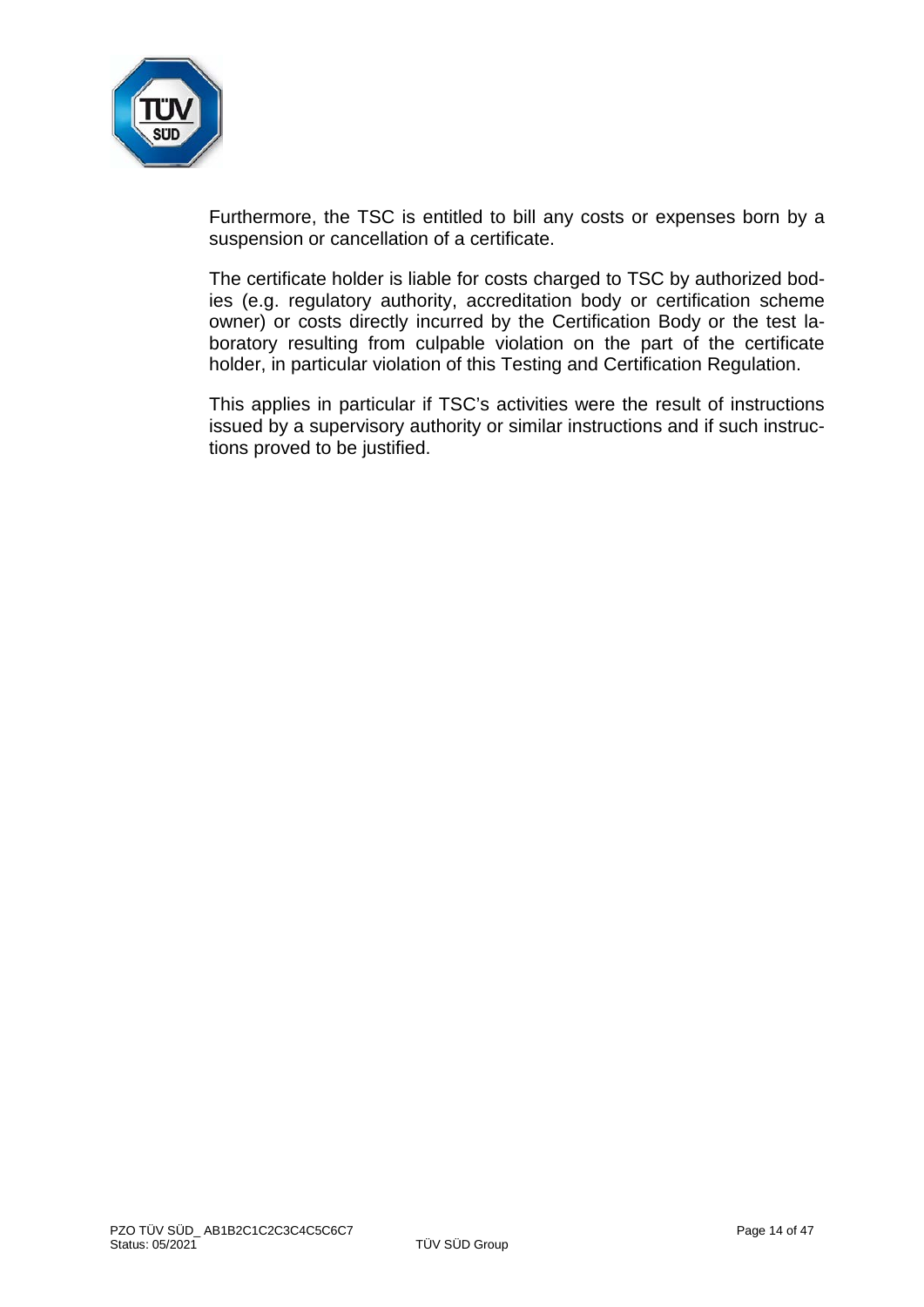

## **Module B1)Special regulations for product testing and certification**

In line with the TSC "Code of Ethics", TSC reserves the right to reject applications for testing and/or certification on a case-by-case basis in particular if they are in conflict with legal requirements, the TÜV SÜD brand, the TSC quality standards and corporate image.

#### **B1-1. Testing**

- B1-1.1 The client shall submit a test order to TSC and supply the required test samples and documentation free of charge. TSC shall, at its own discretion, carry out the tests either in their own test laboratory or externally, and prepare a summary report.
- B1-1.2 Following the test, TSC shall dispose of the test samples for a flat-rate charge per sample or, at the clients' express request, return them to the latter at their expense. TSC will not store test samples but may require the client to do so.

If a test is interrupted for more than one month, TSC may also return the sample or store it for a flat-rate charge for each month or part-month that elapses up to continuation of the test.

- B1-1.3 TSC is entitled to make the test file and, if necessary, the test sample, accessible to authorized bodies (e. g. regulatory authority, accreditation body or certification scheme owner). Any agreement to the contrary is invalid.
- B1-1.4 Transport, insurance, logistics, customs etc. of the sample(s) to TSC shall be arranged by, and at the expense of the client.
- B1-1.5 TSC shall not assume any liability if test samples are lost or damaged either in the course of testing or due to burglary, theft, lightning, fire, water, damages due to transport issues etc.
- B1-1.6 No consulting services will be supplied on product development or management-system establishment.
- B1-1.7 The evaluation of measurement results by TSC in order to make a statement of conformity, is done by taking into account measurement uncertainty as far as this is regulated for the respective test through regulatory requirements, applicable schemes and standards.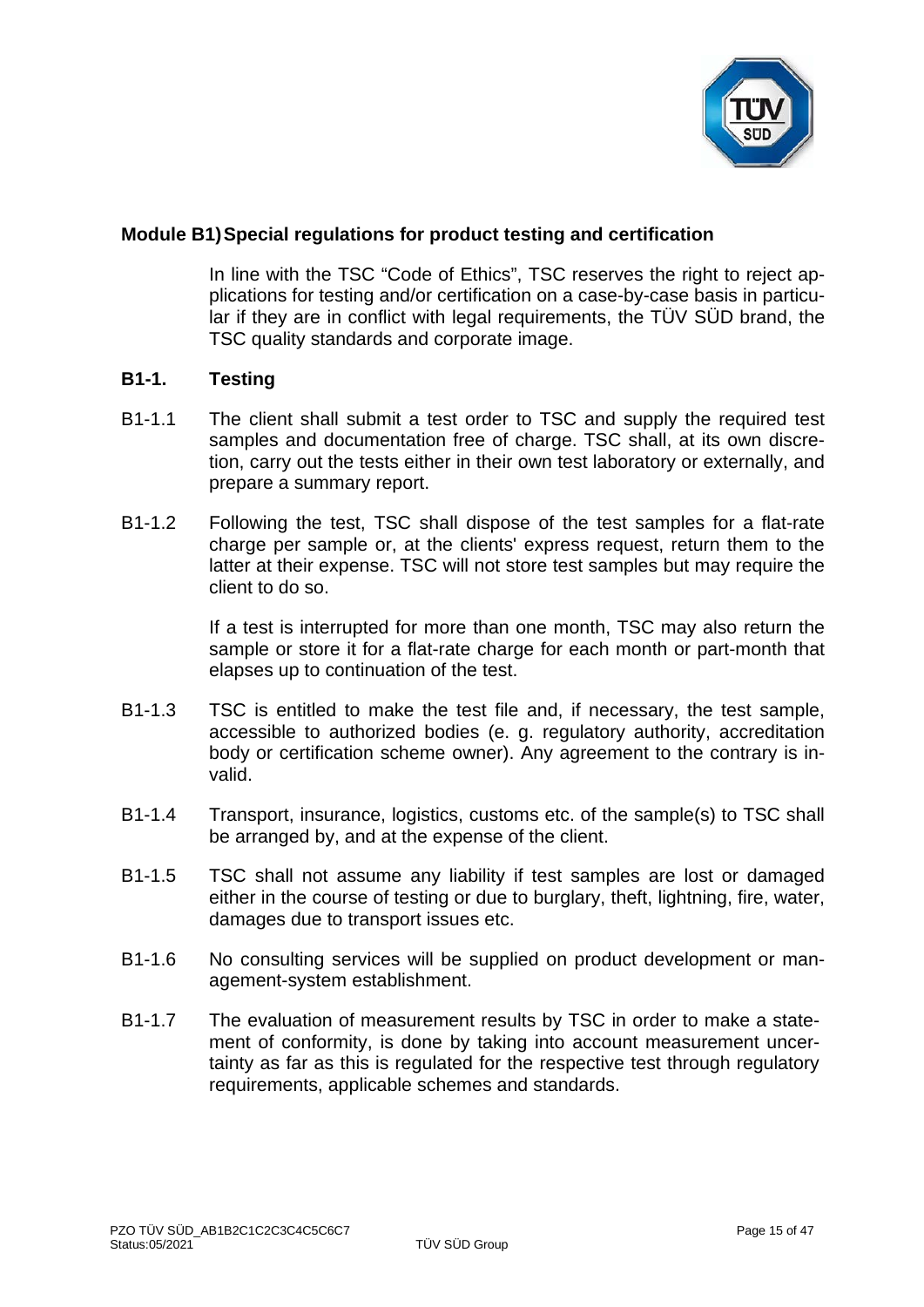

In this context, regulatory requirements have precedence over normative requirements. Contractual requirements from customer side are being observed only, if they are not in conflict to regulatory or normative requirements.

If none of these pre-requisites apply, measurement uncertainty is not taken into account during the evaluation of measurement results.

## **B1-2. Certification**

On issue of the first certificate, the certificate holder automatically becomes a TÜV SÜD certification-system partner and remains partner as long as at least one certificate is valid.

After successful completion of product testing, TSC will award a certificate either with or without authorization to use a certification mark. If product certification does not include manufacturing surveillance, the product must not be labeled with a certification mark.

The following regulations apply to product certification that includes the issue of a certification mark or certificates that bore the right to carry the CE-Marking with the number of Notified Body:

- B1-2.1 A positive result of product testing and a positive result in the initial audit of the manufacturing site is required for issuing a license for the use of a certification mark. The continued use of the certification mark will depend on regular inspections (follow-up-service, see B1-2.7) and a valid certificate (respective license).
- B1-2.2 The certificate holder shall only use the certification marks defined in the certificate for the specific models listed on the certificate.

The certificate holder shall be responsible for controlling the use of the certification mark and ensure that the certification mark is only used in conjunction with the certificate holder's identity and the specific certified model number.

The certificate holder shall not transfer the certificate rights to third parties.

Should a product certificate become invalid, the products listed on the certificate shall not be made available on the market using the certification mark or in case of CE-marking with the Notified Body number.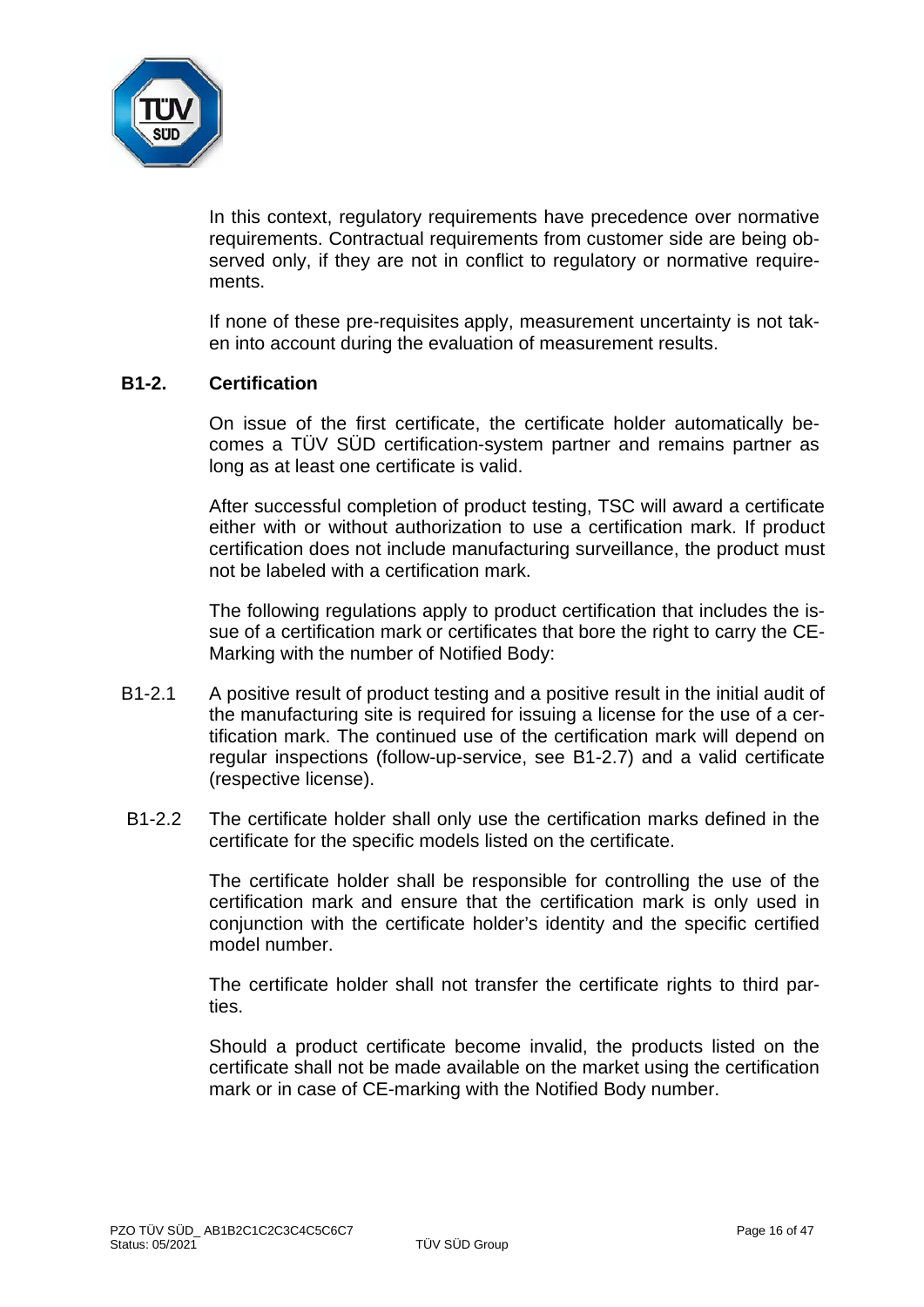

Holders of withdrawn or revoked certificates must in addition either remove the certification mark from all products accessible, make the certification mark permanently unrecognizable or destroy the products and enable the TSC to verify these measures on their own cost.

- B1-2.3 TSC certification marks may only be used for products in conformity to the type or model successfully tested and the specifications included in the test report(s) or supplementary agreements. The required documents (e. g. certificate of conformity, operating and assembly instructions) are to be enclosed with the product in the appropriate language of the country of destination as not otherwise required by applicable laws.
- B1-2.4 Additional characteristics for individual certification marks

If a product is manufactured at several manufacturing sites with different qualifications (e. g. with or without ISO 9001), the qualification level of the respective manufacturing site may only be used if different designations are given to the models. Otherwise only the level of qualification which applies to all manufacturing sites may be used for advertising.

- B1-2.5 Holders of certification marks must constantly monitor the manufacturing of products that have been awarded the certification mark to ensure conformance to requirements tested. They must also carry out the specified tests and inspections, document any complaints in connection with certified products and the correction of nonconformities. The Certification Body must be immediately notified of any changes made to the products, recalls or safety related incidents after certification. If the certificate concerned is to be maintained, the Certification Body may request the manufacturer to prove compliance with standards and/or codes of practice or may require an additional test to be carried out by a qualified test laboratory.
- B1-2.6 As a minimum requirement, every product must be identified by a nondestructible marking clearly indicating the name of the manufacturer or importer and type designation, so that the identity with the approved type with the serially manufactured product can be proved. If a product submitted for testing does not satisfy the test requirements and if products corresponding to this test sample have already been distributed for sale or have been the subject of a certification mark misuse, the modified test sample may only be certified if it bears another type designation.
- B1-2.7 Inspection of manufacturing sites in the case of certificates including authorization to use a certification mark (follow-up-service), market surveillance: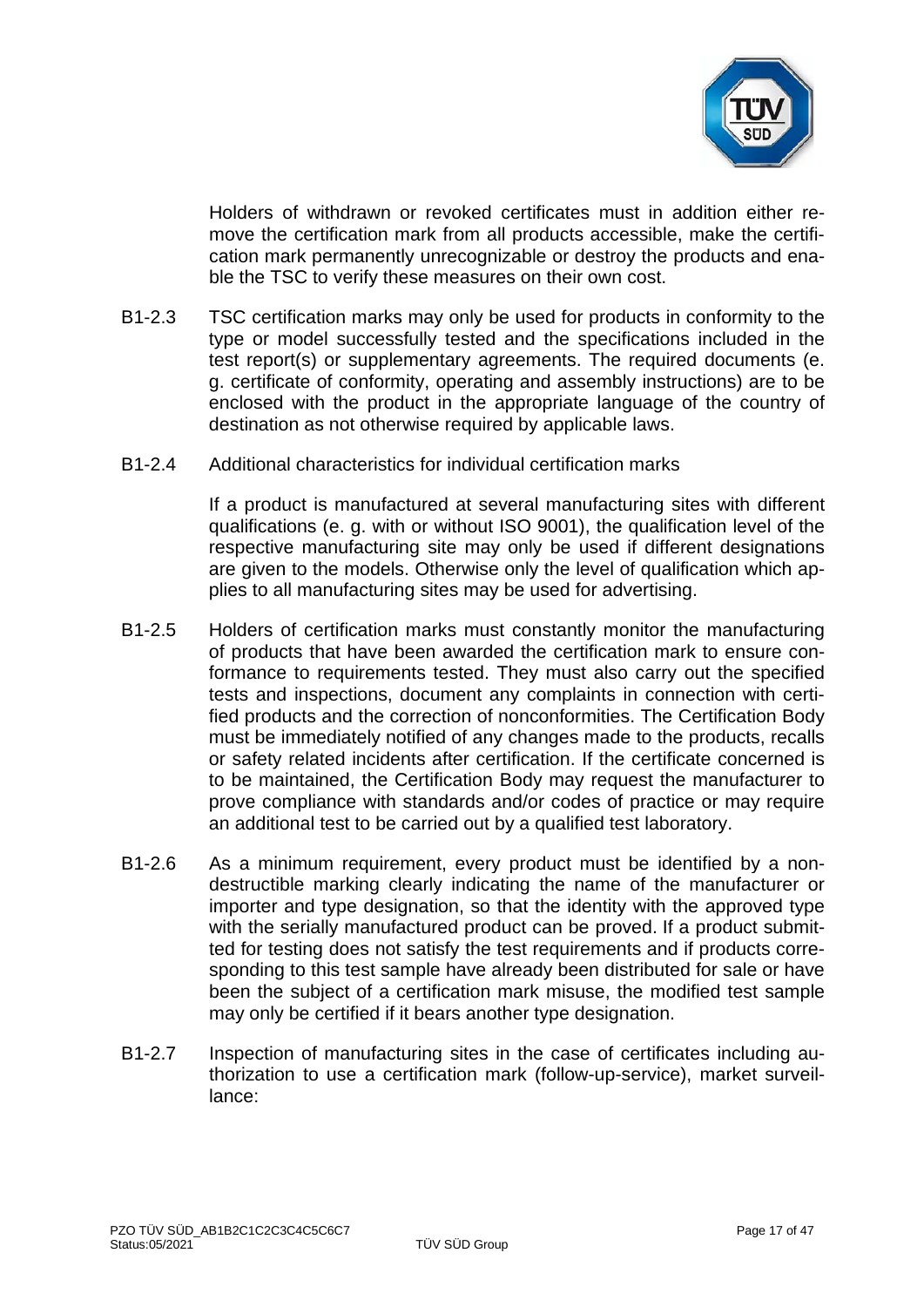

B1-2.7.1 In order to ensure maintenance of the product characteristics on which a certificate has been based, the Certification Body will regularly inspect manufacturing and testing facilities as well as quality assurance measures at the certificate holder's expense. Alternatively, for certification including the right to use a certification mark, random checks based on modules of the Council Decision 768/2008/EC may be agreed prior to issue of the certificate. If the quality management system of the respective manufacturing site has been certified by TSC, the follow-up-service may also be incorporated in the surveillance/re-certification audit pertaining to the system.

> To ensure production quality, additional pre-shipment inspection may be arranged, in which samples from the products to be shipped are checked for conformity with the tested and/or certified type respectively the sample as provided.

- B1-2.7.2 The certificate holder shall immediately inform the TSC of any relocation of a manufacturing plant, transfers of manufacturing plants to another company/company owner or changes in the manufacturing process that may affect the production of the certified product. In these and other special cases, the Certification Body may demand that the product is identified by a predefined control mark, in addition to the certification mark, so that products from different periods of manufacturing can be identified. Should there be a change in the manufacturing site, TSC must inspect and approve the new production facility before the products manufactured there can be labeled with a certification mark. The holder shall inform the TSC of any changes to the holder's details.
- B1-2.7.3 The Certification Body is entitled to pick samples of products identified by a certification mark from the market for testing purposes. If the certificate requirements are not satisfied, e. g. because of unauthorized modifications that have resulted or may result in restriction, suspension or withdrawal of the related certificate, the certificate holder shall bear the costs of retesting/inspecting the product and/or the manufacturing site.
- B1-2.7.4 The certificate holder shall inform the Certification Body immediately of any damage or other events arising from certified products.
- B1-2.8 In addition to an existing (main) certificate further certificates may be issued
	- a. For the same (main) certificate holder if he seeks to have certified a product under another name than that appearing on the (main) certificate,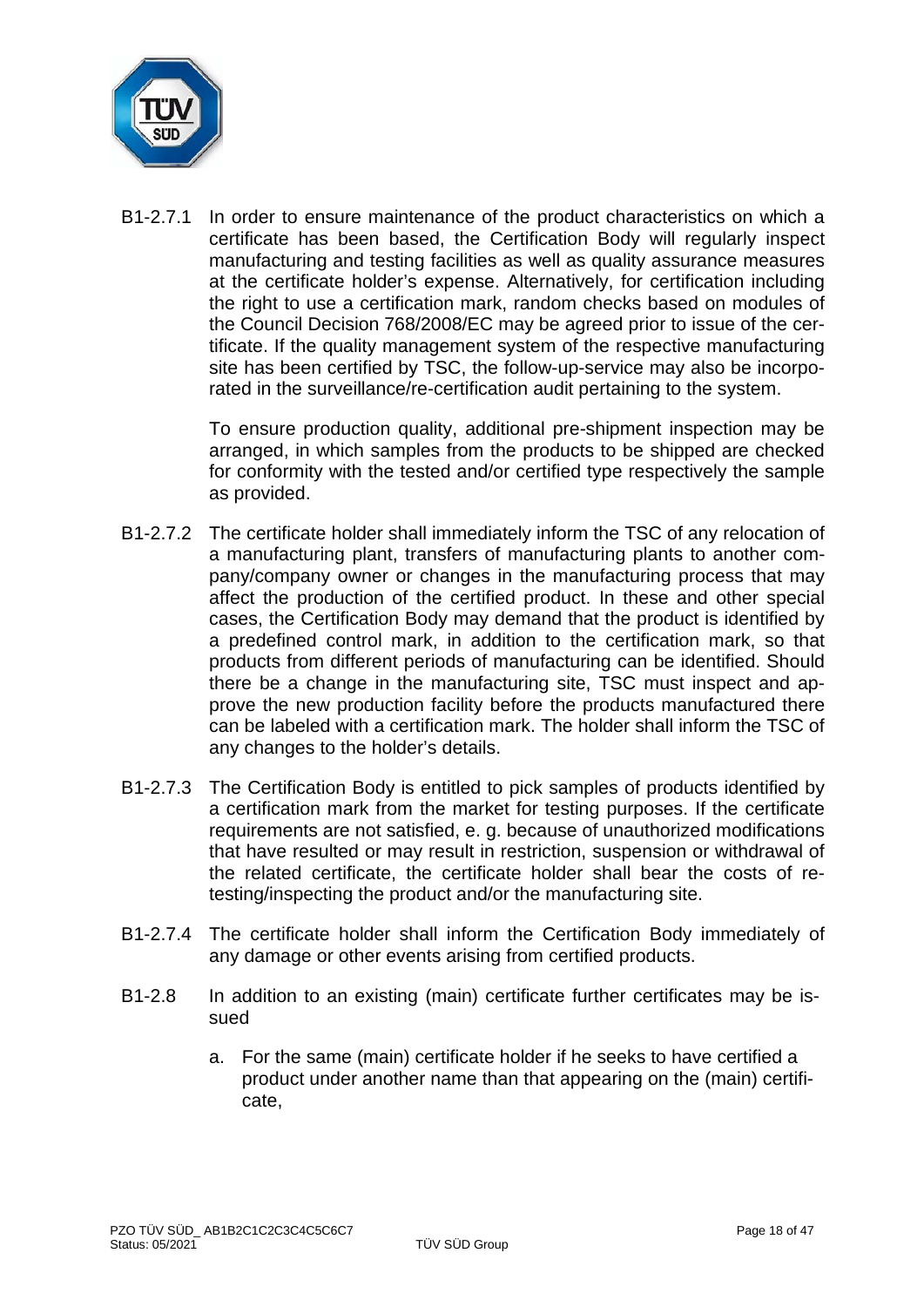

b. For certificate holders differing from the (main) certificate holders, if he also seeks to have a product certified under another or same name than that appearing on the (main) certificate. Prerequisite is the approval of the (main) certificate holders and their confirmation of equality of design of the product with that from the (main) certificate.

The content and validity of such certificates shall be dependent on the (main) certificate.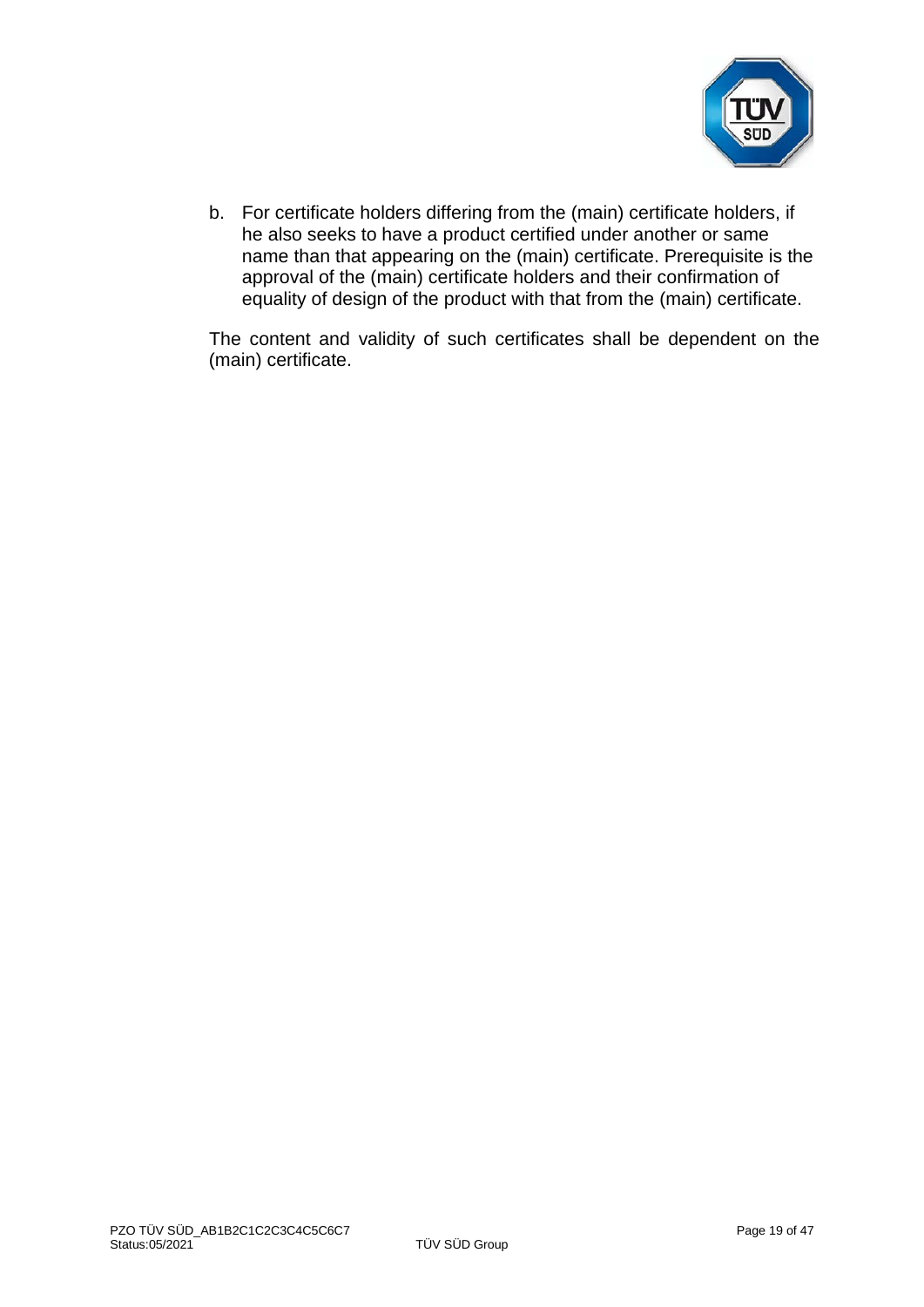

## **Module B2) Special regulations for management system auditing and certification**

#### **B2-1. General**

TSC carries out management system (hereinafter referred to as "system") auditing, verification and certification in the non-regulated and regulated area, including according to EU Directives and EU Regulations.

TSC does not perform consultancy services relating to management system establishment, including customer-specific training and internal audits on the subject matter of the certification.

#### **B2-2. Due date for audits**

The due date for the next certification, re-certification or surveillance audit is determined by the specific certification scheme; it is usually 12 months after the last day of the most recent regular audit carried out.

#### **B2-3. Audit on site**

The customer or certificate holder shall ensure in a reasonable manner (contractually, if needed) that TSC is enabled to perform the audit on site at the certification-relevant premises and shall have access to these premises at any time

#### **B2-4. Remote audits**

If permitted by the applicable specific certification scheme, TSC is entitled to conduct audits remotely by using a videoconferencing tool.

# **B2-5. Preliminary system assessment, pre-audit**

On request, TSC offers the following services which can also be independent of a certification procedure:

- B2-5.1 Based on management system documentation, areas of concern in the description of the system are pointed out in a preliminary assessment as compared with the requirements of the respective legal basis or standard. The client receives a report on the results of the assessment.
- B2-5.2 The aim of the pre-audit, the on-site and total scope of which is defined jointly with the client, is to draw attention to areas of concern in the system. The auditor informs the client of the results in a closing meeting; if requested, TSC prepares a pre-audit report. Only one (1) pre-audit may be carried out.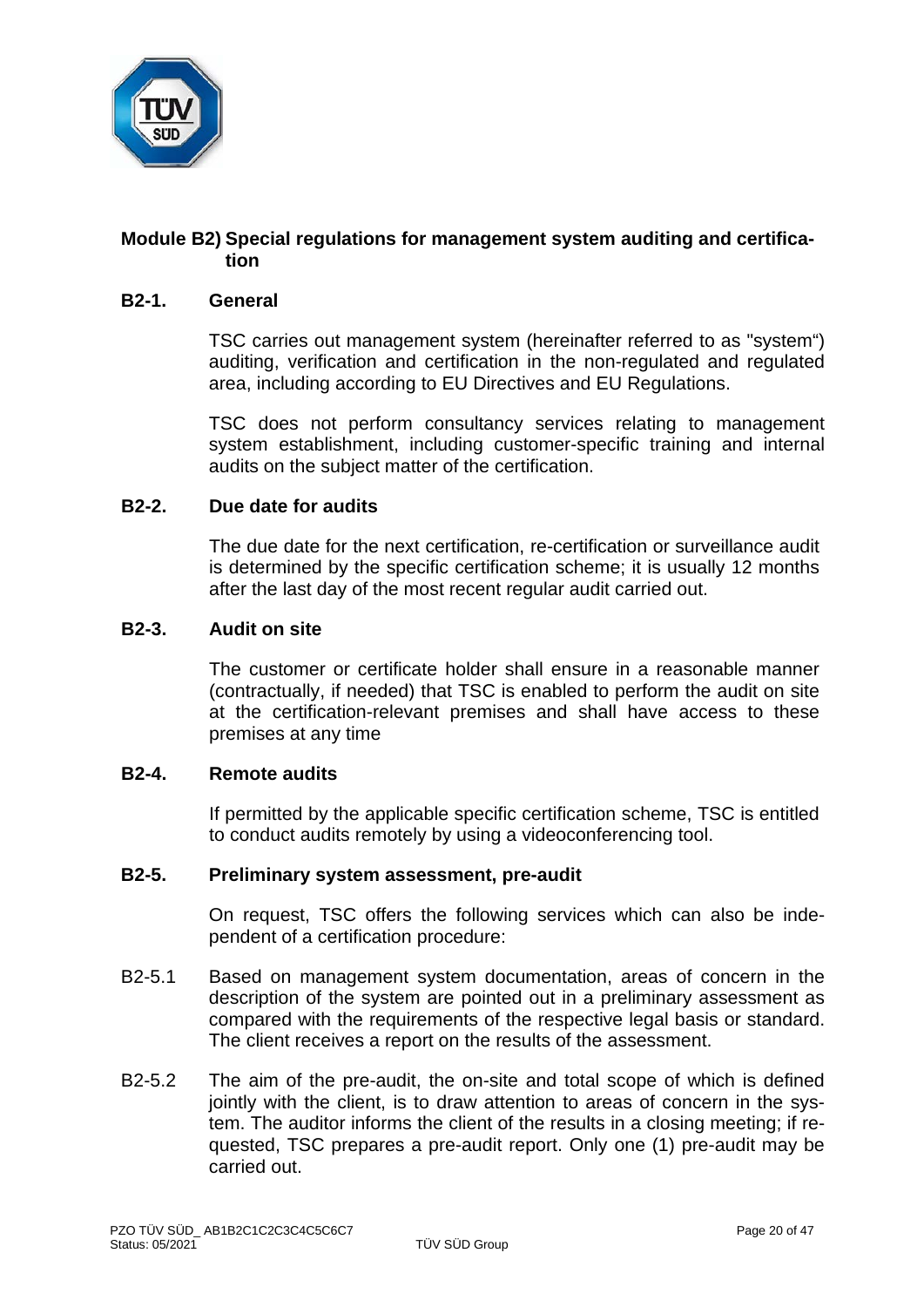

B2-5.3 Pre-audits are not allowed for TUV SUD South Asia under any standards as per NABCB. If pre-assessment is conducted in any means, such clients cannot certified for next 2 years from the date of pre-audit.

#### **B2-6. Certification procedure**

B2-6.1 Preparation for certification audit

After the client has accepted in text form the quotation submitted by TSC, the client appoints an Audit Representative, who is responsible for the certification procedure; TSC informs the client of the auditors assigned (audit team or lead auditor). Requirements outlined in the applicable standards and regulations pertaining to unauthorized consultancy on the part of auditors are observed.

In order to ensure an independent audit, the selection of the audit team is solely up to TSC. The decision in each individual case will be based on several factors such as availability, qualification, impartiality, etc.

In addition and in as far as there are no conflicting legal regulations, e. g. regulations under the data privacy law, clients can request appropriate background information on each member of the audit team.

B2-6.2 Certification audit

The client shall ensure that appropriate staff members are available to answer questions; clients grant auditors access to the respective units of the company and allow them to review all system-relevant records.

B2-6.2.1 Review and evaluation of management system documents / stage 1 audit

Clients shall provide the Certification Body with all requested management system documentation concerning their systems (manual and, if necessary, further documents such as documented procedures, work test instructions, records, etc.) for review and assessment of compliance with the applicable Directives, Regulations and Standards. If the system is already certified by another body to the same or an appropriate standard then the client shall include a copy of the certificate with any scoping information, and details of the findings of the previous audit.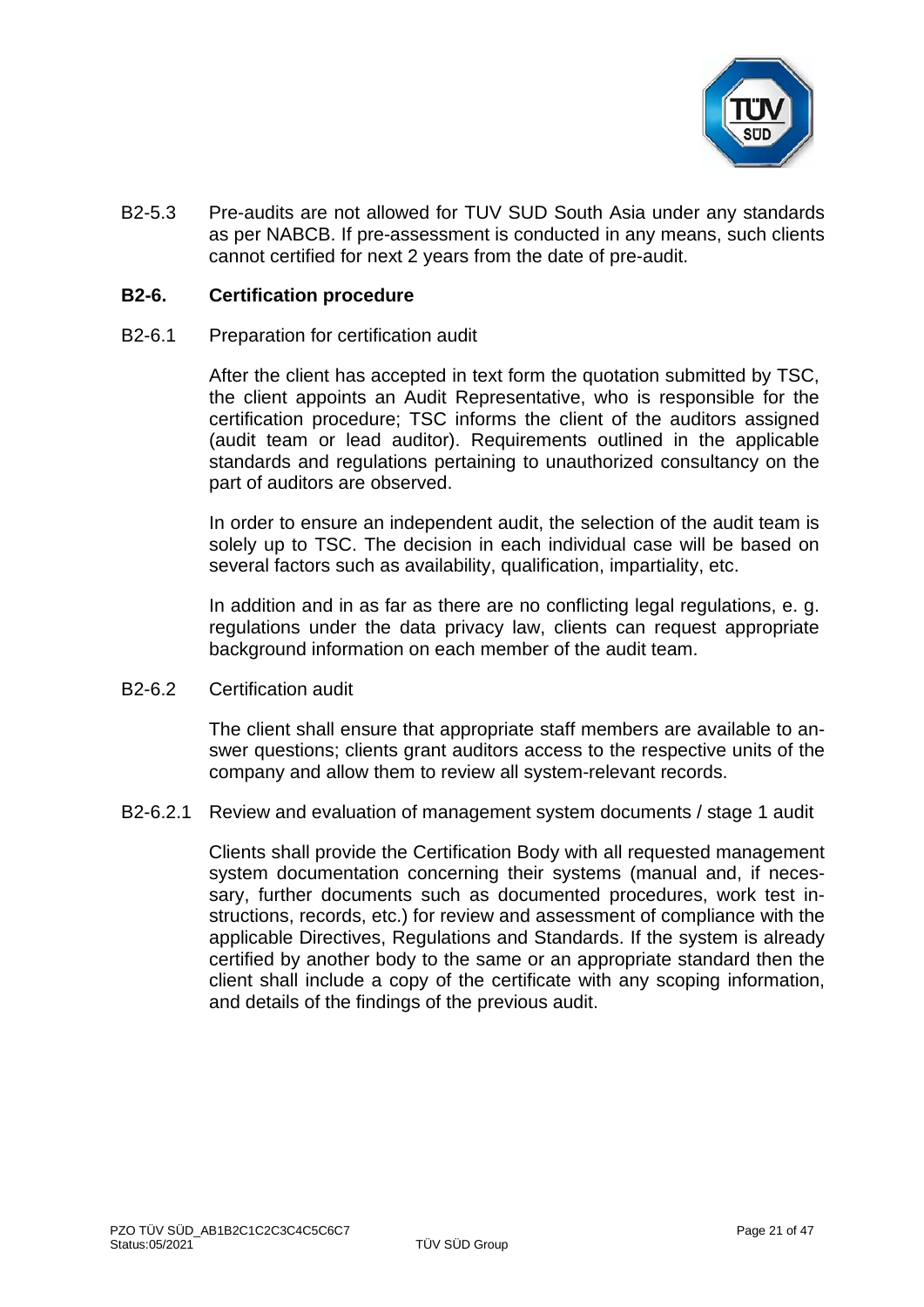

The Certification Body shall

- review the management system documentation,
- determine readiness for the stage 2 audit,
- review key performance or significant aspects regarding the scope and operation of the management system,
- collect necessary information regarding the scope and the related statutory and regulatory requirements of the client's operation,
- plan the certification (stage 2) audit, including confirmation of audit team requirements,
- check whether internal audits and management review are being performed and that the level of implementation substantiates the client's readinessfor the stage 2 audit.

Based on the results of the stage 1 audit, the Certification Body assesses whether the level of management system implementation is sufficient for conducting a stage 2 audit and plans the process and priorities of the stage 2 audit. The details of the stage 2 audit will be agreed with the client.

Where required by court order or other authorized bodies (e.g. regulatory authorities, accreditation body or certification scheme owner), TSC may request product samples in order to verify the implementation of the management system. Additional costs related to such additional testing shall be paid by the client.

The Certification Body documents the findings of the stage 1 audit and notifies the client thereof, including information about identified areas of concern which may be classified as nonconformities in the stage 2 audit.

The interval agreed between the stage 1 and stage 2 audit, will give the client sufficient time to eliminate any identified areas of concern (weaknesses).

B2-6.2.2 On-site certification audit / stage 2 audit

Prior to the stage 2 audit TSC shall provide the client with an audit plan, which has been agreed with the client. During the audit, clients demonstrate practical implementation of their documented procedures, while the auditors check and evaluate system effectiveness on the basis of the agreed legal provisions, standards or other criteria.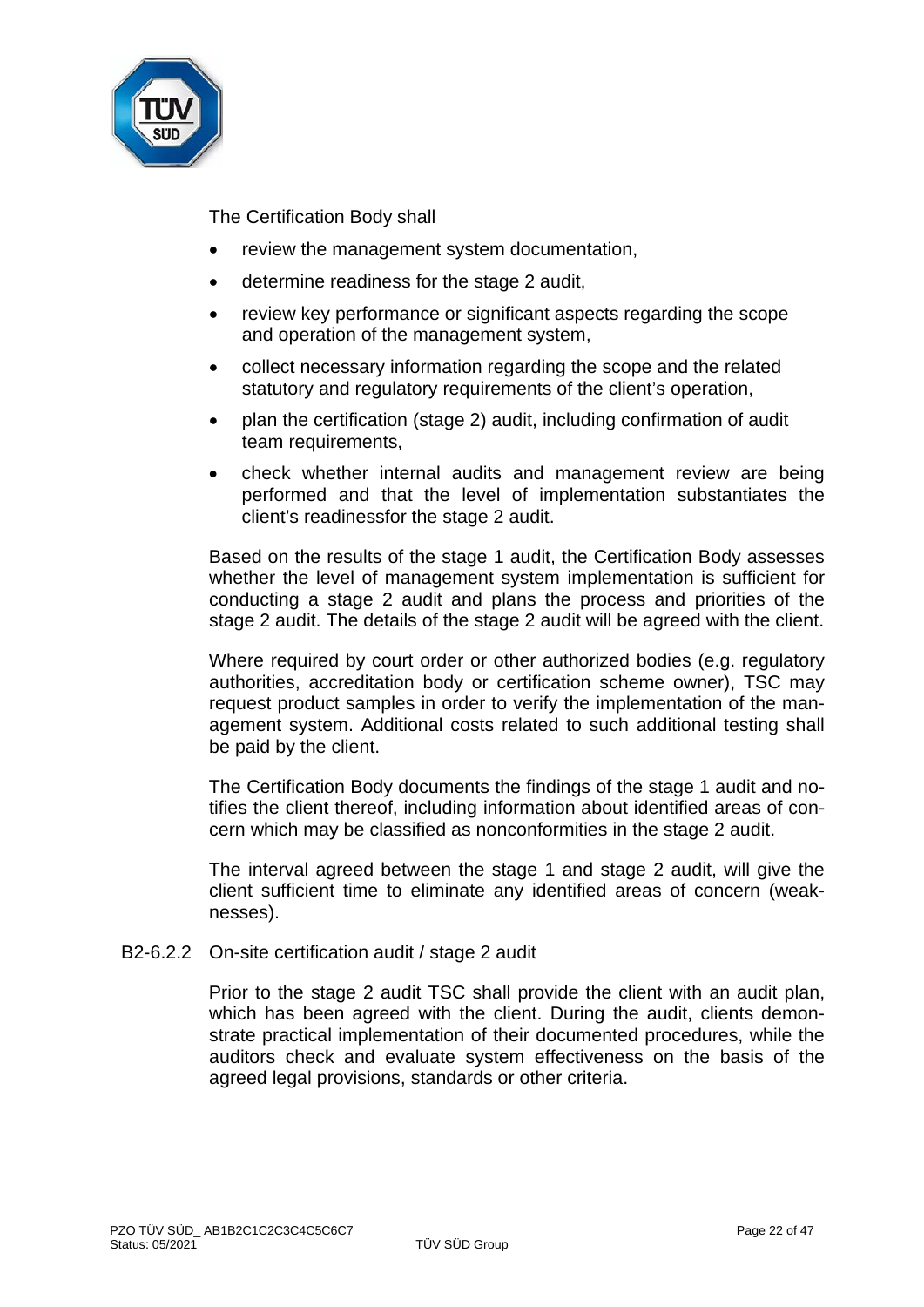

#### B2-6.3 Certification

If all requirements of the applicable standard(s) are satisfied and all legal and official regulations observed, the Certification Body will issue a certificate, generally with a three (3)-year period of validity from the date of the certification decision, unless specific directives/schemes, regulations, standards or individual arrangement in the certification contract require other periods of validity.

## B2-6.4 Surveillance audit

Surveillance audits are conducted regularly (in general annually) during the validity period of a certificate and serve to verify the continued compliance with certification requirements (see above B2-2.).

For the preparation of the surveillance audit, the required documents, e.g the valid management manual and a list of all effected amendments shall be submitted to the Certification Body upon request. In the surveillance audit, the auditor checks selected management system elements/ processes to ensure that the management system continues to fulfill the requirements. The auditor will prepare a report.

B2-6.5 Specific surveillance audits

If required by the specific certification scheme or in reasonable specific cases, TSC shall be entitled to conduct short-term or unannounced audits at the expense of the certificate holder. These audits do not compensate a regular surveillance audit according to B2-6.4.

B2-6.6 Further surveillance activities

Further surveillance activities may include:

- Enquiries regarding certification aspects addressed by the Certification Body to certified clients,
- Assessment of client information about their operations (e.g. advertising materials, web pages),
- Requests addressed to clients to provide documents and records (hard copies or electronic media), and
- Other means of monitoring the performance of the certified client.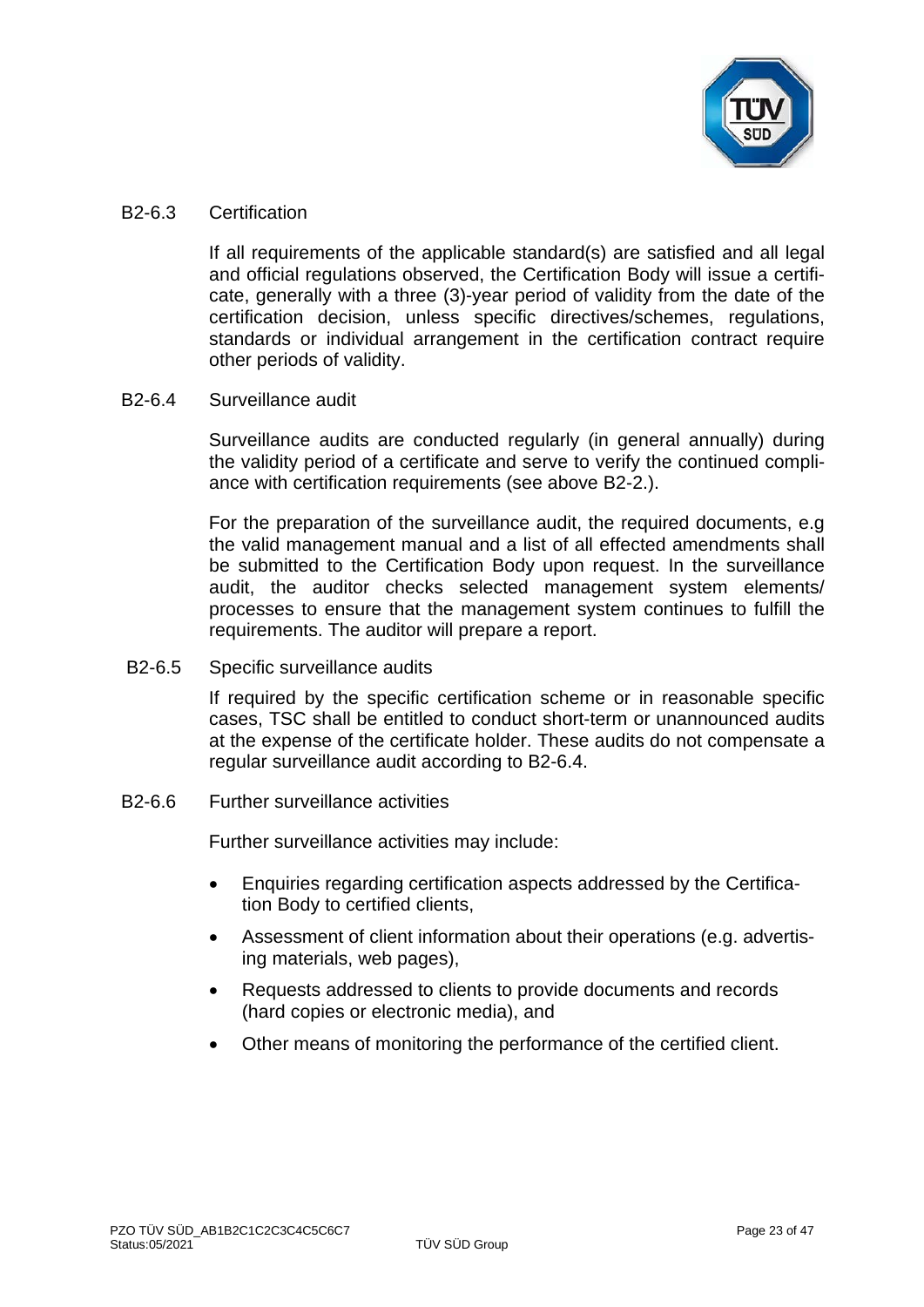

## B2-6.7 Re-certification audit

Re-certification audits are carried out well in advance of certificate expiry to maintain the certification. If such a re-certification audit has been carried out successfully, a renewal certificate may be issued. Re-certification audits check overall system effectiveness by means of random sampling. To prepare for the audit, the valid management manual and all major amendments effected must be submitted to the auditor/audit team. In cases involving significant changes to the system, a stage 1 audit may first be required.

#### B2-6.8 Nonconformities

After audit completion, TSC informs the client of the audit result in a closing meeting and an audit report. Nonconformity reports are countersigned by the Audit Representative. The client will document the required correction and corrective action. In the case of nonconformities one (1) re-audit is possible; the costs being based on the time needed. This includes any necessary verification of corrective actions documented in the nonconformity report.

If during the audit nonconformities become evident that are so serious that certificate award appears unrealistic even after reasonable corrective action, TSC informs the client of the termination of the certification audit and recommends that the audit should be continued as a pre-audit. In such cases, TSC will charge the costs incurred up to audit termination (including report).

## **B2-7. Supplementary contractual terms**

B2-7.1 The certificate holder is obliged to ensure that the use of the certificate or certification mark is according to the regulations of the TCR. The TSC is entitled to control the use.

> The Certification Body reviews and evaluates complaints by third parties, issues causing concern or changes in the client's organization that comes to its knowledge. It informs the certificate holder of substantial changes to the certification and surveillance procedure.

B2-7.2 The client shall satisfy all requirements pertaining to certification and supply all information required for auditing.

> Certificate holders shall inform the Certification Body immediately, but at the latest within one (1) month in text form of all relevant changes in their systems and about any modifications in company structure/organization that affect the compliance of the management system, or any other significant events affecting compliance with the requirements for certification.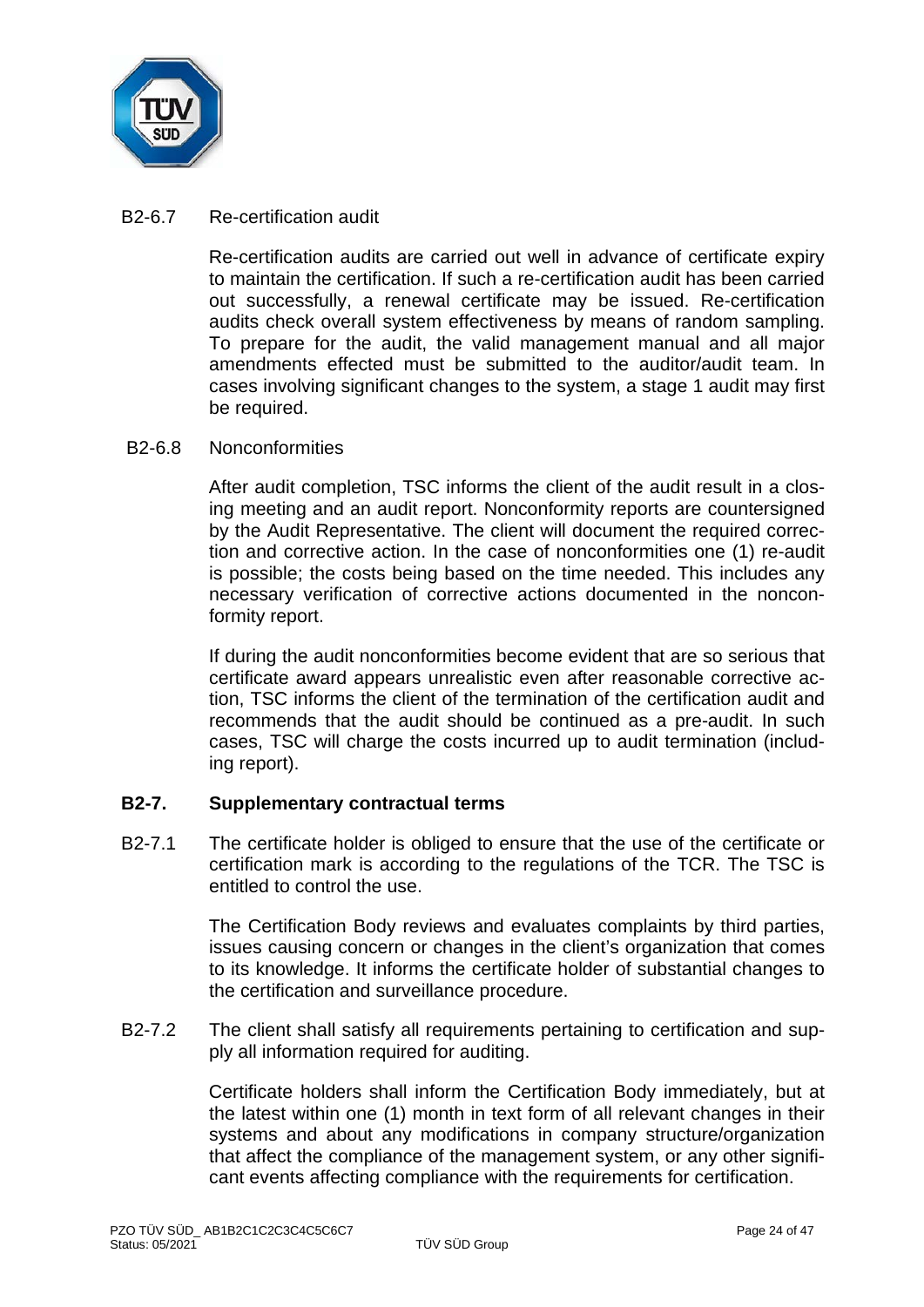

These changes may include but are not limited to:

- legal or organizational status,
- commercial status or ownership,
- organization and/or management (including individual changes in key personnel),
- contact address and the addresses of sites,
- scope of operations under the certified management system, and
- significant changes to the management system and processes including planned changes if requested by the Certification Body or scheme.

In addition, certificate holders shall document internal and external complaints relating to their management systems as well as implemented corrective action and provide such information during the audit.

Despite the fact that TSC normally informs the certificate holder of due surveillance/re-certification audits, it is also the responsibility of the certificate holders to request such audits at least three (3) months before they become due within the 12-month-cycle in order to maintain the validity of a certificate.

- B2-7.3 Changes in the standards, underlying codes of practise or other regulations shall apply as binding – under consideration of transition periods.
- B2-7.4 Integrated management systems must allow specific aspects of individual systems to be identified.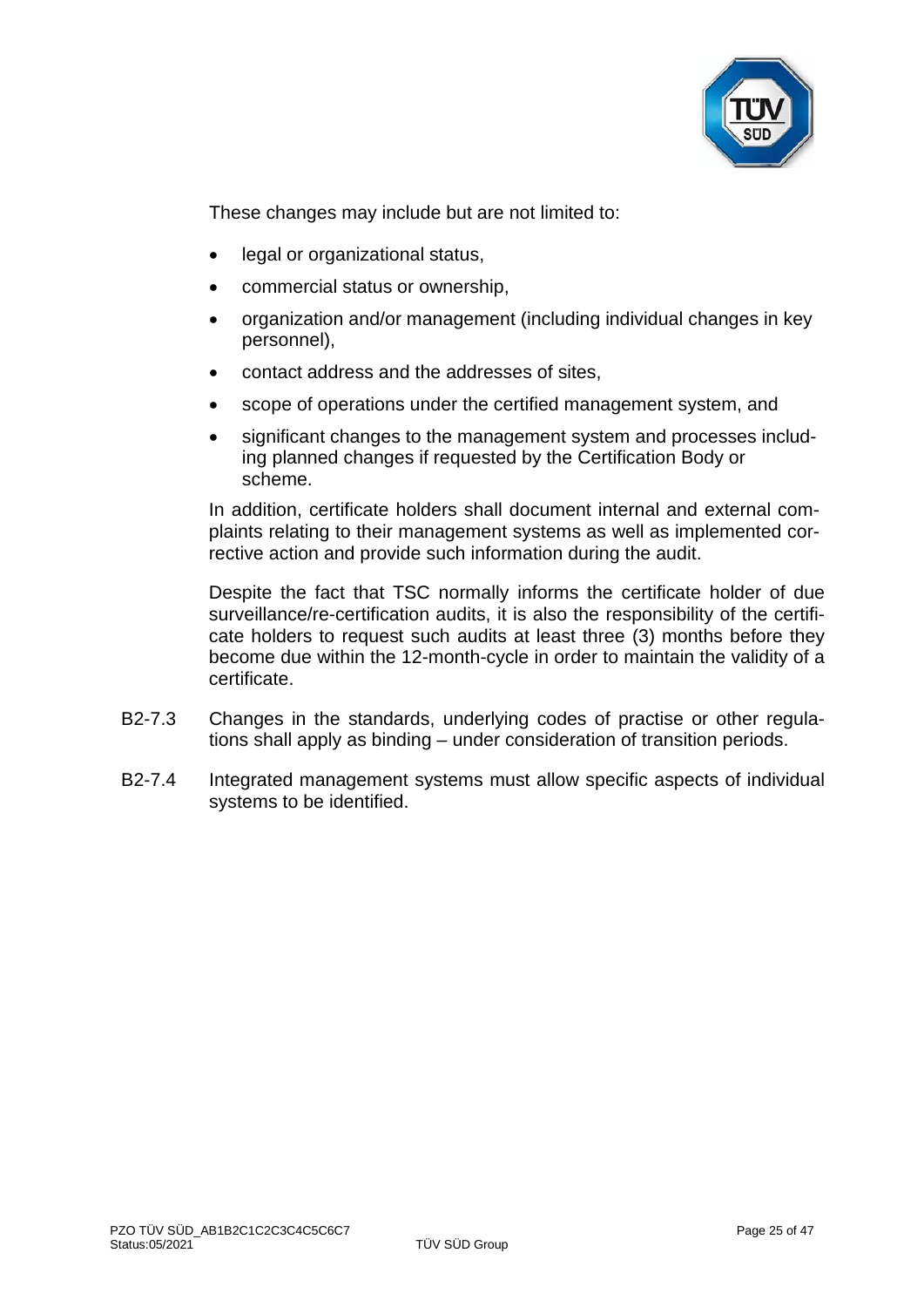

# **Module C1) Special regulations and conditions for the field of medical devices by TÜV SÜD Product Service GmbH (TÜV SÜD PS)**

(These terms and conditions complete or amend modules A and B as follows:)

## **C1 -> A Module A**

C1-1. -> A-1.4 The following provisions are inserted after the first section:

All documentation for conformity assessment shall be provided in English and/or in German.

The third paragraph is supplemented as follows:

This applies only to such cost that resulted from an extraordinary evaluation of such appeals or complaints. Applicant will be informed in advance about the bearing of costs for extraordinary evaluation.

#### C1-2. -> A-1.14 The following provisions are inserted as additional section A-1.14:

The manufacturer or the authorized representative shall inform the Notified Body of every relevant vigilance information, in particular manufacturer incident report (MIR), field safety corrective action, field safety notice, periodic summary report, trend report.

The manufacturer or the authorized representative shall provide the Notified Body with a risk analysis for every field safety corrective action at the same time as he has provided it to the national competent authority. In addition, the manufacturer or the authorised representative is obliged to provide the Notified Body with a final vigilance report.

C1-3. -> A-2.2 Is replaced as follows:

The Certification Body shall be entitled to restrict, suspend or withdraw a certificate at its own discretion with or without previous notice, into account of the following paragraphs:

Unless a hearing is impossible in view of the urgency of a decision or fails to take place within 14 days after text form notification, the certificate holder must be given the opportunity to provide a statement (hearing), before a decision is made.

However, on a case-by-case basis, an individual period may be defined for the hearing process.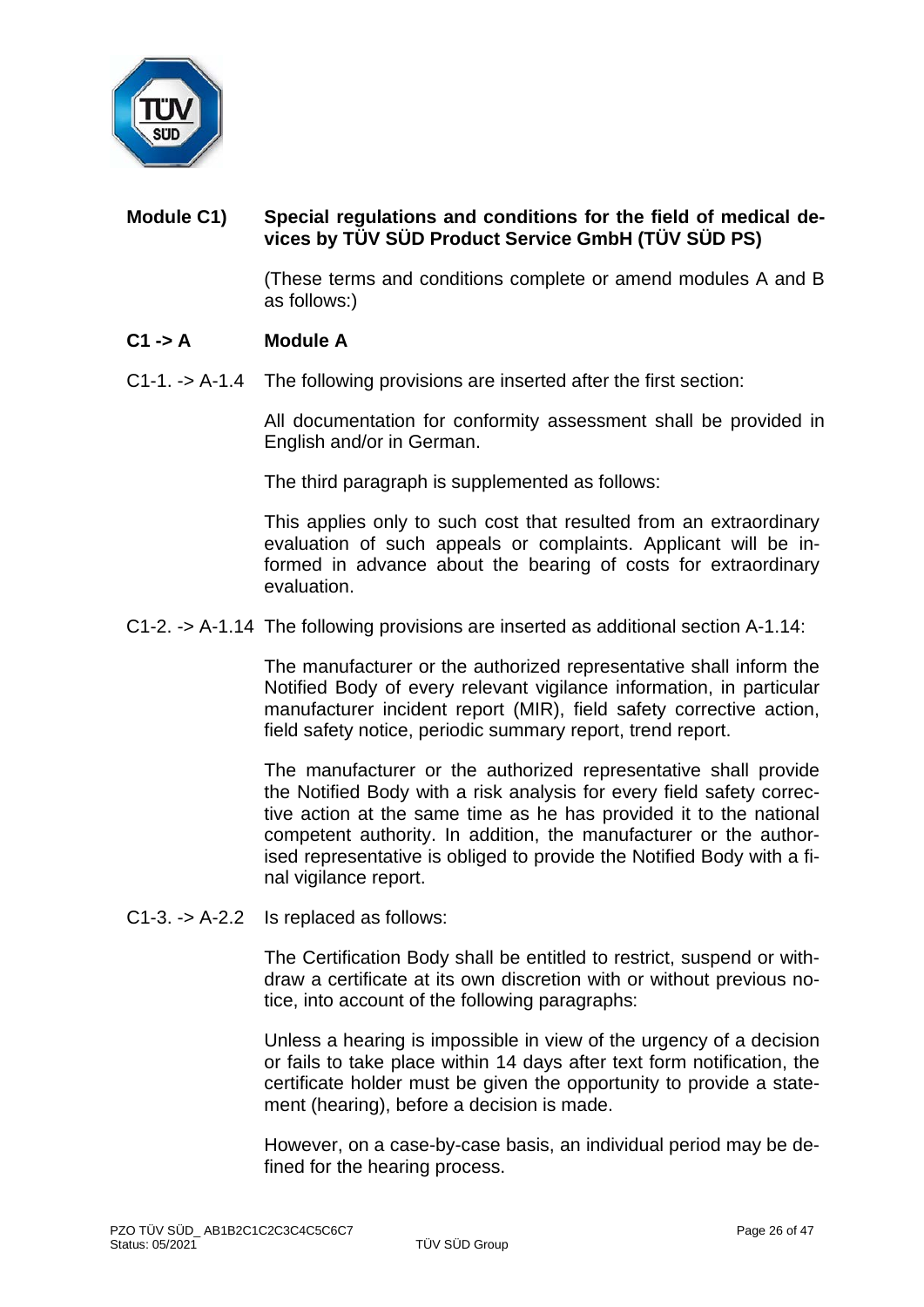

TÜV SÜD PS adheres to its legal information obligations as a Notified Body.

This applies in particular, if:

C1-4. -> A-2.4 Is replaced as follows:

Certificate expiries, revocations, withdrawals, restrictions, and suspensions may be published; in such cases, continued advertising or other use of the TSC name/certificate/certification mark is prohibited.

If certificates are issued under the Directives/Regulations on active implantable medical devices, medical devices or in-vitro diagnostic medical devices, the relevant products shall not be marked and placed on the market(s) with the CE-Marking and the identification number of the Notified Body with immediate effect, unless the Certification Body has given permission in text form. An expired, revoked, or withdrawn certificate must be returned to the Certification Body. Licensing fees paid in advance will not be reimbursed; in the above case, all outstanding fees must be paid in full.

C1-5. -> A-5. Is replaced as follows:

Clients must retain any test samples and pertinent documents in their possession for a period of minimum 10 years (15 years in case of implantable medical devices) after certificate or marketingapproval expiry.

Documents pertaining to the certified system or product must be retained for at least 10 years (15 years in case of implantable medical devices) after expiry of certification.

Any legal regulations exceeding the above requirements (e. g. for certificates as per EU Directives and EU Regulations) shall remain unaffected by the above provision.

TÜV SÜD PS may, in particular, not be held liable for damage or loss, if clients fail or prove unable to provide the test sample/document returned to or retained by them in its original state.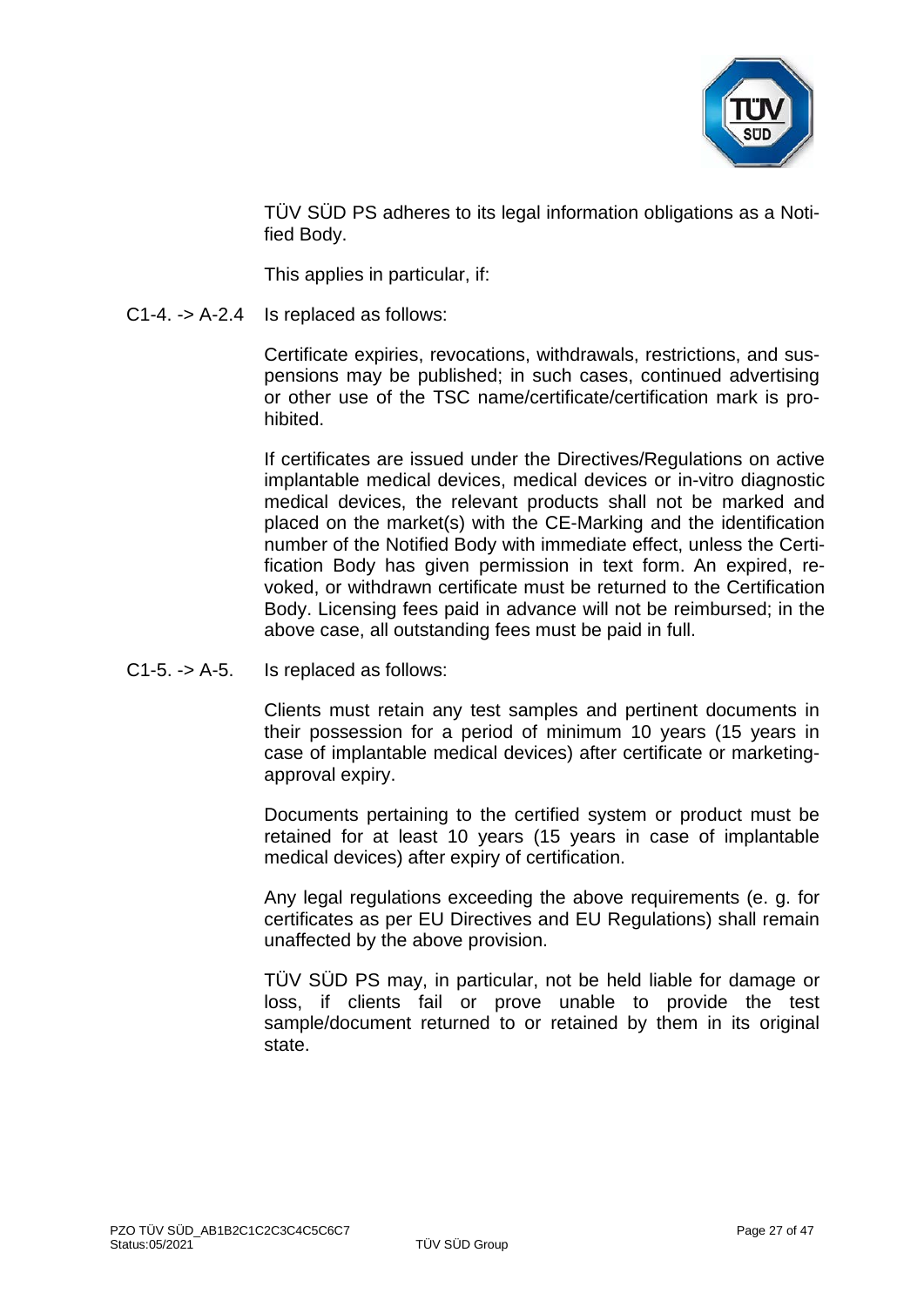

# **C1 -> B1 Module B1**

C1-6. -> B1-1.1 Is replaced as follows:

The client shall commission TÜV SÜD PS to carry out the required tests and shall provide the latter with the necessary test samples plus pertinent documentation to TÜV SÜD PS free of charge. TÜV SÜD PS will carry out the tests in-house in its laboratory or, after notification in text form to the client, externally, and prepare a test report.

C1-7. -> B1-2.8 Is not applicable

## **C1 -> B2 Module B2**

 $C1-8$  -> B<sub>2</sub>-6.2.2.

On-site certification audit / stage 2 audit

Prior to the stage 2 audit TSC shall provide the client with an audit plan, which has been agreed with the client.

During the audit, clients demonstrate practical implementation of their documented procedures, while the auditors check and evaluate system effectiveness on the basis of the agreed legal provisions, standards or other criteria.

C1-9. -> B2-6.4 Is supplemented as follows:

QM Certificates issued under EC Directives/regulations (for quality management systems) are valid for a maximum of five (5) years, as far as the regularly required surveillance audits (at least on annual basis) are carried out at the company with positive results.

For the maintenance and renewal of such certificates periodic performance of an audit as re-certification audit (with regard to content and duration) is necessary at least every 5 years.

C1-10.-> B2-6.4 Is supplemented as follows:

TSC shall be entitled to carry out audits at short notice and unannounced audits at the expense of the certificate holder.

Unannounced audits may be conducted without specific cause and do not substitute a regular audit.

Unannounced audits can also be carried out on the company premises by critical subcontractors and/or a key supplier.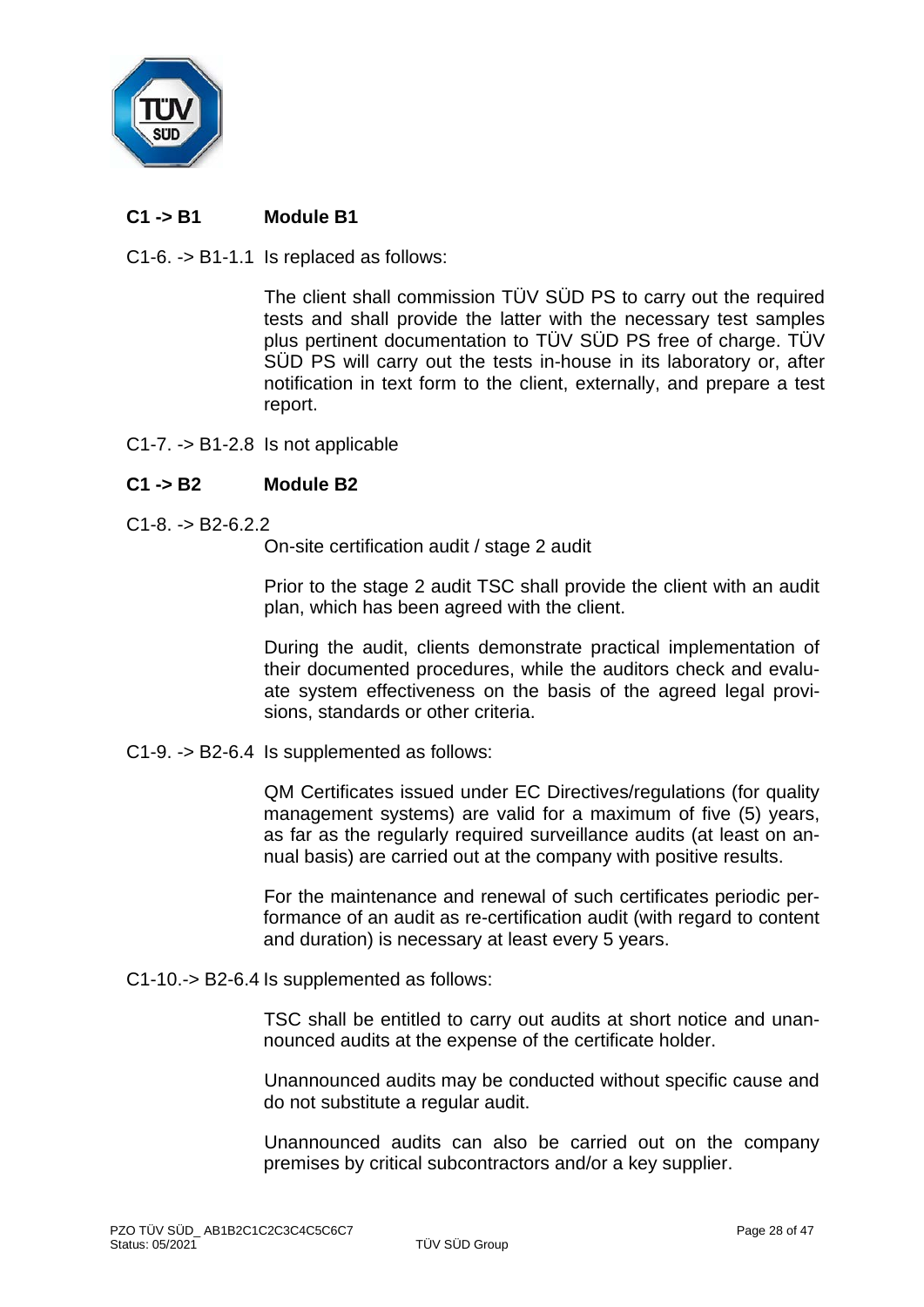

The certificate holder must contract with its critical subcontractors and/or key suppliers along the supply chain to ensure that TSC has access to the premises of the respective companies at all times

Within the context of such unannounced audits, but also during surveillance audits, TÜV SÜD may check and test recently produced adequate sample(s), preferably taken from the ongoing manufacturing process at the expense of the certificate holder.

Transport, insurance, logistics, customs etc. of the sample(s) to TSC shall be arranged by, and at the expense of, the certificate holder.

If visas are needed for unannounced audits, the certificate holder shall provide to TSC with invitations to visit critical subcontractors or crucial suppliers at any time (invitations which leave the date of signature and the date of visit blank to be filled in at a later date by TSC).

- C1-11.-> B2-6.6 Is not applicable
- $C1-12. -> B2-6.7$

Is supplemented as follows:

An on-site-audit shall be carried out in advance of expiry of the EU certificate to allow for continuous certification and may be carried out as an off site audit.

The application for extension of the certificate shall be submitted 6 months prior to expiry of the certificate.

- C1-13. -> B2-6.8 Second paragraph is not applicable
- C1-14. The Certification Body must be informed in due time of any planned change to the approved device type or of its intended purpose and conditions of use. Additionally, the Certification Body must be informed about planned changes that could affect the safety and performance of the device or the conditions prescribed for use of the device. The manufacturer shall inform the Certification Body as well of any planned change with respect to an ancillary substance incorporated in a device, in particular related to its manufacturing process.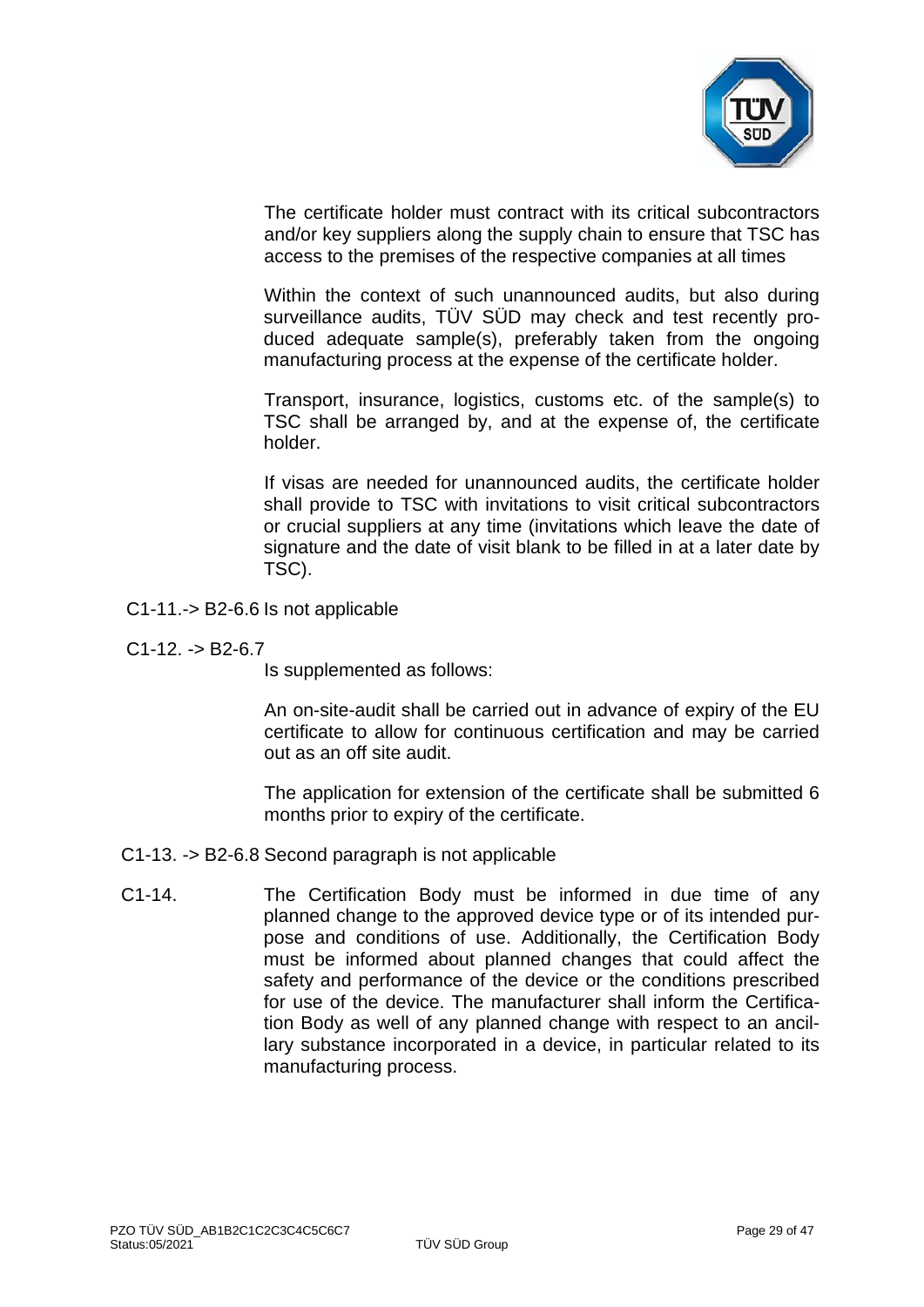

In case that the manufacturer uses derivatives of tissues or cells of human origin the manufacturer must notify the Certification Body about any planned change with respect to non-viable tissues or cells of human origin or their derivatives incorporated in a device, in particular relating to their donation, testing or procurement.

All information related to any planned change submitted to the Certification Body must be adequately relevant and defined. The Certification Body is entitled to ask for additional information relating to such change at any time.

C1-15. The manufacturer shall inform in due time the Certification Body of any plan for relevant changes to the quality management system. All information related to any planned change must be adequately relevant and defined. The Certification Body is entitled to ask for additional information relating to such changes at any time.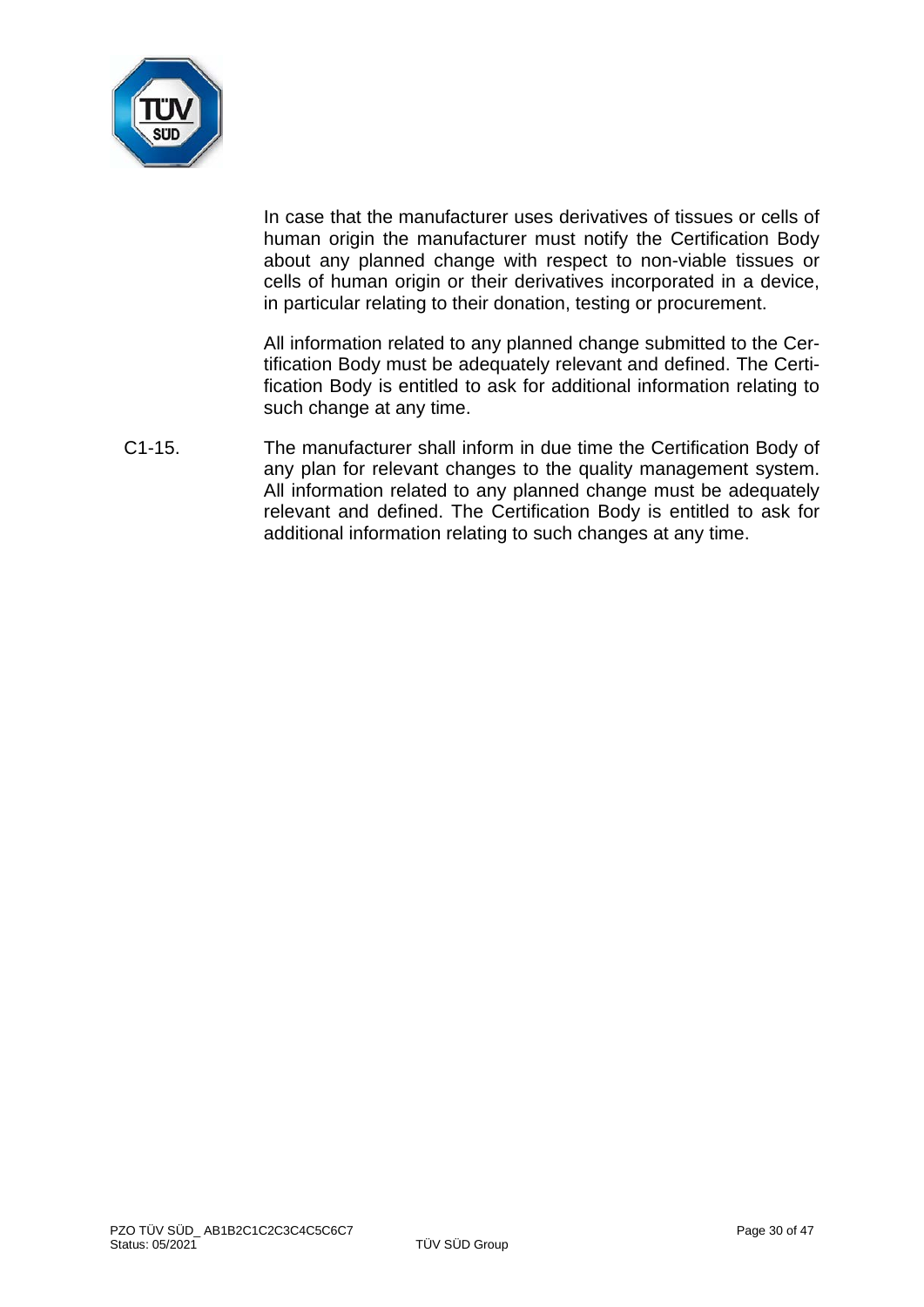

## **Module C2) Special regulations for auditing and certification by TÜV SÜD Management Service GmbH (TÜV SÜD MS)**

(These terms and conditions supplement or amend modules A and B as follows:)

## **C2 -> B2 Modules B2 (if necessary B1), A**

The following modules of the Testing and Certification Regulation applies to the services of the TÜV SÜD MS. In case of contradictions the following order applies:

- Module C2 Special regulations for auditing, certification, and verification by TÜV SÜD MS
- Module B2 Special regulations for management system auditing and certification and, in the case of product certification, additionally Module B1 - Special regulations for product testing and certification
- Modul A Allgemeine Bedingungen
- C2-1. Additional special regulations apply to:

## C2-1.1 VDA 6.x

The requirements specified in VDA Volume 6 are mandatory for the certificate holder/client and the Certification Body/TÜV SÜD MS.

The mandatory accompanying documents are published on the following website: [www.vda-qmc.de.](http://www.vda-qmc.de/)

## C2-1.2 IATF 16949

The requirements specified in "Automotive certification scheme for technical specification ISO/TS 16949" are mandatory for the certificate holder/client and the Certification Body/TÜV SÜD MS.

The mandatory accompanying documents are published on the following website: [www.iatfglobaloversight.org](http://www.iatfglobaloversight.org/)

#### C2-1.3 ISO standards

The requirements specified by the International Accreditation Forum (IAF) and the Deutsche Akkreditierungsstelle (DAkkS) are mandatory for the certificate holder/client and the Certification Body/TÜV SÜD MS.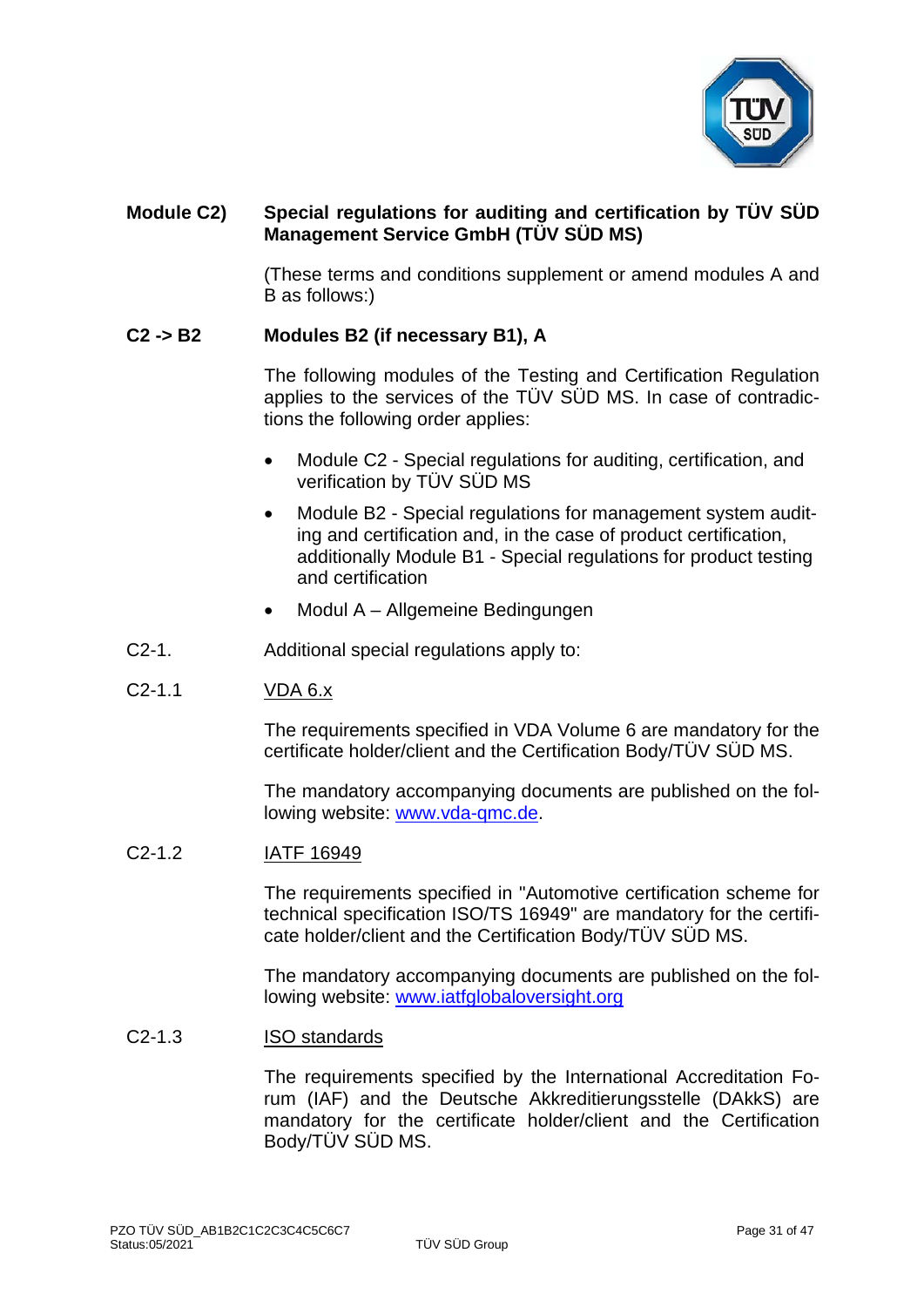

The mandatory accompanying documents are published on the following websites: [www.iaf.nu/articles/Mandatory\\_Documents\\_/38](http://www.iaf.nu/articles/Mandatory_Documents_/38) und [www.dakks.de/doc\\_zm.](http://www.dakks.de/doc_zm)

## C2-1.4 ISO 22000

The requirements specified in ISO/TS 22003 bzw. ISO 22003 "Food safety management systems – Requirements for bodies providing audit and certification of food safety management systems" are mandatory for the certificate holder/client and the Certification Body/TÜV SÜD MS.

The mandatory accompanying documents are published on the following website: [www.iso.org.](http://www.iso.org/)

#### C2-1.5 IFS International Featured Standards (including but not limited to IFS Food, IFS Logistics), IFS Broker, IFS-C&C/Wholesale

The requirements specified by IFS Management GmbH are mandatory for the certificate holder/client and the Certification Body/TÜV SÜD MS.

The mandatory accompanying documents are published on the following website: [www.ifs-certification.com](http://www.ifs-certification.com/)

The following applies, among others:

- IFS Management GmbH is irrevocably authorized to make information about successfully completed certification procedures - without detailed results - available to food trading companies via its online database.
- The certificate holder/client decides at his own discretion whether detailed results of successfully completed certification procedures and/or information about unsuccessfully completed procedures and/or their detailed results will also be made available via the IFS online database.

## C2-1.6 GMP+-Standard

The requirements specified in the standard GMP+ are mandatory for the certificate holder/client and the Certification Body/TÜV SÜD MS.

The mandatory accompanying documents are published on the following website: [www.gmpplus.org.](http://www.gmpplus.org/)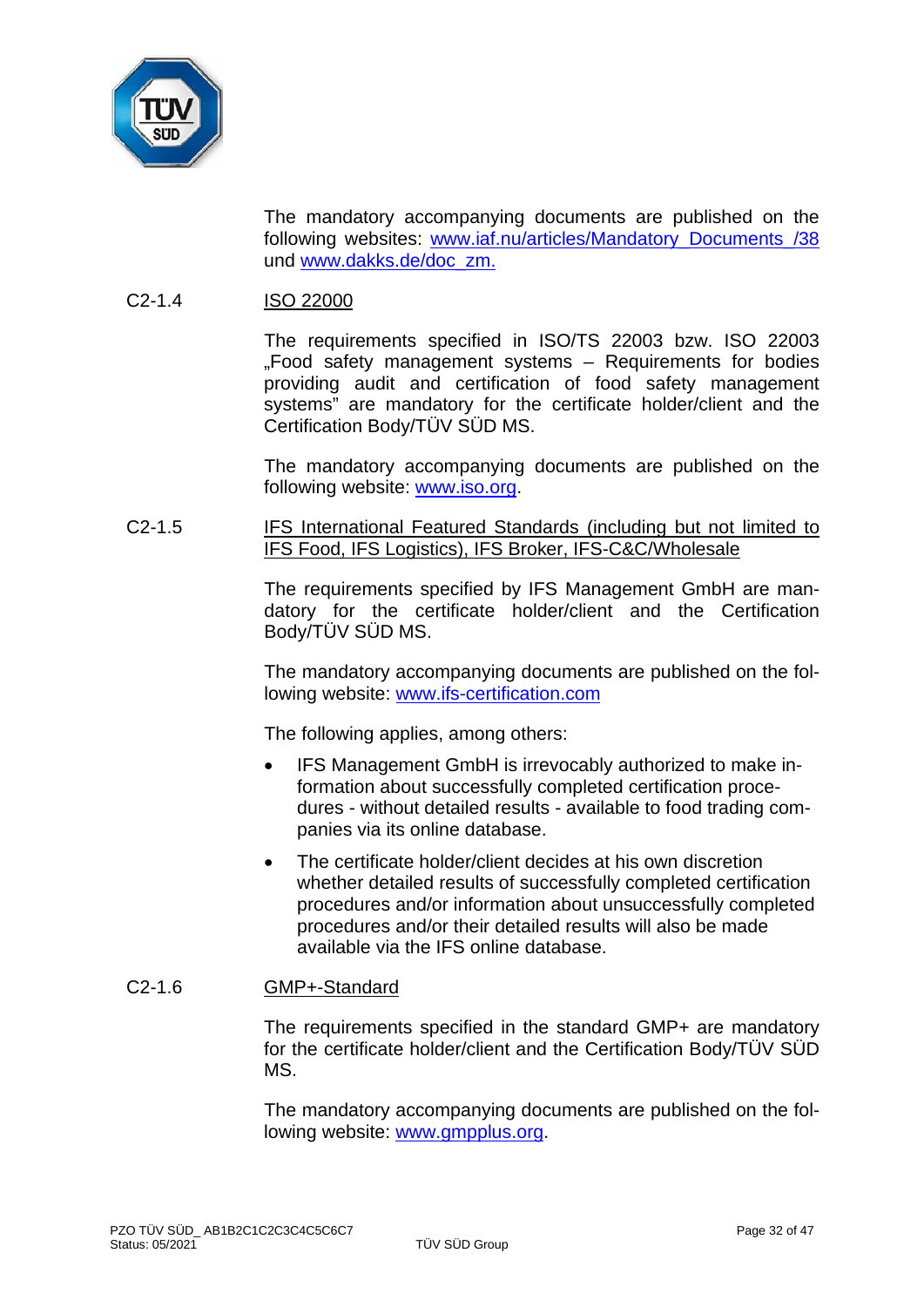

## C2-1.7 QS-Standard

The requirements specified by QS Qualität und Sicherheit GmbH are mandatory for the certificate holder/client and the Certification Body/TÜV SÜD MS.

The mandatory accompanying documents are published on the following website: [www.q-s.de.](http://www.q-s.de/)

#### C2-1.8 Geprüfte Qualität Bayern (GQB)

The requirements specified in the standard GQB are mandatory for the certificate holder/client and the Certification Body/TÜV SÜD MS.

The mandatory accompanying documents are published on the following website: [www.gq-bayern.de.](http://www.gq-bayern.de/)

#### C2-1.9 BRC Global Standards (including but not limited to BRCGS Food safety, BRCGS Packaging Materials, BRCGS Agents & Brokers)

The requirements specified in the BRC standads are mandatory for the certificate holder/client and the Certification Body/TÜV SÜD MS.

The mandatory accompanying documents are published on the following website: [www.brcgsbookshop.com.](http://www.brcgsbookshop.com/)

#### C2-1.10 FSSC 22000 (Food Safety System Certification)

The requirements specified in the standard FSSC 22000 are mandatory for the certificate holder/client and the Certification Body/TÜV SÜD MS.

The mandatory accompanying documents are published on the following website: [www.fssc22000.com.](http://www.fssc22000.com/)

#### C2-1.11 Quality and Safety System für Specialty Feed Ingredients (FAMI-QS)

The requirements specified in the standard FAMI-QS are mandatory for the certificate holde/ client and the Certification Body/TÜV SÜD MS.

The mandatory accompanying documents are published on the following website: [www.fami-qs.org/.](http://www.fami-qs.org/)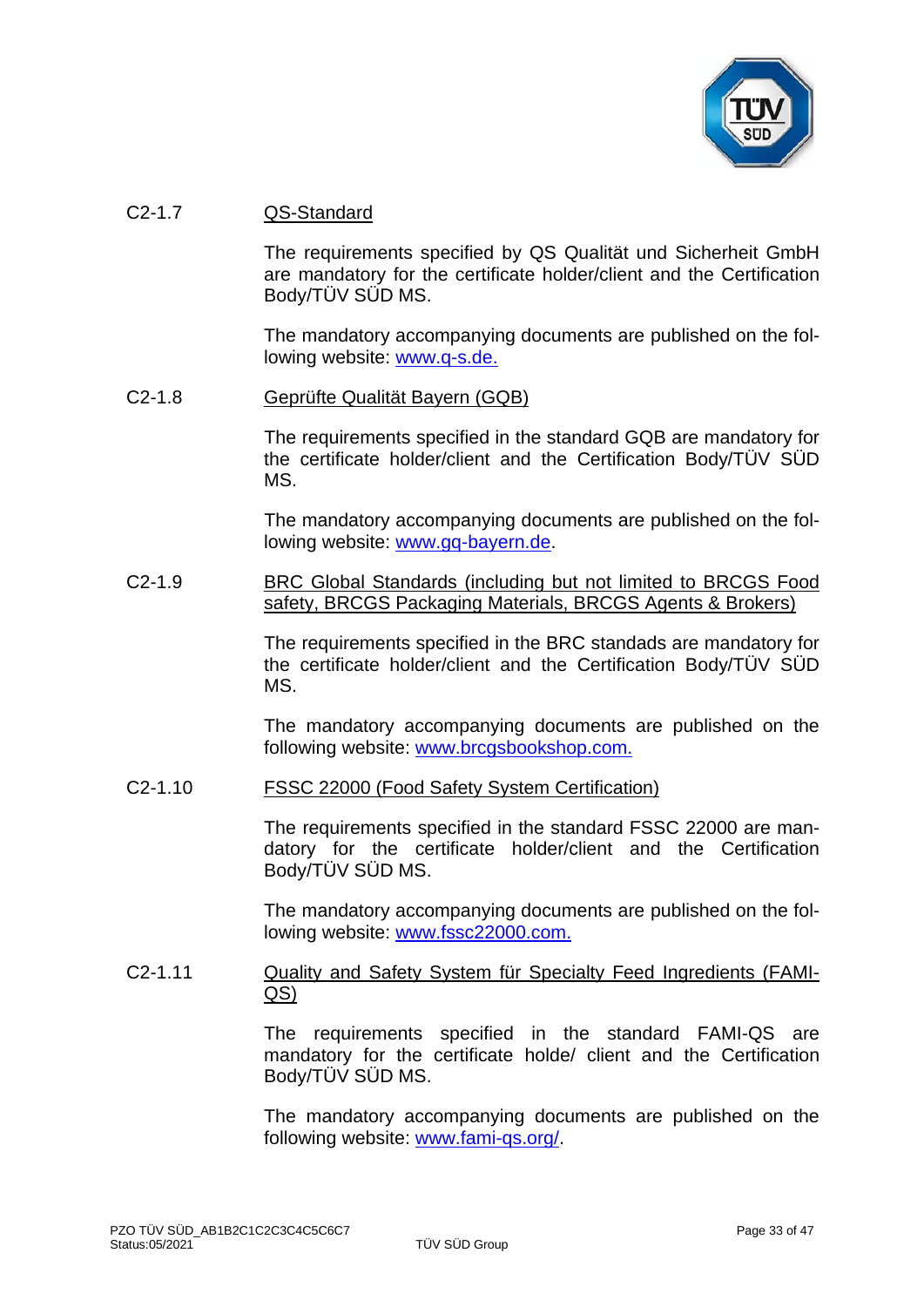

# $C2-1.12 - D A-1.6 / B2-6.6$

#### Additional regulations on audits for food / feed standards (especially for the standards according to C2-1.4 to C2-1.11)

The auditors may be accompanied during the audit by employees or designated auditors of the Certification Body/TÜV SÜD MS and/or the certification scheme owner for training, assessment and similar purposes.

In addition to witness audits (see A-1.6) and special surveillance audits (see B2-3.5), other audits may be required by the certification scheme or in a certification scheme specific Integrity Program, for example unannounced surveillance audits by the certification scheme owner in case of complaints.

Further, is mandatory:

#### FAMI-QS - Obligation to perform unannounced audits

Unannounced audits are mandatory within each 3-year-cycle. If participation in an unannounced audit is refused, the Certification Body is obliged to suspend the certificate immediately. If the unannounced audit cannot be conducted within the following six months, the certificate shall be withdrawn. The costs for the unannounced audit shall be borne by the certificate holder/client even if the audit is denied.

C2-1.13 -> A-3 Use of the logo of certification scheme owner of the food / feed standards (especially the standards according to C2-1.4 to C2-<br>1.11)

> If the respective certification scheme owner explicitly allows the use of its logo, the certificate holder/client shall inform itself about the requirements for logo use and comply with them.

## $C2-1.14 - B2-7.2$

Obligation of certificate holder / clients of food/feed standards (especially the standards according to C2-1.4 to C2-1.11)

In addition to the duties to provide information pursuant to B2-4.2 TCR, a certificate holder/client is obliged to inform the Certification Body/ TÜV SÜD MS immediately, within three days at the latest, via e-mail to MS-FoodAlarm@tuvsud.com of any circumstances which may affect the validity of a certification. Such circumstances may include, in particular, product recalls and/or official or court proceedings relating to product safety or other legal issues.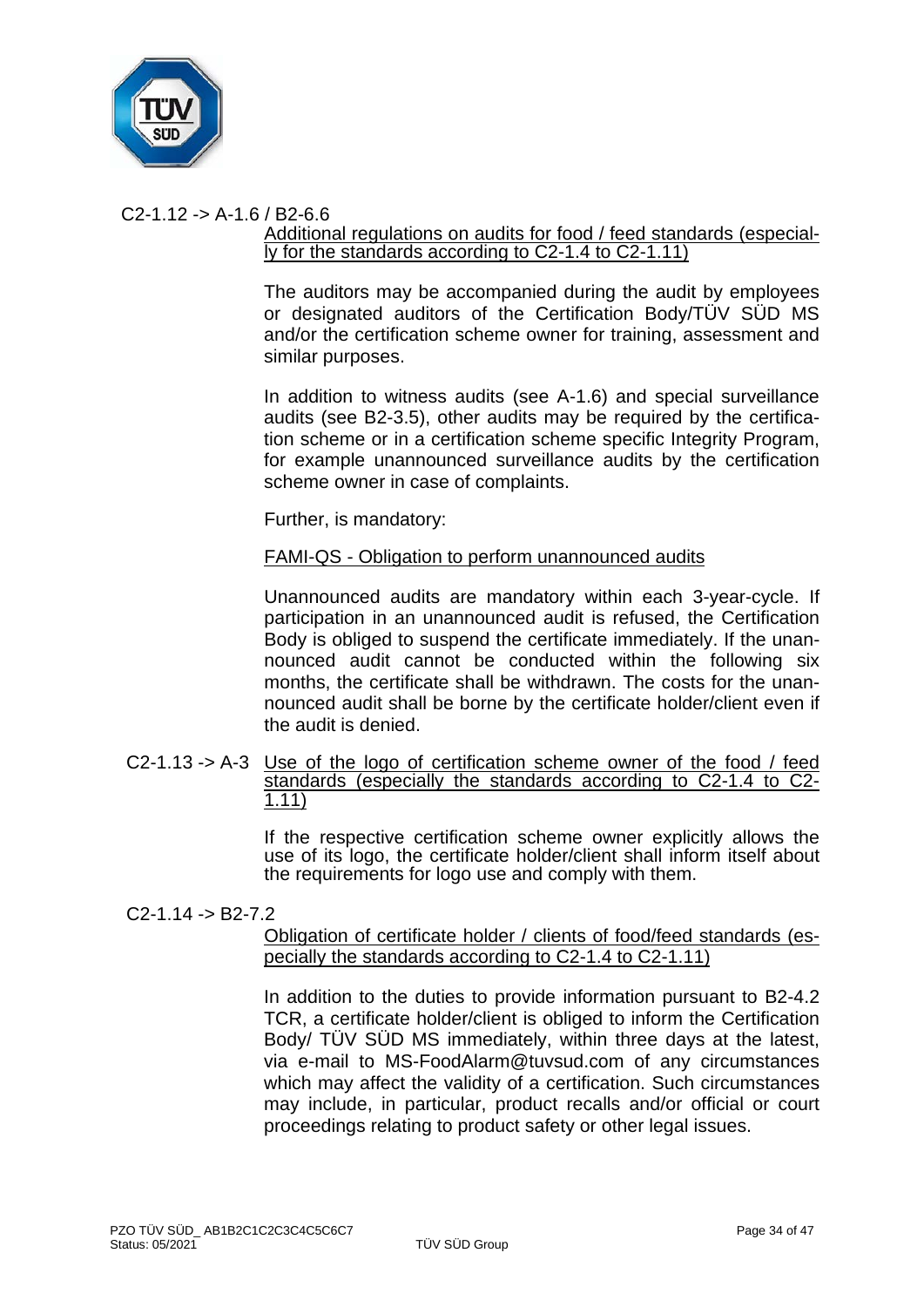

Further, is mandatory:

#### GMP+ EWS alert

In the case of signals or perceived facts that a feed has a negative effect on the feed – and/or food safety, such as an exceeding of the maximum permitted level(s) of undesirable substances in feed or other nonconformities or irregularities related to feed safety aspects, not controlled by the participant, which could have consequences for other companies the certificate holder/client is obliged to send within 12 hours of confirmation of the contamination an EWS (Early Warning System) notification to the Certification Body/TÜV SÜD MS (via e-mail to FoodAlarm@tuvsud.com) and to GMP+ International (via the EWS notification form on the website [www.gmpplus.org](http://www.gmpplus.org/) or via e-mail to [ews@gmpplus.org\)](mailto:ews@gmpplus.org).

#### FAMI-QS Feed Safety Incident Procedure

In the event of a feed safety incident or the suspicion of such an incident, the certificate holder/client is obliged to inform the FAMI-QS Secretariat via email to [notification@fami-qs.org](mailto:notification@fami-qs.org) in addition to the Certification Body/TÜV SÜD MS using the notification form provided for this purpose.

## C2-1.15 Information transfer to/by certification scheme owners of food/feed standards (especially standards according to C2-1.4 to C2-1.11)

The Certification Body/TÜV SÜD MS is entitled to submit all relevant certification information, including audit reports outlining the results, to the certification scheme owner.

The certification scheme owner is entitled to disclose selected certification information on its website or in a portal, such as the name of the certificate holder/ client and the certification status.

The certification scheme owner is also entitled to disclose selected certification information if this is mandatory for the recognition of its standard by a third party, for example by the Deutsche Akkreditierungsstelle (DAkkS) or by the Global Food Safety Initiative (GFSI, mygfsi.com).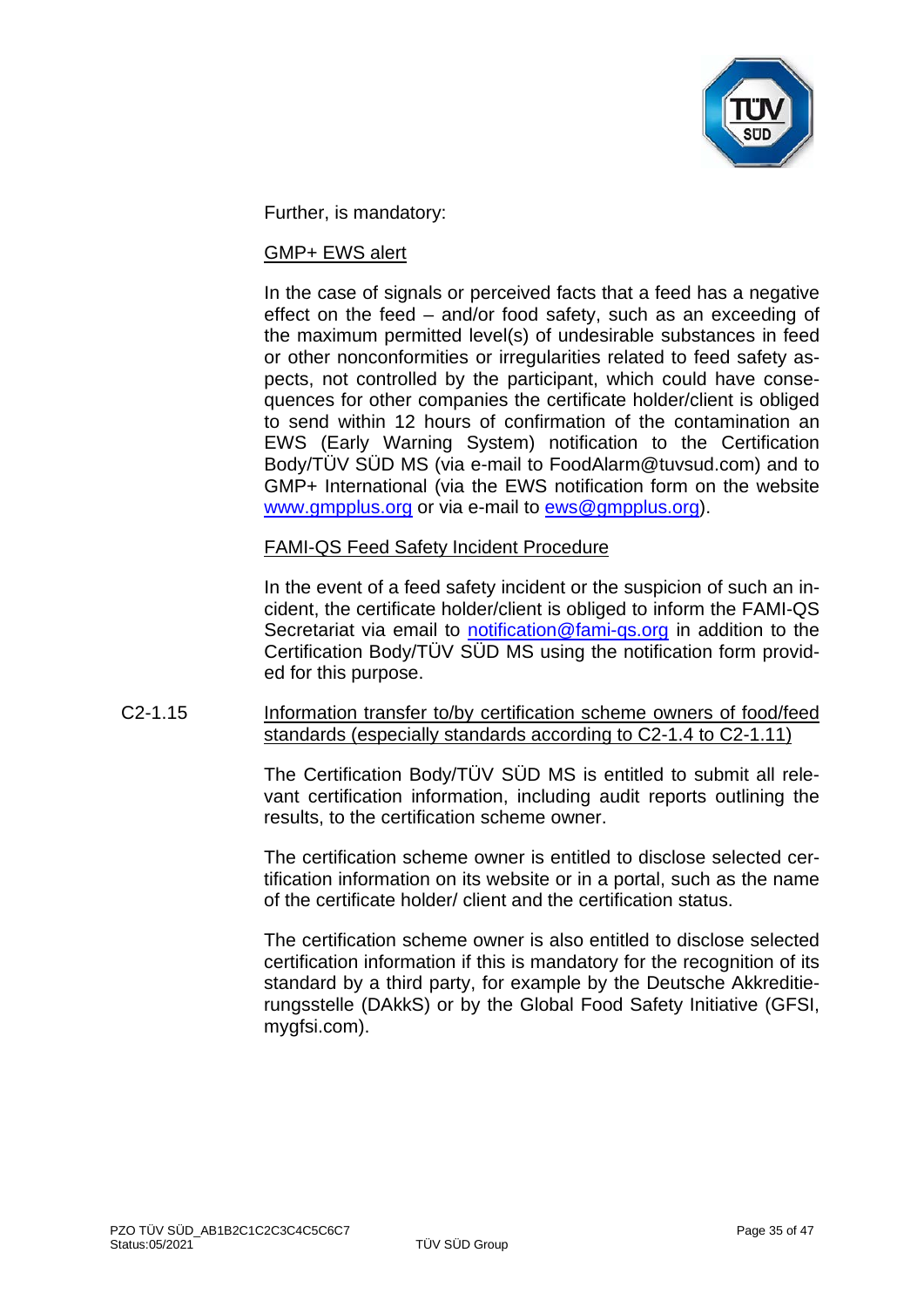

C2-1.16 Assessment of the fulfilment of relevant licensing requirements in terms of the Framework Directive VO (EU) 2018/858, 167/2013 und 168/2013 as well as the UN/ECE Convention of 1958 and the German Road Traffic Licensing Regulation (Straßenverkehrs-Zulassungs-Ordnung, StVZO) as part of the type approval procedure at the German Federal Motor Transport Authority (Kraftfahrtbundesamt, KBA)

> The requirements specified by KBA are mandatory for the holders of KBA confirmations/clients and the TÜV SÜD MS. The mandatory accompanying documents are published on the following website: [www.kba.de.](http://www.kba.de/)

The following applies, among others:

- KBA confirmations will be issued only if the client provides evidence of a valid quality management certificate (e.g. DIN EN ISO 9001, IATF 16949).
- TÜV SÜD MS is entitled to publish the names of the holders of KBA confirmations.
- In the case of assessment procedures in accordance with the above-mentioned guidelines and verification procedures, TÜV SÜD MS shall inform the KBA of the issue, suspension, revocation, withdrawal and expiry of KBA confirmations and/or verification confirmations.
- TÜV SÜD MS shall immediately inform the KBA in the following situations, among others
	- o major nonconformities with respect to approval relevant requirements in the audited organization, if the organization does not immediately and effectively implement adequate corrective actions and corrective measures
	- o final refusal of a KBA confirmation and/or verification confirmation
	- o Invalidation, restriction, or suspension of the KBA confirmation and/or verification confirmation
- TÜV SÜD MS shall inform the KBA of all clients, stating the type of procedure and a limitation period.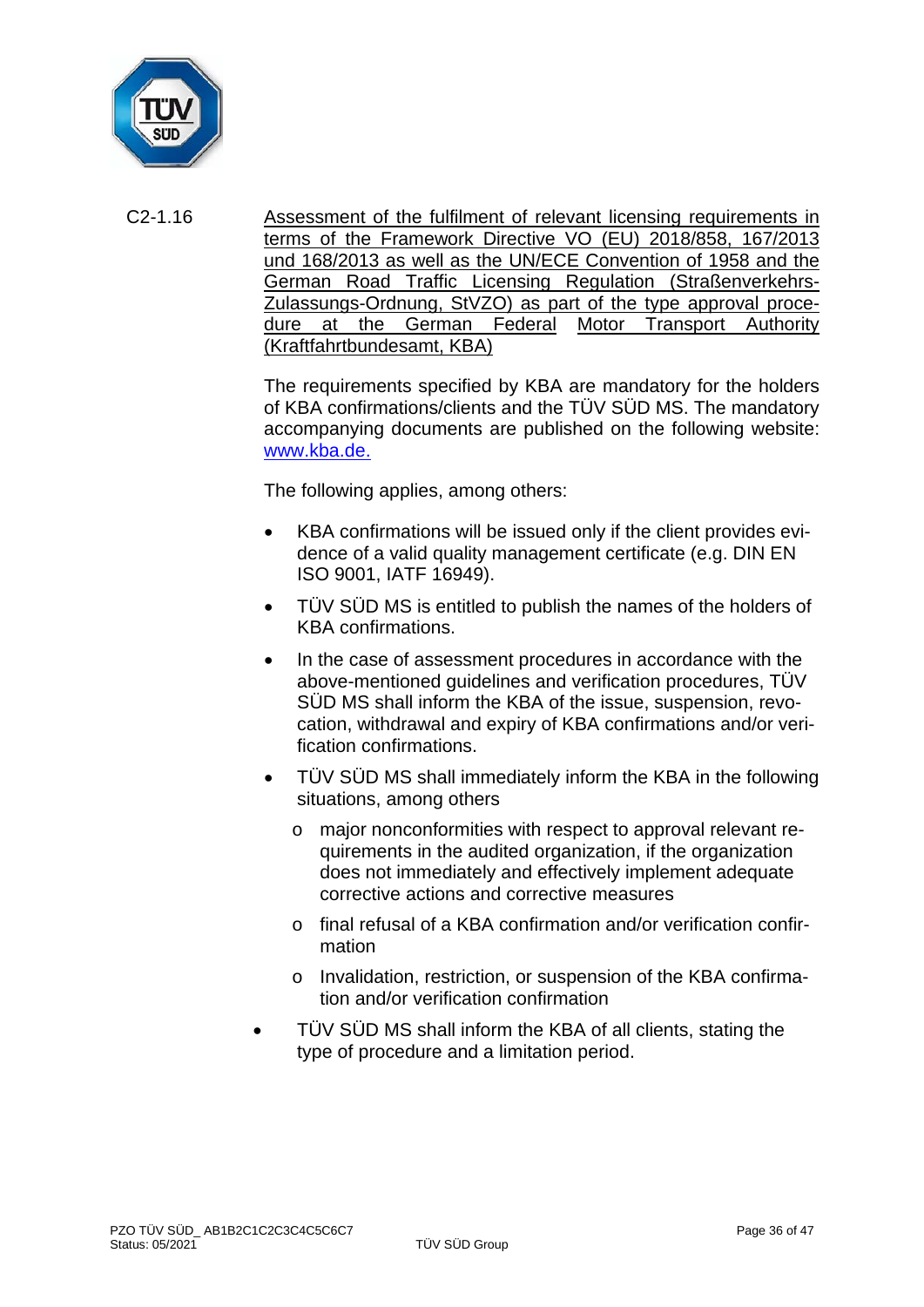

## C2-1.17 Certification in accordance with the German Accreditation and Approval Regulation for Employment Promotion (Akkreditierungs- und Zulassungsverordnung Arbeitsförderung, AZAV)

For the approval of individual training courses, the requirements specified in ISO/IEC 17065 are mandatory for the certificate holder/client and the Certification Body/TÜV SÜD MS.

The mandatory accompanying documents are published on the following website: [www.dakks.de/content/arbeitsf%C3%B6rderung](http://www.dakks.de/content/arbeitsf%C3%B6rderung-azav-berufliche-weiterbildung)[azav-berufliche-weiterbildung.](http://www.dakks.de/content/arbeitsf%C3%B6rderung-azav-berufliche-weiterbildung)

#### **C2-2. Complaints/Appeals**

Complaints and appeals regarding TÜV SÜD MS certifications can be submitted using the following online form: **www.tuvsud.com/de**[ms-feedback.](http://www.tuvsud.com/de-ms-feedback)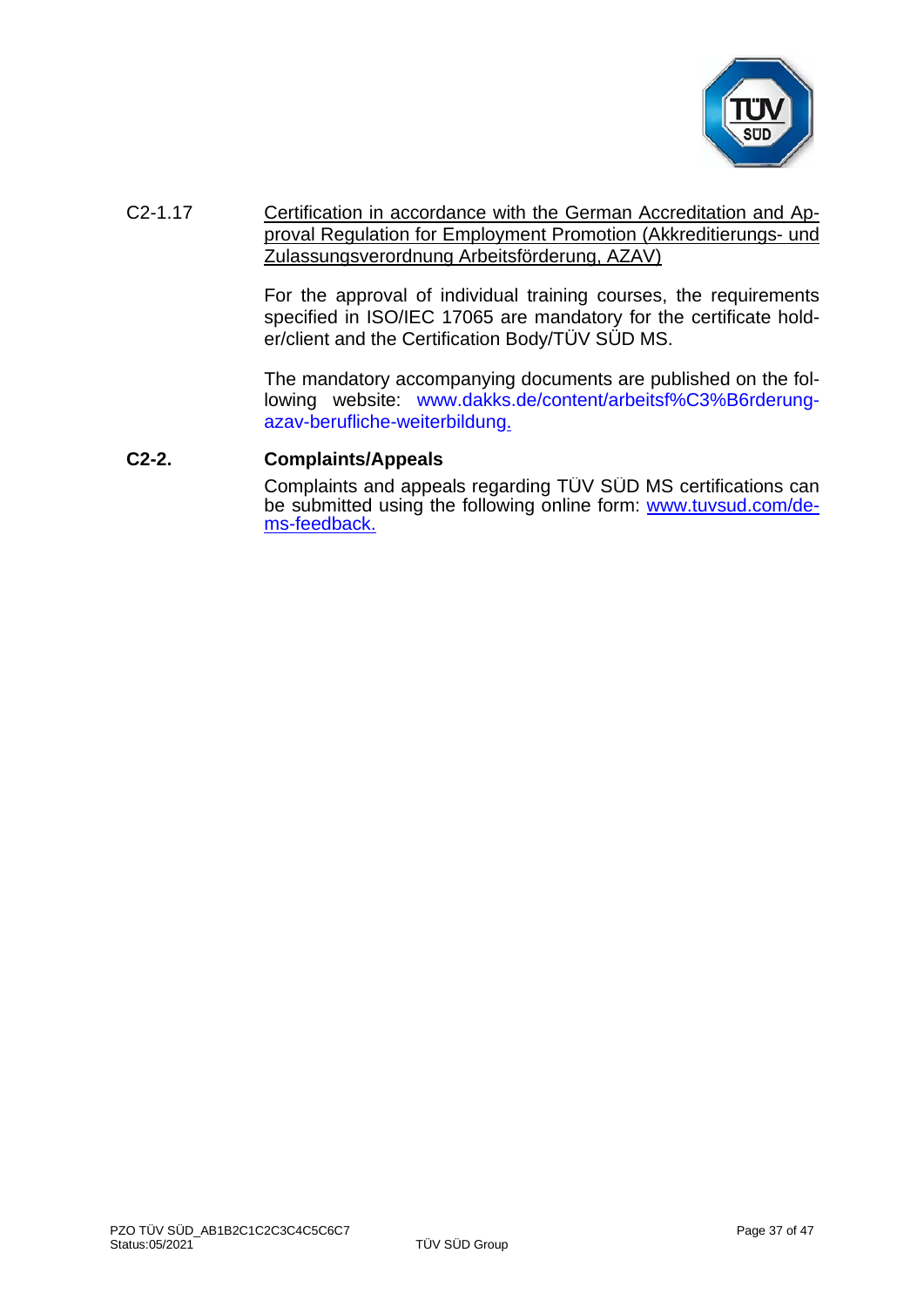

## **Module C3) Special regulations for certification by TUV SUD BABT UNLIM-ITED (TÜV SÜD BABT)**

(These terms and conditions supplement or amend modules A and B as follows:)

All references to EU Directives, EU Regulations and CE marking in the modules A, B1 and B2 are replaced in the context of UKCA certification under TÜV SÜD BABT with UK regulations and UKCA marking.

## **C3 -> A Module A**

C3-1. -> A-1.3 The first paragraph is supplemented as follows:

An order is deemed to be a completed TÜV SÜD BABT application form.

C3-2. -> A-1.15 The following provision is inserted as additional section A-1.15:

The client undertakes to notify TÜV SÜD BABT without delay of all corrective actions and notices related to the safety of the supplied equipment associated with the design and/or production of the product in question concerning a product with the identification number UKCA 0168

The client notifies TÜV SÜD BABT without delay of all reportable incidents concerning a product with the identification number UKCA 0168 which pose severe risk to public health or safety where the incident may have an impact to the certification of the device:

C3-3. -> A-2.6 The following provision is inserted as additional section A-2.6:

Where a certificate is withdrawn without the holder's consent TÜV SÜD BABT shall immediately advise the holder of the withdrawal.

C3-4. -> A-3.1 Is appended by the following:

A TÜV SÜD BABT certificate holder shall follow the rules and requirements for use of TÜV SÜD BABT certification marks which detail this general testing and certification regulation.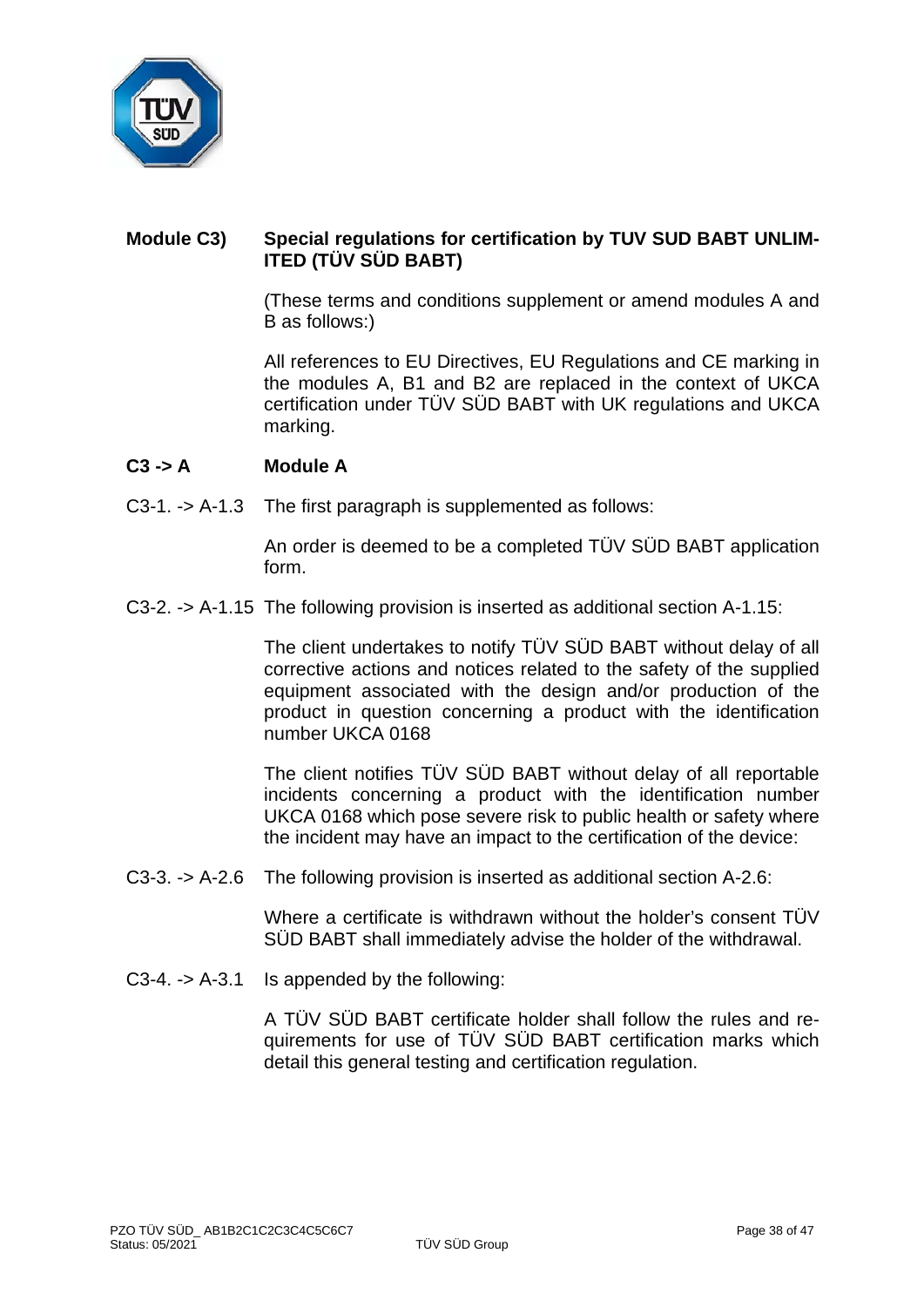

# **C3 -> B1 Module B1**

C3-5. -> B1-1.2 Is replaced by the following:

The client shall:

- provide technical documentation appropriate to the particular certification scheme to enable conformance of the samples with the standard to be assessed,
- at the request of Certification Body send or otherwise make available to TÜV SÜD BABT, free of charge, for the purpose of examination and testing, samples representative of the production envisaged for the certifiable product for which he has applied for a certificate.

Where TÜV SÜD BABT is satisfied that all the requirements of the testing and certification regulations and the appropriate standard are met, TÜV SÜD BABT will issue a certificate.

Except where specified elsewhere in this document clauses B1-2.1 to B1-2.3, B1-2.5, B1-2.7 and B1-2.9.4 only apply to product certification that included the issue of a TSC certification mark (e. g. the BABT approved and BABT tick marks).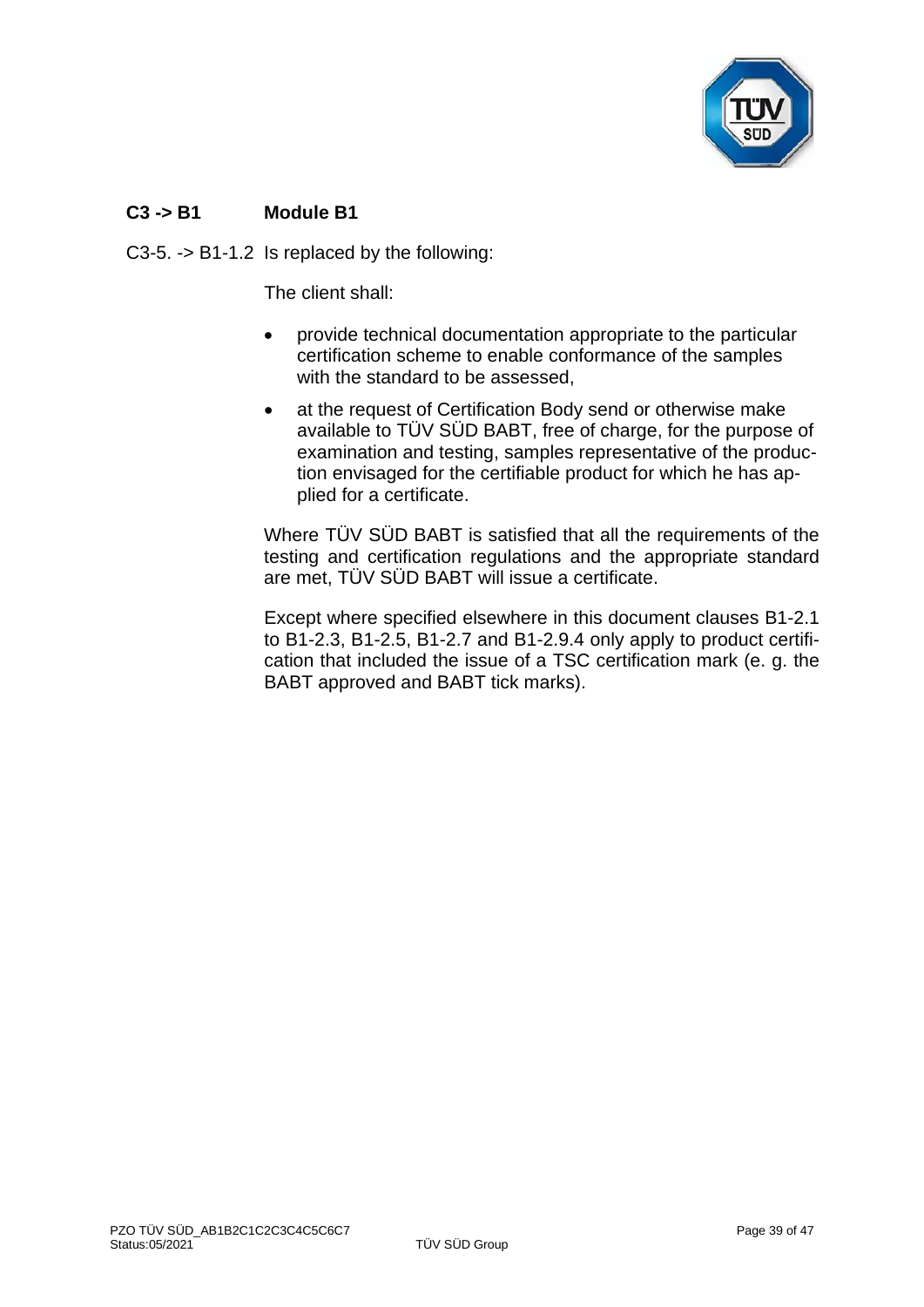

# **Module C4) Special regulations of TÜV SÜD America Inc. (TÜV SÜD America) for product testing and certification**

(These terms and conditions supplement or amend modules A and B as follows:)

# **C4 -> A Module A**

C4-1. -> A-1.4 Insert after second paragraph:

Clients may escalate appeals to the Standards Council of Canada (SCC) if they disagree with the appeal decision made by the TÜV SÜD America Certification Body regarding conformity with accreditation criteria for SCC accredited product certifications. The SCC is the final level of appeal.

## **C4 -> B1 Module B1**

C4-2. -> B1-2.1 Replace with:

In addition to a positive product testing result, the initial inspection of the manufacturing site must not raise any objections. A certificate entitling the holder to use a certification mark is not permitted until a first inspection procedure has been successfully completed. Continued use of the certification mark will depend on regular inspections (follow-up-service, see below).

 $C4-3. -> B1-2.9$ 

The following provisions are inserted as additional section B1-2.9:

The following additional regulations apply for the US Environmental Protection Agency (EPA) ENERGY STAR® Program:

 $C4-3.1. -> B1-2.9.1$ 

Testing results may be provided to the EPA

 $C4-3.2. -D B1-2.9.2$ 

Certified products may be subject to verification. Costs associated with procurement, transfer and verification testing of the selected product are the sole responsibility of the certificate holder. Samples will be purchased from the open market unless otherwise arranged with TSC. If requested, the certificate holder shall provide at least three retail outlets where the product can be purchased "off the shelf". TSC reserves the right to arrange for verification testing at an EPA recognized testing laboratory of its choice. TSC personnel shall conduct or witness the testing if testing must be done at certificate holders manufacturing location.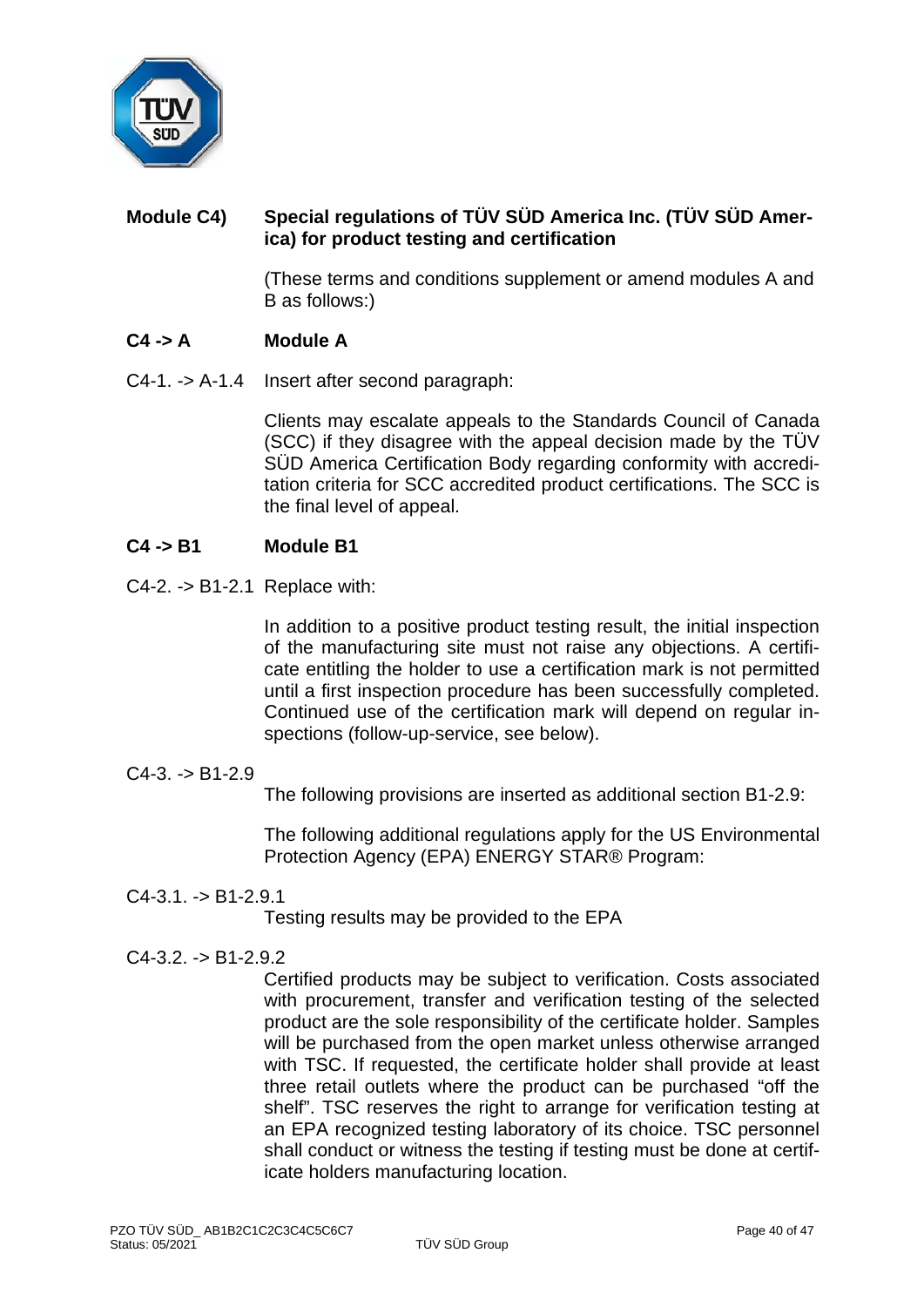

## $C4-3.3. -> B1-2.9.3$

The findings of testing may be challenged in accordance with the EPA ENERGY STAR® requirements. A representative sample will be re-tested at no charge to certificate holder with the results being reported to EPA. The certificate holder will be notified if a challenge is submitted.

## $C4-4. -> B1-2.10$

The following provisions are inserted as additional section B1-2.10:

Special Regulations for product inspections (field evaluation)

 $C4-4.1. \rightarrow B1-2.10.1$ 

The certificate/label holder must document any complaints in connection with the certified/inspected products and take corrective action, if the approved product is subsequently found to be nonconforming or to be hazardous. TSC must be immediately notified of any changes made to the products, recalls or safety related incidents and potential hazards after certification/inspection. If TSC identifies a serious safety issue, the Certification/Inspection Body will direct the certificate holder to publish a public notice and/or institute a recall for a certified product or disabling the labelled product for an inspected product. TSC will notify the relevant government agency if no action is taken.

## $C4-4.2. -> B1-2.10.2$

The label is only valid for the individual product inspected and shall not be transferred to another product. The label is void if removed.

 $C4-4.3. -> B1-2.10.3$ 

The Standards Council of Canada is the final level for appeals for Canadian product inspections.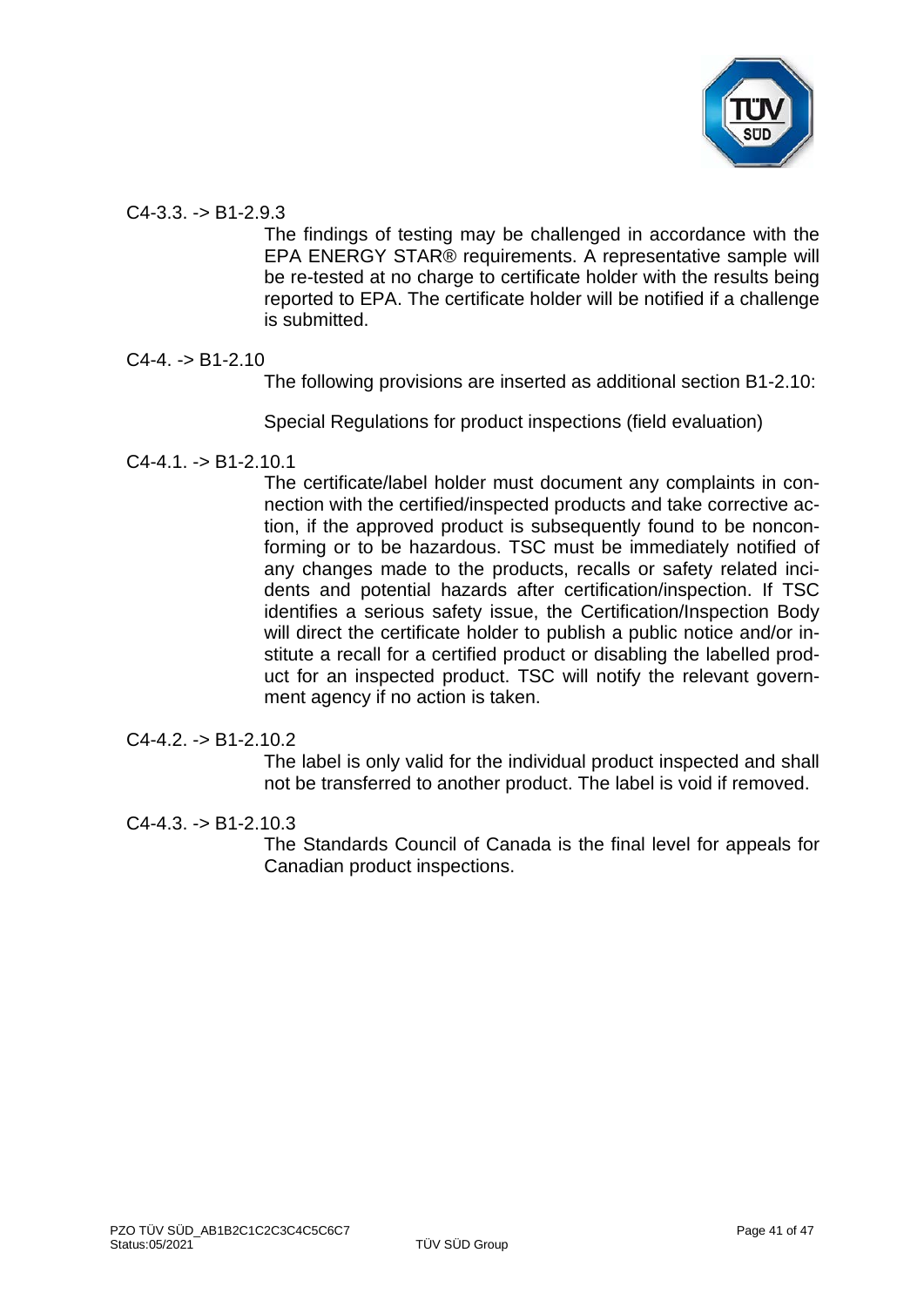

# **Module C5) Special regulations for TUV SUD PSB Pte. Ltd (TÜV SÜD PSB)**

(These terms and conditions supplement or amend modules A and B as follows:)

## **C5 -> A Module A**

C5-1. -> A-3.1 Is supplemented by the following:

A TÜV SÜD PSB certificate holder shall follow the rules and requirements for use of any TÜV SÜD PSB certification marks which may detail this general testing and certification regulation.

#### **C5 -> B1 Module B1**

C5-2. -> B1-1.2 Is replaced by the following:

The client shall provide any recent test reports, design and material specifications and all other relevant supporting documents together with the test order and the test samples.

#### **C5 -> B2 Module B2**

 $C5-3. -> B2-6.2.2$ 

The last paragraph of B2-6.2.2 is replaced with the following:

If nonconformities become evident during the audit that are so serious that certificate award appears unrealistic even after reasonable corrective action, TSC shall inform the client of the nonconformities. The client has the option to terminate the certification audit. No refund of the certification fee will be given in the event of termination of the certification audit.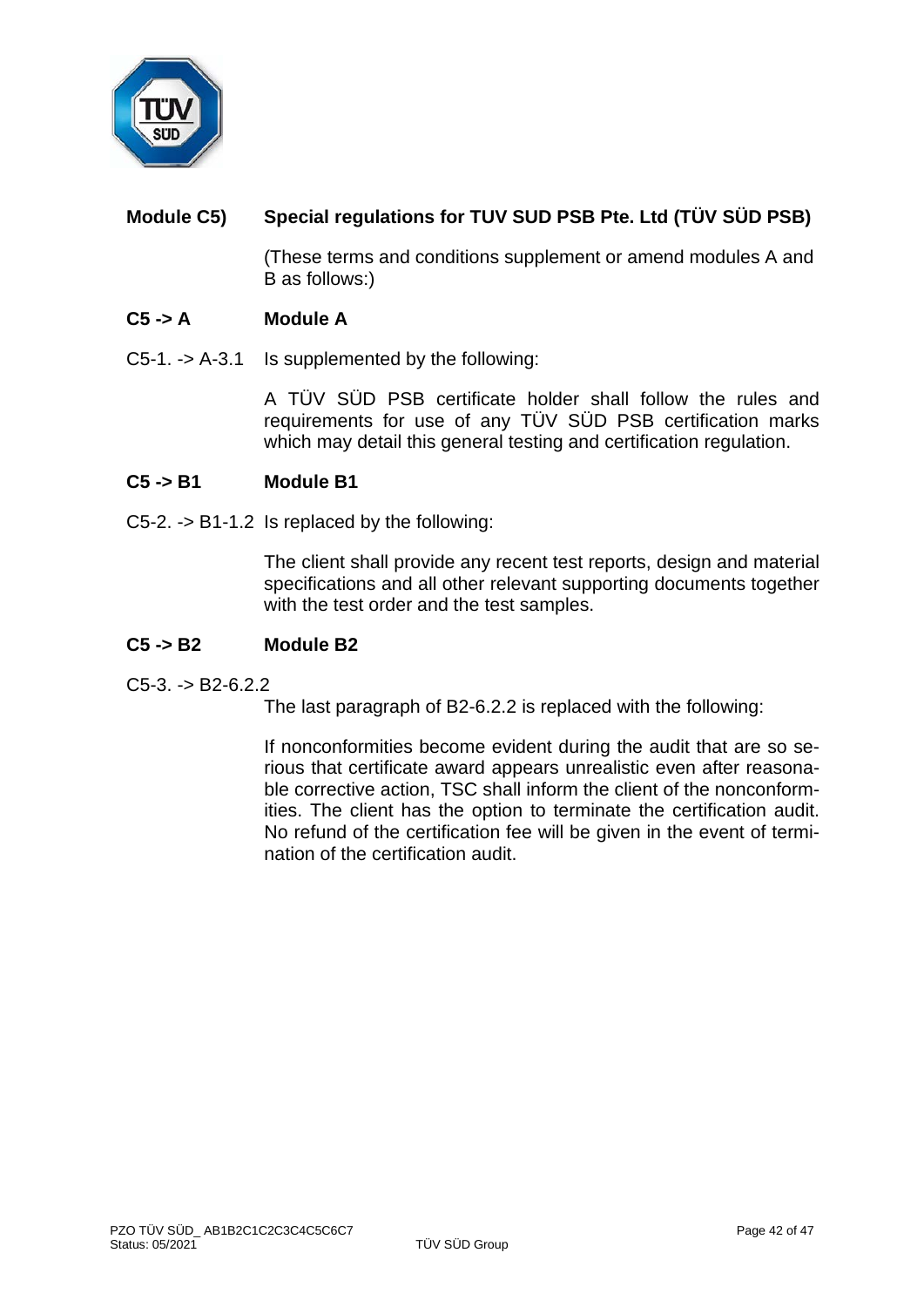

# **Module C6) Special regulations for TUV SUD South Asia Pvt. Ltd.**

(These terms and conditions supplement or amend modules A and B as follows:)

## **C6 -> A Module A**

C6-1. -> A-2.7 The following provision is inserted as additional section A-2.7:

The certificate can be suspended/terminated - if the certificate holder does not provide the appropriate corrective action and undergoes on-site correction for closure of major NCs - within 90 days from last day of onsite audit (Cert/Surveillance/repeat, etc.).

C6-2. -> A-1.6 Is appended by the following:

Accreditation body regulation demands to have witnessing of Certification Body auditors on site. These are at times market surveillance visits by accreditation bodies. The selection of companies for witnessing is done by accreditation body or scheme owners. All certified and/or prospective clients for certification agree to cooperate with TUV SUD offices, in such activities as witnessed audits planned by Certification Body/accreditation body/scheme owners or regulatory bodies, etc.

C6-3. -> A-3.3 is appended by the following which may detail this general testing and certification regulation:

> Use of the certification mark for marketing purpose by certified client must be in line with TUV SUD South Asia procedure - TSSA\_CCU\_20 which is available at the Certification Body.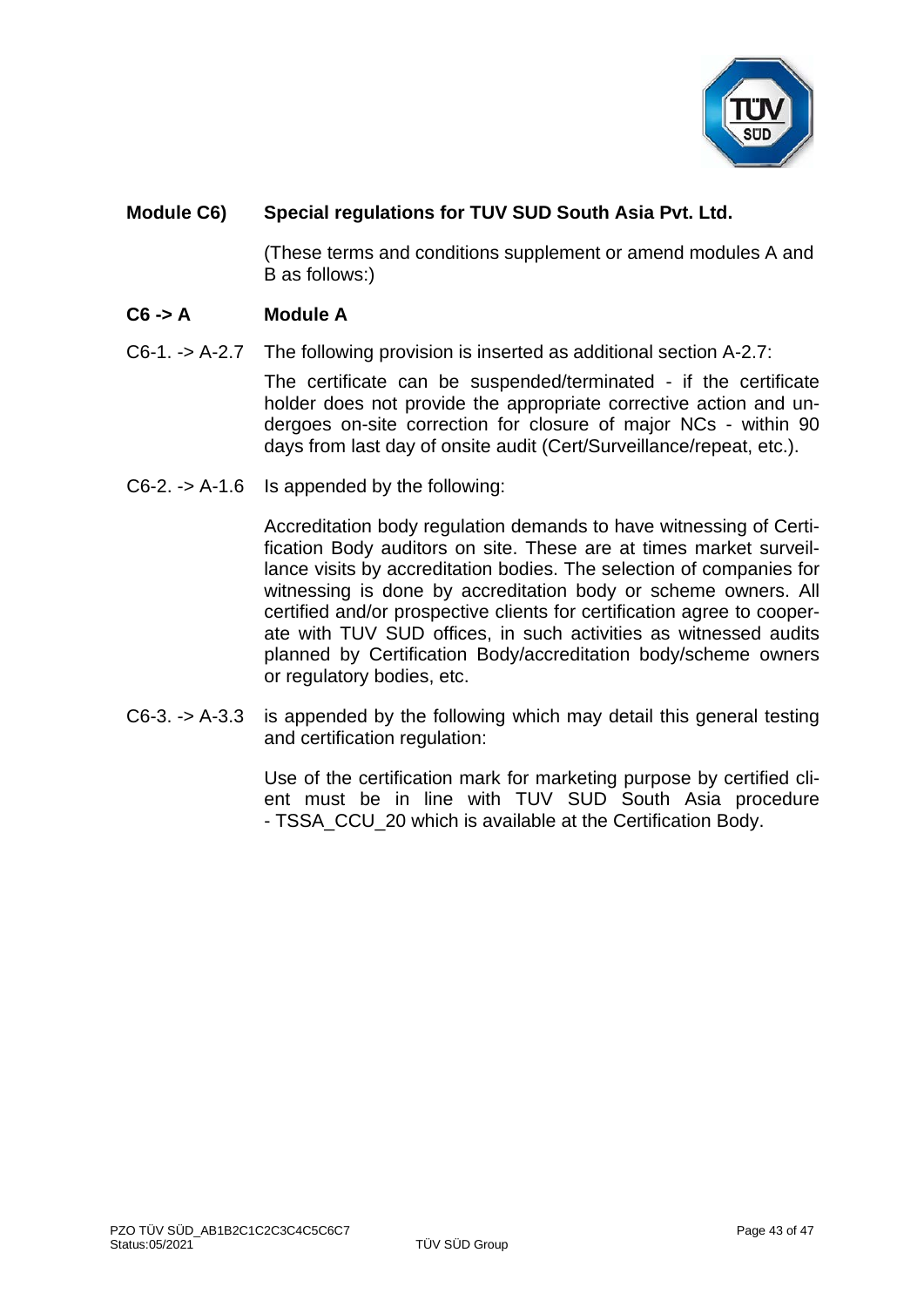

**C6 -> B Module B**

## **C6 -> B2 Module B2**

C6-4. -> B2-1. Is appended as follows:

The management systems audits are based on random sampling and the outcome of the audit is based on the quality of the samples selected. The audit does not absolve each site from ensuring that systems are followed in totality.

The outcome of the audit is also not an indication that the quality of the work at each site and also all requirements at that site are followed in totality.

The number of auditor days and respective accreditation determinations cited in the quotation shall apply subject to the approval of the Certification Body.

C6-5. -> B2-6.2.1

Is appended as follows:

Normally in all certification schemes, stage 1 audits are on-site; unless reviewed and agreed with certification body. In case of Food Safety Management system stage 1 audit - the review and evaluation of management system documentation is carried out necessarily onsite.

If nonconformities become evident during the audit that are so serious that certificate award appears unrealistic even after reasonable corrective action, TSC informs the client of the nonconformities and the client has the option to terminate the certification audit. No refund of the certification fee will be given in the event of termination of the certification audit.

C6-6. -> B2-6.4 Is appended as follows:

Special audits/Unplanned audits (for OHSMS):

In event that TUV SUD South Asia becomes aware that there has been serious accident or breach of regulation by the certified organization, such issues shall be investigated by conducting special audits other than normal cycle in order to investigate if the OH&S management system is not compromised and did functioned effectively. The audit team shall be formed and appropriate audit time shall be given to investigate such issues and. Certification body shall then decide on the actions to be taken including suspension or withdrawal of the certification.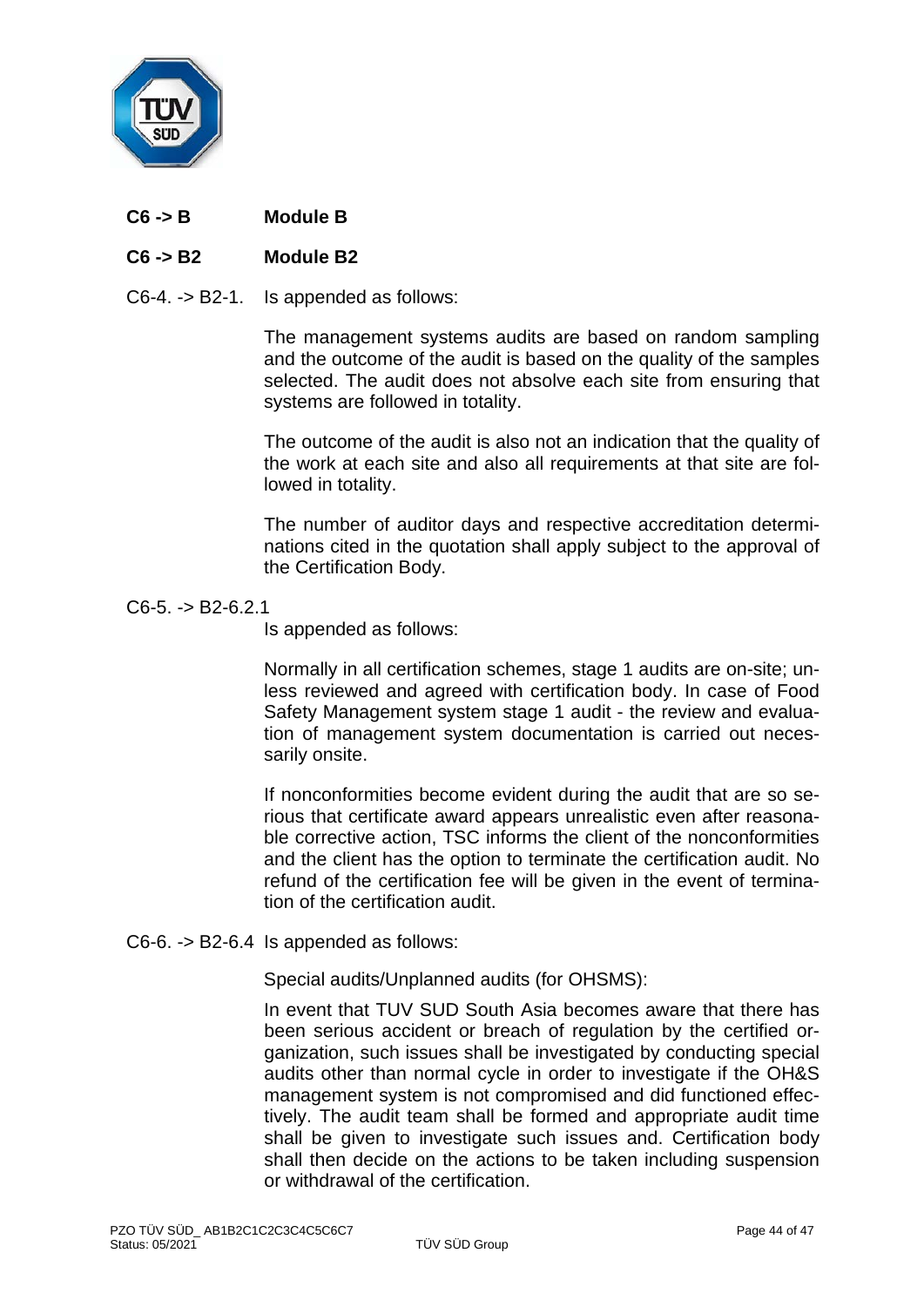

C6-7. -> B2-6.7 Is appended as follows:

Conduct of Repeat audits is recommended 60 days in advance to ensure for sufficient time for providing the action plan from client and report review process.

C6-8. -> A-4. Is appended as follows:

The Certification Body makes information about issued, revoked or withdrawn certificates available to the public through website [www.tuvsud.com.](http://www.tuvsud.com/)

Upon request from any interested party TUV SUD South Asia shall provide the information about the current status of the client after carrying out a suitable verification of the intent. The same shall be communicated to the client in advance. All other information, except for information that is made publicly available by the client, shall be considered confidential.

The clients shall be intimated before hand through an email/letter by the central certification unit if any confidential information is to be divulged to any external party.

C6-9.-> B2-8. The following provisions are inserted as additional section B2-8.:

For integrated systems, the specific requirements of the individual systems must be identified and observed.

For QMS, EMS, OHSMS, EnMS, ISMS and FSMS:

Applicable mandatory documents are criteria of NABCB, documents of the International Accreditation Forum (IAF): MD01 (Certification of Multiple Sites Based on Sampling), MD02 (Transfer of Accredited Certification of Management Systems), MD05 (Duration of QMS, EMS and OHSMS Audits), MD 21 (for OHSMS) & MD 22 (for OHSMS), ISO 50003 (for EnMS), ISO/IEC 27006 (ISMS), ISO 22003 (FSMS), MD 11 (for Integrated management systems) and other applicable documents.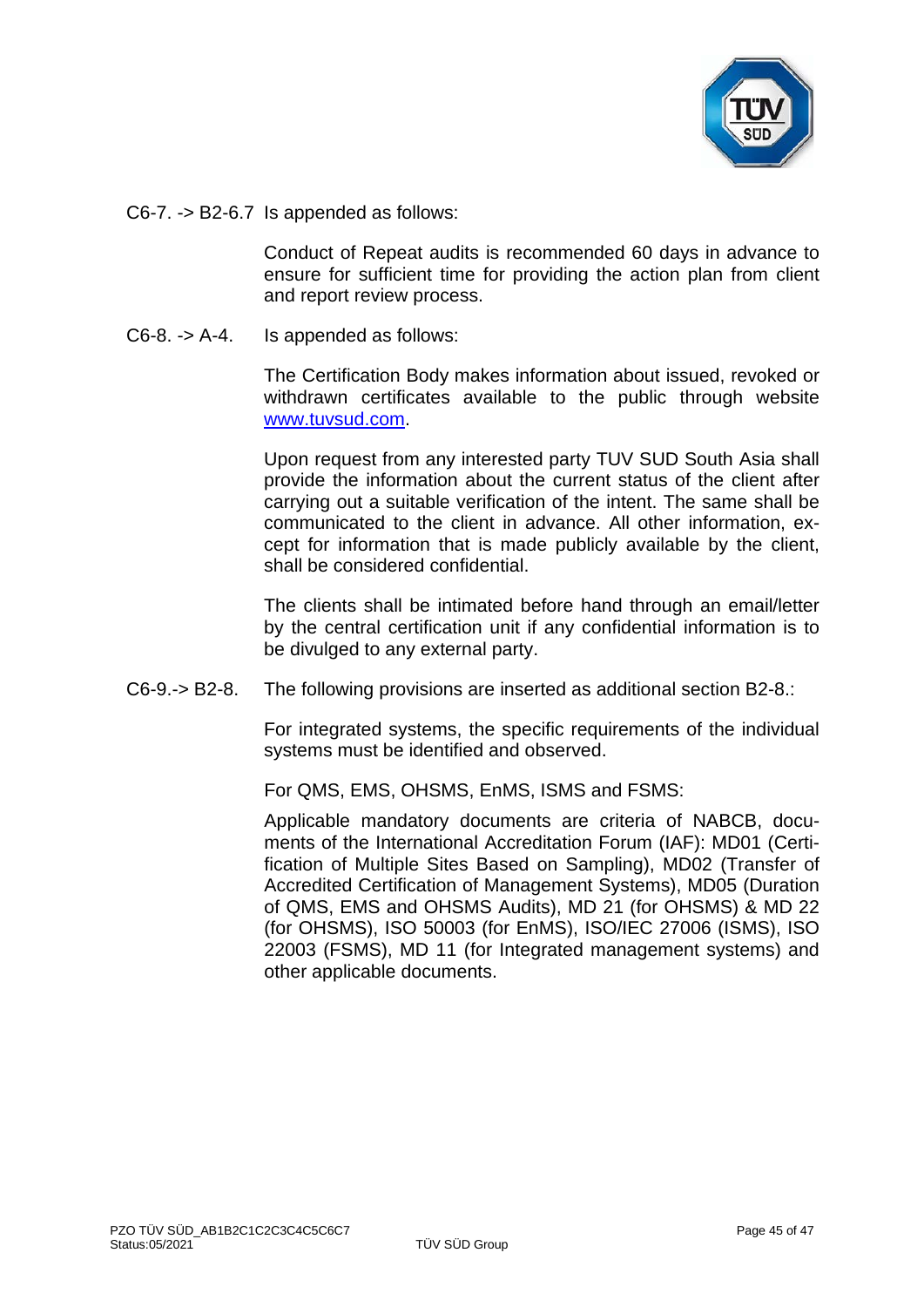

**C7) Special terms and conditions for the area of grid compatibility – Certification of Power Generating Units (PGU), Systems and Storage Systems (PGS) as well as their Components according to FGW e.V. Fördergesellschaft Windenergie, a German public association for the renewable energy sector) Technical Guideline Part 8 (TG 8), TÜV SÜD Industrie Service GmbH (TÜV SÜD IS) and TÜV SÜD Product Service GmbH (TÜV SÜD PS)**

> (These terms and conditions supplement or amend parts A and B as follows:)

## **C7 -> A Module A**

- C7-1. -> A-1.8 A-1.18 I: Not applicable to PGS certification
- C7-2. -> A-1.13 Only applicable to the certification of PGUs and components in cases where a site visit to the manufacturing facility or other sites is necessary in accordance with FGW e.V. TR8.
- C7-3. -> A-5. Only applicable to test specimens in the case of component certification. Also excluded from statutory retention are large-scale components such as flexible AC transmission systems (FACTs).
- C7-4. -> A-6. Only applicable to PGU and component certification.

## **C7 -> B Module B**

- C7-5. -> B1-1.1 The provision of test specimens for the certification of PGUs, PGSs, and large-scale components will be regulated in individual agreements.
- C7-6. -> B1-1.2 Only applicable if test specimens are tested in a TSC laboratory or a laboratory commissioned by TSC.
- C7-7. The following deadlines must be observed:
- C7-7.1 The Certification Body must be notified without delay and in writing within three months of any change in the company name of the PGU manufacturer.
- C7-7.2 All changes related to the holder of the PGS certificate must be submitted to the Certification Body in writing within three months.